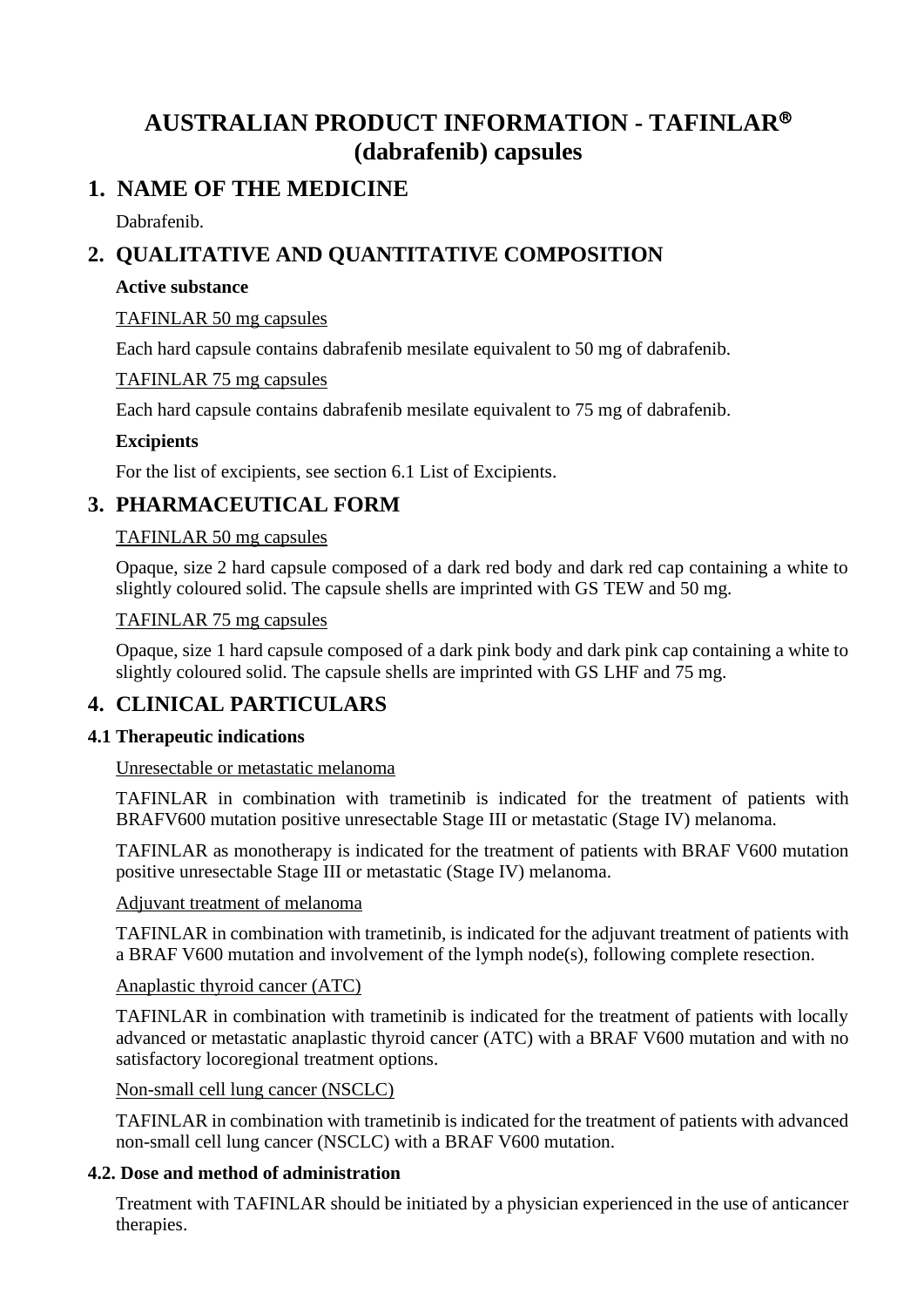Confirmation of BRAF V600 mutation using an approved/validated test is required for selection of patients appropriate for TAFINLAR monotherapy and in combination with MEKINIST (see section 5.1 Clinical Trials).

When TAFINLAR is used in combination with MEKINIST (trametinib), also refer to the full MEKINIST product information, for dosing instructions.

TAFINLAR treatment should continue until disease progression or the development of unacceptable toxicity.

The efficacy and safety of TAFINLAR have not been established in patients with wild-type BRAF melanoma (see section 5.1 Clinical Trials). TAFINLAR should not be used in patients with BRAF wild-type melanoma (see section 4.4 Special Warnings and Precautions for Use).

#### Adult Dose

#### *Recommended Dosage for Unresectable or Metastatic Melanoma*

The recommended dose of TAFINLAR used as monotherapy or in combination with trametinib is TAFINLAR 150 mg (two 75 mg capsules) taken twice daily (corresponding to a total daily dose of 300 mg).

#### *Recommended Dosage for the Adjuvant Treatment of Melanoma*

The recommended dosage of TAFINLAR is 150 mg orally taken twice daily in combination with trametinib until disease recurrence or unacceptable toxicity for up to 1 year.

#### *Recommended Dosage for NSCLC, and ATC*

The recommended dose of TAFINLAR used in combination with trametinib is 150 mg (two 75 mg capsules) taken twice daily (corresponding to a total daily dose of 300 mg).

#### *Dose modifications*

#### *Monotherapy and in combination with MEKINIST*

The management of adverse reactions when TAFINLAR is used as monotherapy or in combination with MEKINIST (trametinib) may require treatment interruption, dose reduction, or treatment discontinuation (see Table 1, Table 2 and Table 3). Also refer to the full trametinib product information for dosing instructions and modifications.

Recommended dose level reductions are provided in Table 1. Doses below 50 mg twice daily are not recommended.

Dose modifications are not recommended for TAFINLAR, when administered with trametinib, for the following adverse reactions of trametinib: retinal vein occlusion (RVO), retinal pigment epithelial detachment (RPED), interstitial lung disease (ILD)/pneumonitis, and uncomplicated venous thromboembolism. For pyrexia management guidance see section below titled "pyrexia management".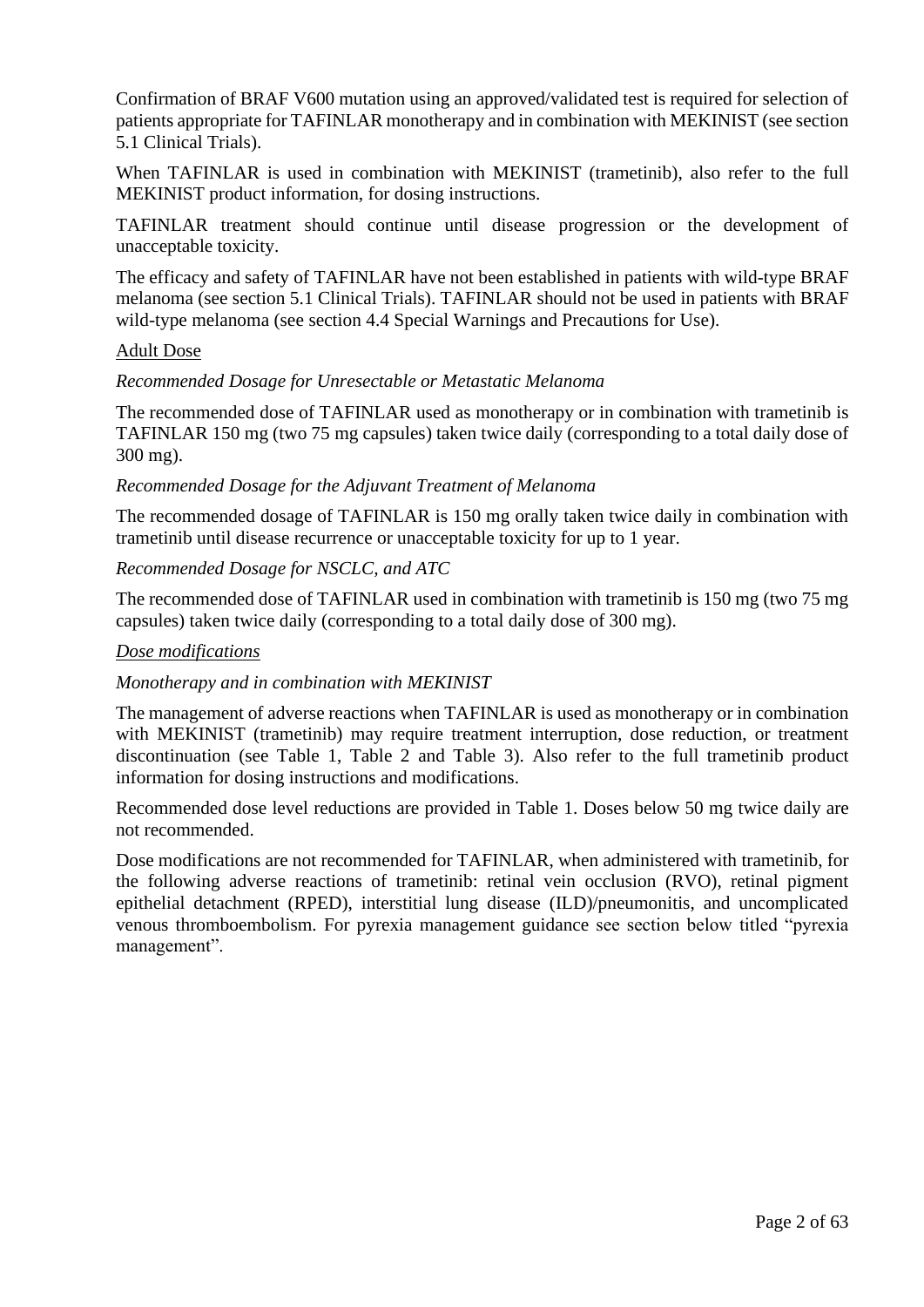| Dose Level       | Dose/Schedule      |
|------------------|--------------------|
| Full dose        | 150 mg twice daily |
| First reduction  | 100 mg twice daily |
| Second reduction | 75 mg twice daily  |
| Third reduction  | 50 mg twice daily  |

**Table 1 Recommended TAFINLAR dose level reductions**

The recommended dose modification schedule is provided in Table 2. When an individual's adverse reactions are under effective management, dose re-escalation following the same dosing steps as de-escalation may be considered. The TAFINLAR dose should not exceed 150 mg twice daily.

**Table 2 Tafinlar dose modification schedule (excluding pyrexia)**

| Grade (CTC-AE)*                                                                                                          | <b>Dose Modifications</b>                                                                                               |  |
|--------------------------------------------------------------------------------------------------------------------------|-------------------------------------------------------------------------------------------------------------------------|--|
| Grade 1 or Grade 2 (Tolerable)                                                                                           | Continue treatment and monitor as clinically indicated.                                                                 |  |
| Grade 2 (Intolerable) or Grade 3                                                                                         | Interrupt therapy until toxicity is Grade 0 to 1 and reduce by one<br>dose level when resuming therapy.                 |  |
| Grade 4                                                                                                                  | Discontinue permanently, or interrupt therapy until Grade 0 to 1<br>and reduce by one dose level when resuming therapy. |  |
| *The intensity of clinical adverse events graded by the Common Terminology Criteria for Adverse Events v4.0<br>(CTC-AE). |                                                                                                                         |  |

## **Table 3 Recommended dose modifications for TAFINLAR**

| Severity of adverse reaction <sup>a</sup>                                                                                                     | <b>TAFINLAR</b> <sup>b</sup>                                                                                                                                                                                                                                                                                                                                                                                                     |
|-----------------------------------------------------------------------------------------------------------------------------------------------|----------------------------------------------------------------------------------------------------------------------------------------------------------------------------------------------------------------------------------------------------------------------------------------------------------------------------------------------------------------------------------------------------------------------------------|
| <b>FEBRILE DRUG REACTION</b>                                                                                                                  |                                                                                                                                                                                                                                                                                                                                                                                                                                  |
| Fever of $38.0^{\circ}$ C-40.0 $^{\circ}$ C                                                                                                   | Withhold TAFINLAR (and MEKINIST when used in<br>combination) if patient's temperature is $38.0^{\circ}$ C - $40^{\circ}$ C or at the<br>first sign of pyrexia/pyrexia syndrome (i.e. chills, rigors, night<br>sweats, or flu-like symptoms).                                                                                                                                                                                     |
|                                                                                                                                               | TAFINLAR (and MEKINIST when used in combination)<br>should be restarted if patient is symptom free for at least 24<br>hours either at the same dose level, or reduced by one dose<br>level, if pyrexia is recurrent and/or was accompanied by other<br>severe symptoms including dehydration, hypotension or renal<br>failure.                                                                                                   |
| Fever of $> 40^{\circ}$ C<br><sub>or</sub><br>Fever is complicated with rigors,<br>$\bullet$<br>hypotension, dehydration, or renal<br>failure | Withhold TAFINLAR (and MEKINIST when used in<br>combination) if patient's temperature is $>40^{\circ}$ C or at the first sign<br>of pyrexia/pyrexia syndrome (i.e. chills, rigors, night sweats, or<br>flu-like symptoms).<br>TAFINLAR (and MEKINIST when used in combination)<br>should be restarted if patient is symptom free for at least 24<br>hours either at the same or lower dose level, or permanently<br>discontinue. |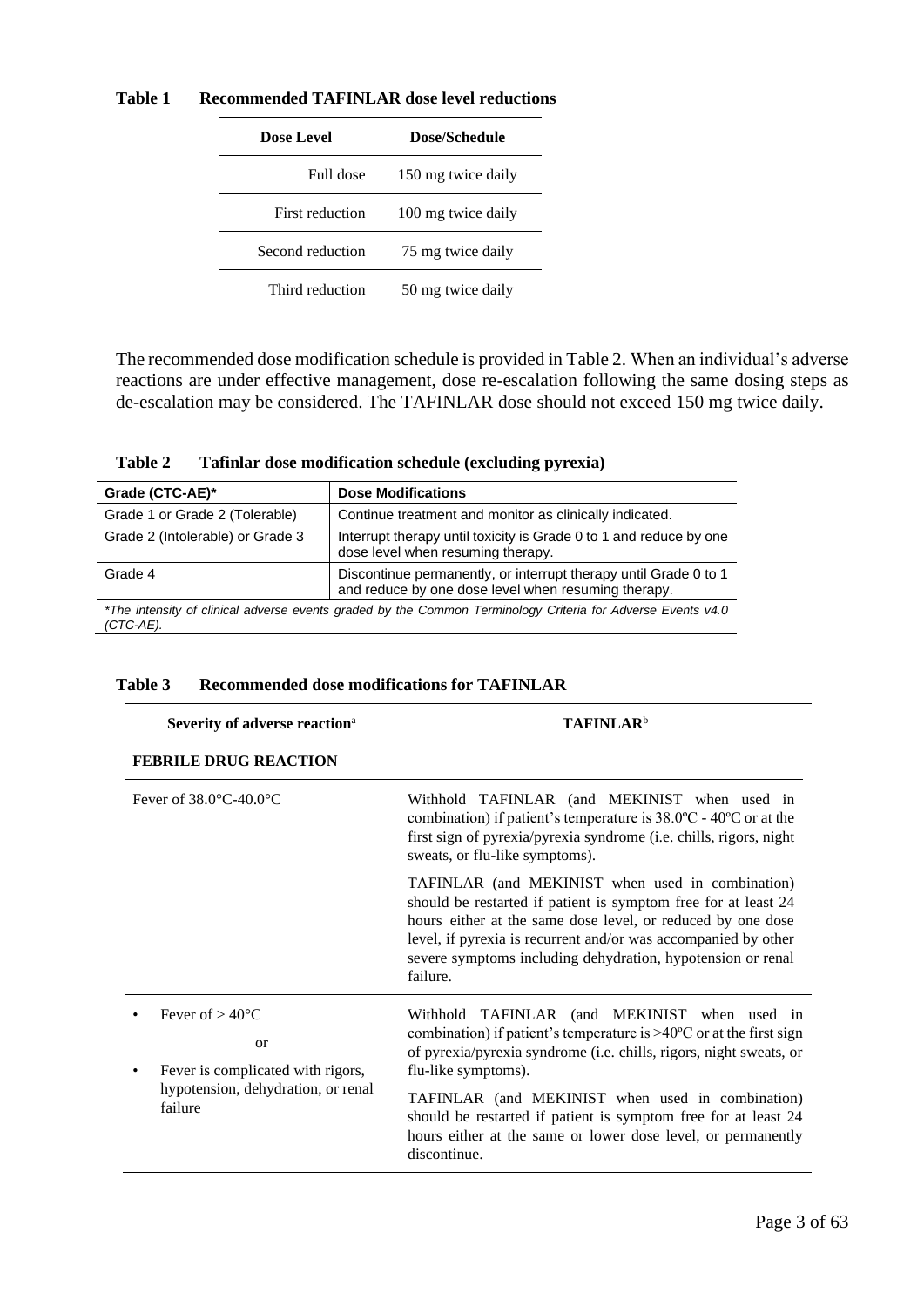| Severity of adverse reaction <sup>a</sup>                                            | <b>TAFINLAR</b> <sup>b</sup>                                                                                                   |
|--------------------------------------------------------------------------------------|--------------------------------------------------------------------------------------------------------------------------------|
| <b>CUTANEOUS</b>                                                                     |                                                                                                                                |
| Intolerable Grade 2 skin toxicity<br>Grade 3 or 4 skin toxicity                      | Withhold TAFINLAR for up to 3 weeks.<br>If improved, resume at a lower dose level.                                             |
|                                                                                      | If not improved, permanently discontinue.                                                                                      |
| <b>CARDIAC</b>                                                                       |                                                                                                                                |
| Symptomatic congestive heart<br>failure                                              | Withhold TAFINLAR. If improved, resume at the same<br>dose upon recovery of cardiac function                                   |
| Absolute decrease in LVEF of<br>greater than 20 % from baseline that<br>is below LLN |                                                                                                                                |
| <b>UVEITIS</b>                                                                       |                                                                                                                                |
| Uveitis including iritis and iridocyclitis                                           | If mild or moderate uveitis does not respond to ocular therapy,<br>or for severe uveitis, withhold TAFINLAR for up to 6 weeks. |
|                                                                                      | If improved to Grade 0-1, then resume at the same or at a<br>lower dose level.                                                 |
|                                                                                      | If not improved, permanently discontinue.                                                                                      |
| <b>OTHER</b>                                                                         |                                                                                                                                |
| Grade 2 (Intolerable) or Grade 3                                                     | Withhold TAFINLAR.                                                                                                             |
|                                                                                      | If improved to grade $0 - 1$ , resume at a lower dose level.                                                                   |
|                                                                                      | If not improved, permanently discontinue TAFINLAR.                                                                             |
| First occurrence of any Grade 4 adverse<br>reaction                                  | Withhold TAFINLAR until adverse reaction improves to<br>Grade 0-1. Then resume at a lower dose level.                          |
|                                                                                      | Or                                                                                                                             |
|                                                                                      | Permanently discontinue TAFINLAR.                                                                                              |

<sup>a</sup> AE Intensity graded by the Common Terminology Criteria for Adverse Events (CTC-AE) v4.0

<sup>b</sup> See Table 2 for recommended dose reductions of TAFINLAR.

*Detailed dosing modifications for selected adverse reactions*

*New Primary Cutaneous Malignancies* 

• No TAFINLAR dose modifications are required.

*New Primary Non-Cutaneous Malignancies*

• Permanently discontinue TAFINLAR in patients who develop RAS mutation-positive noncutaneous malignancies.

#### *Pyrexia Management*

Follow the dose modifications in Table 3. Therapy should be interrupted (TAFINLAR when used as monotherapy, and both TAFINLAR and MEKINIST when used in combination) if the patient's temperature is ≥38.0°C, or at the first symptom of pyrexia/pyrexia syndrome. In case of recurrence,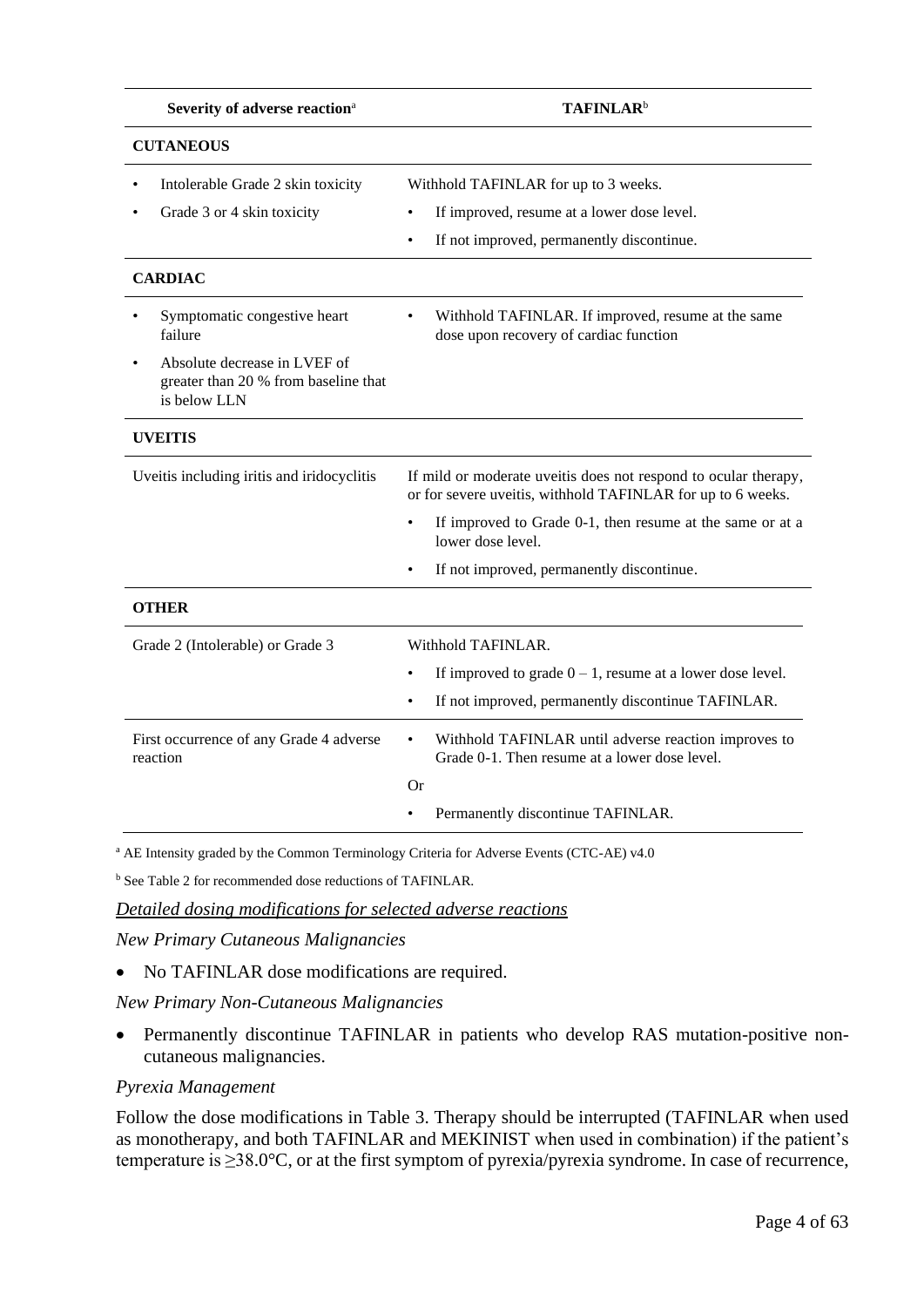therapy can also be interrupted at the first symptom of pyrexia/pyrexia syndrome. Initiate treatment with anti-pyretics such as ibuprofen (preferred) or paracetamol. The use of oral corticosteroids should be considered in those instances in which anti-pyretics are insufficient. Patients should be evaluated for signs and symptoms of infection (see section 4.4 Special Warnings and Precautions for Use). TAFINLAR when used as monotherapy, or both TAFINLAR and MEKINIST when used in combination, should be restarted if patient is symptom free for at least 24 hours either (1) at the same dose level, or (2) reduced by one dose level, if pyrexia is recurrent and/or was accompanied by other severe symptoms including dehydration, hypotension or renal failure. The use of oral corticosteroids should be considered in those instances in which anti-pyretics are insufficient (see table 3). Monitor serum creatinine and other evidence of renal function during and following severe events of pyrexia.

If treatment related toxicities occur when TAFINLAR is used in combination with MEKINIST then both treatments should be simultaneously dose reduced, interrupted or discontinued with the following exceptions.

#### *Uveitis Management*

No dose modifications are required as long as effective local therapies can control ocular inflammation.

#### *Interstitial lung disease (ILD)/Pneumonitis*

#### Do not modify the dose of TAFINLAR.

When receiving TAFINLAR in combination with MEKINIST, withhold MEKINIST in patients with suspected ILD or pneumonitis, including patients presenting with new or progressive pulmonary symptoms and findings including cough, dyspnoea, hypoxia, pleural effusion, or infiltrates, pending clinical investigations. Permanently discontinue MEKINIST for patients diagnosed with treatment-related ILD or pneumonitis.

#### *Serious Skin Toxicity*

For dosing modifications in intolerable or severe skin toxicity see Table 3.

Rash management should be considered whether TAFINLAR is given as monotherapy or in combination with MEKINIST, and if dose reduction, interruption or discontinuation is necessary it should be applied to both treatments.

Treatment of rash has not been formally studied and should be based on rash severity.

#### Special Populations

#### *Paediatric use*

The safety and efficacy of TAFINLAR have not been established in children and adolescents (< 18 years). Studies in juvenile animals have shown effects of TAFINLAR which had not been observed in adult animals (see Section 4.4 Special Warnings and Precautions for Use).

#### *Use in the elderly*

No dose adjustment is required in patients over 65 years (see section 5.2 – Pharmacokinetic Properties).

#### *Renal impairment*

No dose adjustment is required for patients with renal impairment. Based on the population pharmacokinetic analysis, mild and moderate renal impairment had no significant effect on TAFINLAR oral clearance or on the concentrations of its metabolites (see section 5.2 Pharmacokinetic properties). There are no clinical data in patients with severe renal impairment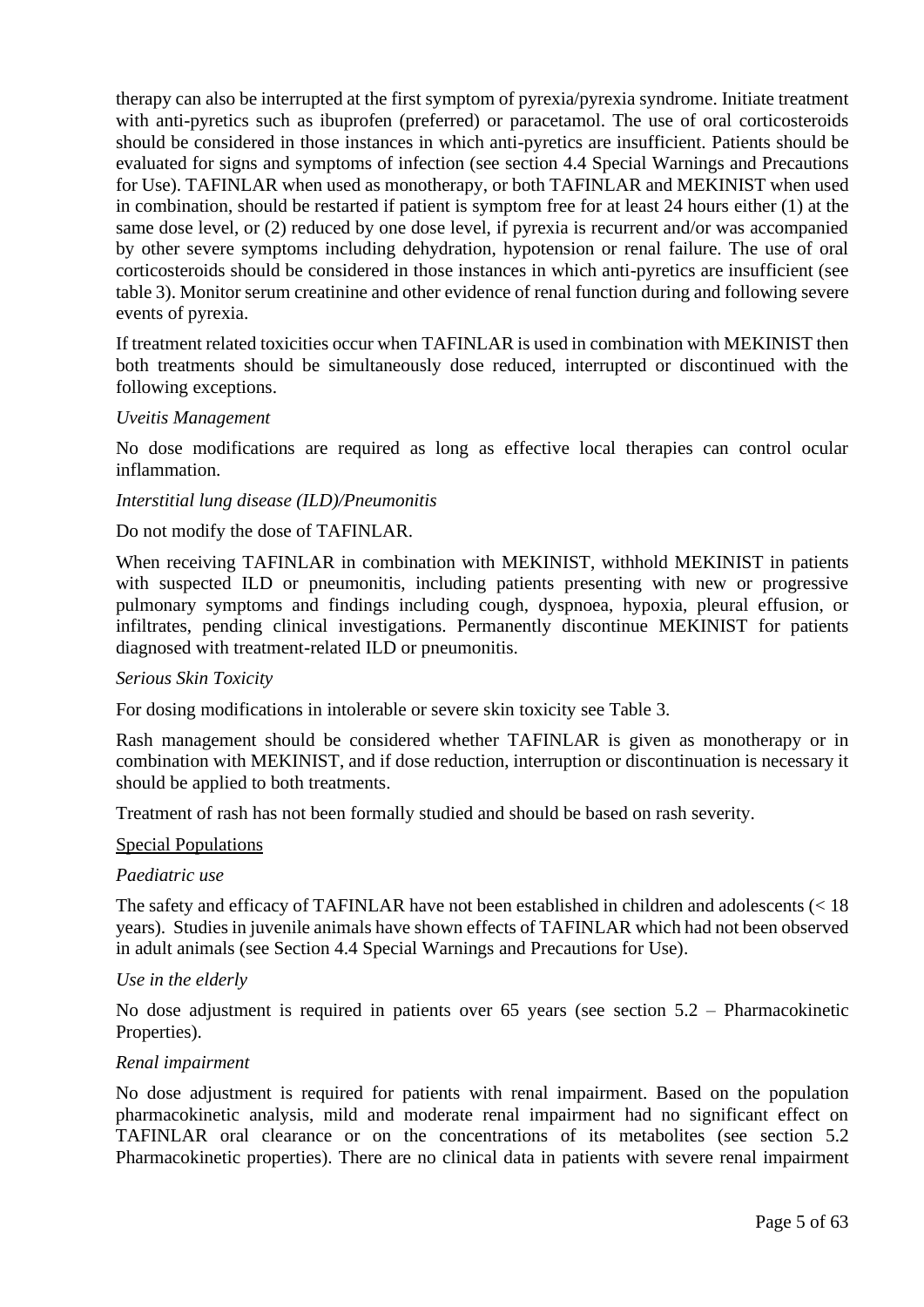and the potential need for dose adjustment cannot be determined. TAFINLAR should be used with caution in patients with severe renal impairment.

## *Hepatic impairment*

No dose adjustment is required for patients with mild hepatic impairment. Based on the population pharmacokinetic analysis, mild hepatic impairment had no significant effect on TAFINLAR oral clearance or on the concentrations of its metabolites (see section 5.2 Pharmacokinetic Properties). There are no clinical data in patients with moderate to severe hepatic impairment and the potential need for dose adjustment cannot be determined. Hepatic metabolism and biliary secretion are the primary routes of elimination of TAFINLAR and its metabolites and patients with moderate to severe hepatic impairment may have increased exposure. TAFINLAR should be used with caution in patients with moderate or severe hepatic impairment.

## Administration

TAFINLAR should be taken either at least one hour before, or at least two hours after a meal, leaving an interval of approximately 12 hours between doses. TAFINLAR should be taken at similar times every day.

Do not open, crush, or break TAFINLAR capsules.

#### *Combination therapy*

When TAFINLAR and MEKINIST are taken in combination, take the once-daily dose of MEKINIST at the same time each day with either the morning dose or the evening dose of TAFINLAR.

## *Missed dose*

If a dose is missed, it should not be taken if it is less than 6 hours until the next dose.

#### **4.3 Contraindications**

TAFINLAR is contraindicated in patients with hypersensitivity to the active substance dabrafenib mesilate or any of the excipients (see Section 6.1 List of excipients).

## **4.4 Special warnings and precautions for use**

#### *BRAF V600 testing*

Before taking TAFINLAR, patients must have BRAF V600 mutation-positive tumour status confirmed by a validated test.

The efficacy and safety of TAFINLAR have not been established in patients with wild-type BRAF melanoma, and therefore TAFINLAR should not be used in patients with BRAF wild-type melanoma (see section 5.1 Clinical Trials). Further around 40 % of BRAF wild-type metastatic melanomas have oncogenic NRAS mutations which may result in paradoxical activation of MAPkinase signalling in the presence of BRAF inhibitors such as TAFINLAR and may lead to accelerated tumour growth.

#### Pyrexia and serious non-infectious febrile events

Pyrexia was reported in clinical trials with TAFINLAR monotherapy and in combination with MEKINIST (see section 4.8 Adverse Effects (Undesirable Effects)). In a Phase III clinical trial in patients with unresectable or metastatic melanoma, the incidence and severity of pyrexia were increased when TAFINLAR was used in combination with MEKINIST (57 % [119/209], 7 % Grade 3) as compared to TAFINLAR monotherapy (33 % [69/211], 2 % Grade 3). In a Phase III trial in the adjuvant treatment of melanoma, the incidence and severity of pyrexia were higher in the TAFINLAR in combination with MEKINIST arm (67% [292/435]; 6% Grade 3/4) as compared to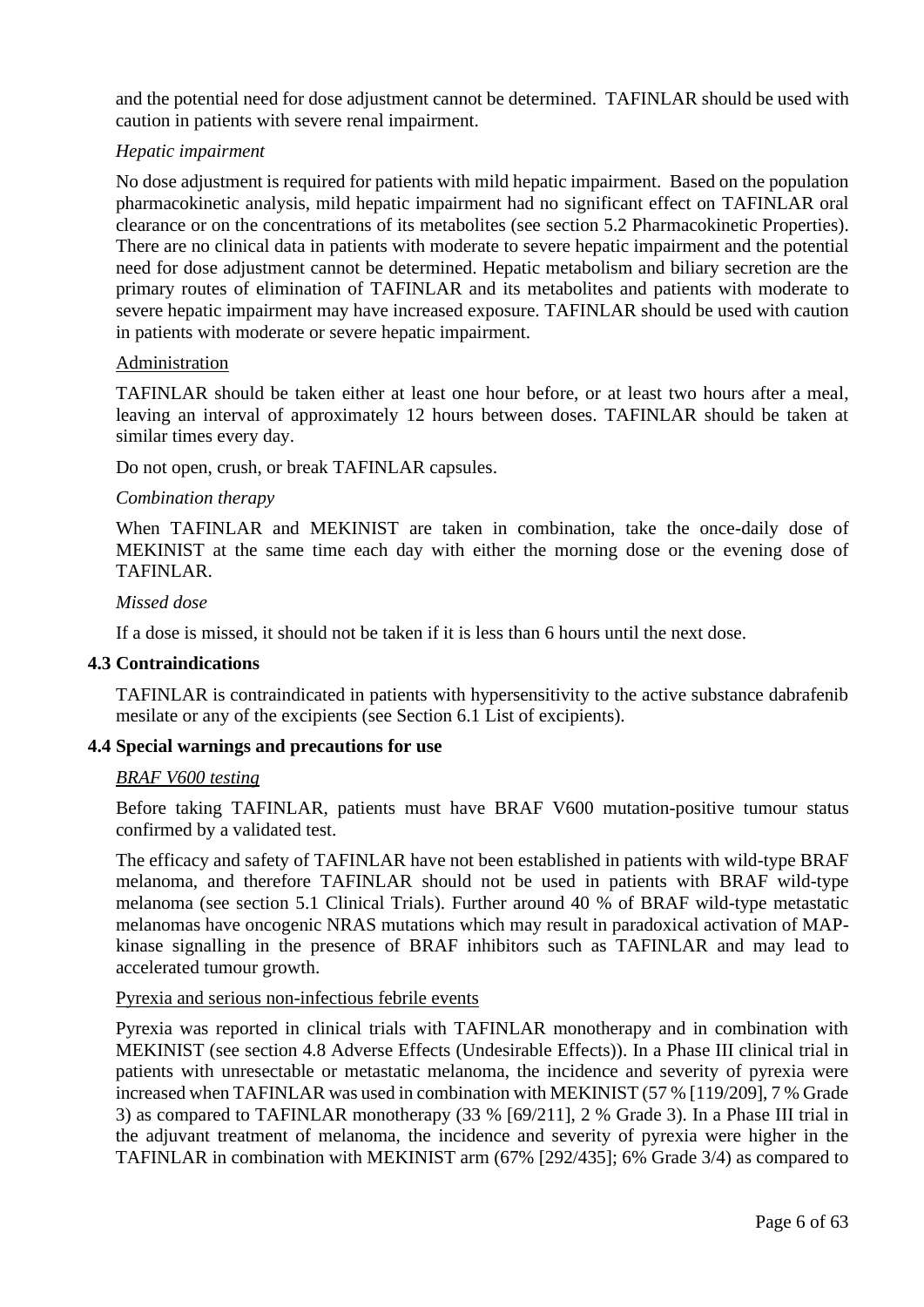the placebo arm (15% [66/432]; <1% Grade 3). In a Phase II trial in patients with rare cancers including ATC, the incidence and severity of pyrexia was 35% (35/100), 4% Grade 3 or 4 across all cohorts. In a Phase II trial in patients with NSCLC the incidence and severity of pyrexia were increased slightly when TAFINLAR was used in combination with MEKINIST (55% [51/93], 5% Grade 3) as compared to TAFINLAR monotherapy (37% [31/84], 2% Grade 3). In patients with unresectable or metastatic melanoma who received the combination dose of TAFINLAR 150 mg twice daily and MEKINIST 2 mg once daily developed pyrexia. Approximately one-third of the patients receiving combination therapy who experienced pyrexia had three or more events.

Monitor serum creatinine and other evidence of renal function during and following severe episodes of pyrexia (also see Section 4.4 Special Warnings and Precautions for Use - Renal failure).

In 1 % of patients in clinical trials, serious non-infectious febrile events were identified defined as fever accompanied by severe rigors, dehydration, hypotension and/or acute renal insufficiency (see Section 4.4 Special Warnings and Precautions for Use and Section 4.8 Adverse Effects (Undesirable Effects)). The onset of these serious non-infectious febrile events was typically within the first month of therapy. Patients with serious non-infectious febrile events responded well to dose interruption and/or dose reduction and supportive care.

A cross-study comparison in 1,810 patients treated with combination therapy demonstrated a reduction in the incidence of high-grade pyrexia and other pyrexia-related adverse outcomes when both TAFINLAR and MEKINIST were interrupted, compared to when only TAFINLAR was interrupted.

Therapy with TAFINLAR (TAFINLAR when used in monotherapy, or both TAFINLAR and MEKINIST when used in combination) should be interrupted if the patient's temperature is  $> 38.0$ ºC or at the first symptom of pyrexia/pyrexia syndrome. In case of recurrence, therapy can also be interrupted at the first symptom of pyrexia/pyrexia syndrome. Treatment with anti-pyretics such as ibuprofen or acetaminophen/paracetamol should be initiated. Patients should be evaluated for signs and symptoms of infection (see section 4.4 Special warnings and precautions for use).

TAFINLAR (or both TAFINLAR and MEKINIST when used in combination should be restarted if patient is symptom free for at least 24 hours either (1) at the same dose level, or (2) reduced by one dose level, if pyrexia is recurrent and/or was accompanied by other severe symptoms including dehydration, hypotension or renal failure. The use of oral corticosteroids should be considered in those instances in which antipyretics are insufficient.

For management of pyrexia also see Section 4.2 Dose and Method of Administration.

## Renal failure

Renal failure has been identified in  $\lt 1$  % of patients treated with TAFINLAR as monotherapy. Renal failure was reported in 7 % of patients who received the combination dose of TAFINLAR 150 mg twice daily and MEKINIST 2 mg once daily, a higher frequency than observed in TAFINLAR monotherapy patients  $(< 1 %)$ . Observed cases were generally associated with pyrexia and dehydration and responded well to dose interruption and general supportive measures. Granulomatous nephritis has been reported. Patients should be routinely monitored for serum creatinine while on therapy. If creatinine increases, TAFINLAR may need to be interrupted as clinically appropriate. TAFINLAR has not been studied in patients with renal insufficiency (defined as creatinine  $> 1.5$  x ULN) therefore caution should be used in this setting.

Cutaneous Squamous Cell Carcinoma (cuSCC)

Cases of cuSCC (which include those classified as keratoacanthoma or mixed keratoacanthoma subtype) have been reported in patients treated with TAFINLAR as monotherapy and in combination with MEKINIST (see Section 4.8 Adverse Effects (Undesirable Effects)). In a Phase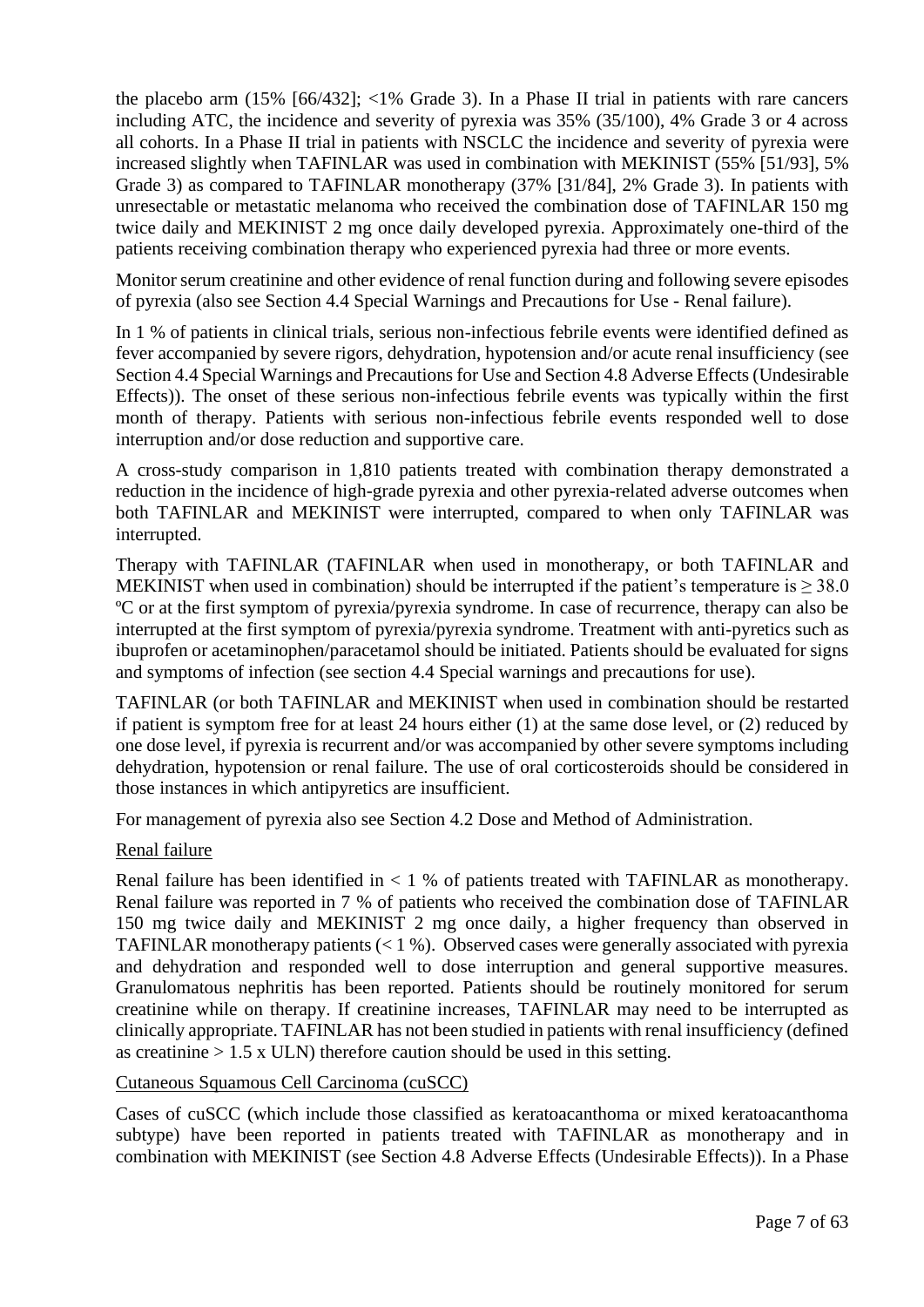III study in patients with unresectable or metastatic melanoma, 10 % (22/211) of patients receiving TAFINLAR as monotherapy developed cuSCC with a median time to onset of the first occurrence of approximately 8 weeks. In patients who received TAFINLAR with MEKINIST, 3 % (6/209) of patients developed cuSCC and, events occurred later, with the median time to onset of the first occurrence of 20 to 32 weeks. More than 90 % of patients on TAFINLAR who developed cuSCC, continued on treatment without dose modification. In a Phase III trial in the adjuvant treatment of melanoma, 1% (6/435) of patients receiving TAFINLAR in combination with MEKINIST as compared to 1% (5/432) of patients receiving placebo developed cuSCC. The median time to onset of the first occurrence of cuSCC in the combination arm was approximately 18 weeks.

Skin examination for cuSCC should be performed prior to initiation of TAFINLAR and every month throughout treatment with TAFINLAR and for up to six months after treatment. Monitoring should continue every two or three months for six months following discontinuation of TAFINLAR or until initiation of another anti-neoplastic therapy.

Cases of cuSCC should be managed by dermatological excision and TAFINLAR treatment should be continued without any dose adjustment. Patients should be instructed to immediately inform their physician if new lesions develop.

## New primary melanoma

New primary melanomas have been reported in patients treated with TAFINLAR. In clinical trials in unresectable or metastatic melanoma, these cases were identified within the first five months of therapy, were managed with excision, and did not require treatment modification. In the Phase III clinical trial in the adjuvant treatment of melanoma, new primary melanomas occurred in <1% (1/435) of patients receiving the combination of TAFINLAR and MEKINIST as opposed to 1% (6/432) of patients receiving placebo. Monitoring for skin lesions should occur as described for cuSCC.

## Non-cutaneous malignancies

*In vitro* experiments have demonstrated paradoxical activation of MAP-kinase signalling in BRAF wild type cells with RAS mutations when exposed to BRAF inhibitors. This may lead to an increased risk of non-cutaneous malignancies with TAFINLAR exposure, when RAS mutations are present. RAS-associated malignancies have been reported in clinical trials, both with another BRAF inhibitor (chronic myelomonocytic leukaemia and non-cutaneous SCC of the head and neck) as well as with TAFINLAR monotherapy (pancreatic adenocarcinoma, bile duct adenocarcinoma) and with TAFINLAR in combination with the MEK inhibitor MEKINIST (colorectal cancer, pancreatic cancer). In the Phase III trial in the adjuvant treatment of melanoma comparing combination of TAFINLAR and MEKINIST to placebo, non-cutaneous secondary malignancies or recurrent malignancies were observed in 1% (5/435) of patients receiving active therapy compared to 1% (3/432) of patients receiving placebo.

Prior to initiation of treatment, patients should undergo a head and neck examination with minimally visual inspection of oral mucosa and lymph node palpation, as well as chest/abdomen computerised tomography (CT) scan. During treatment, patients should be monitored as clinically appropriate which may include a head and neck examination every 3 months and a chest/abdomen CT scan every 6 months. Anal examinations and pelvic examinations (for women) are recommended before and at the end of treatment or when considered clinically indicated. Complete blood cell counts should be performed as clinically indicated. (See section 4.2 Dose and Method of Administration.)

Carefully consider benefits and risks before administering TAFINLAR to patients with a prior or concurrent cancer associated with RAS mutations. No dose modification of MEKINIST is required when taken in combination with TAFINLAR.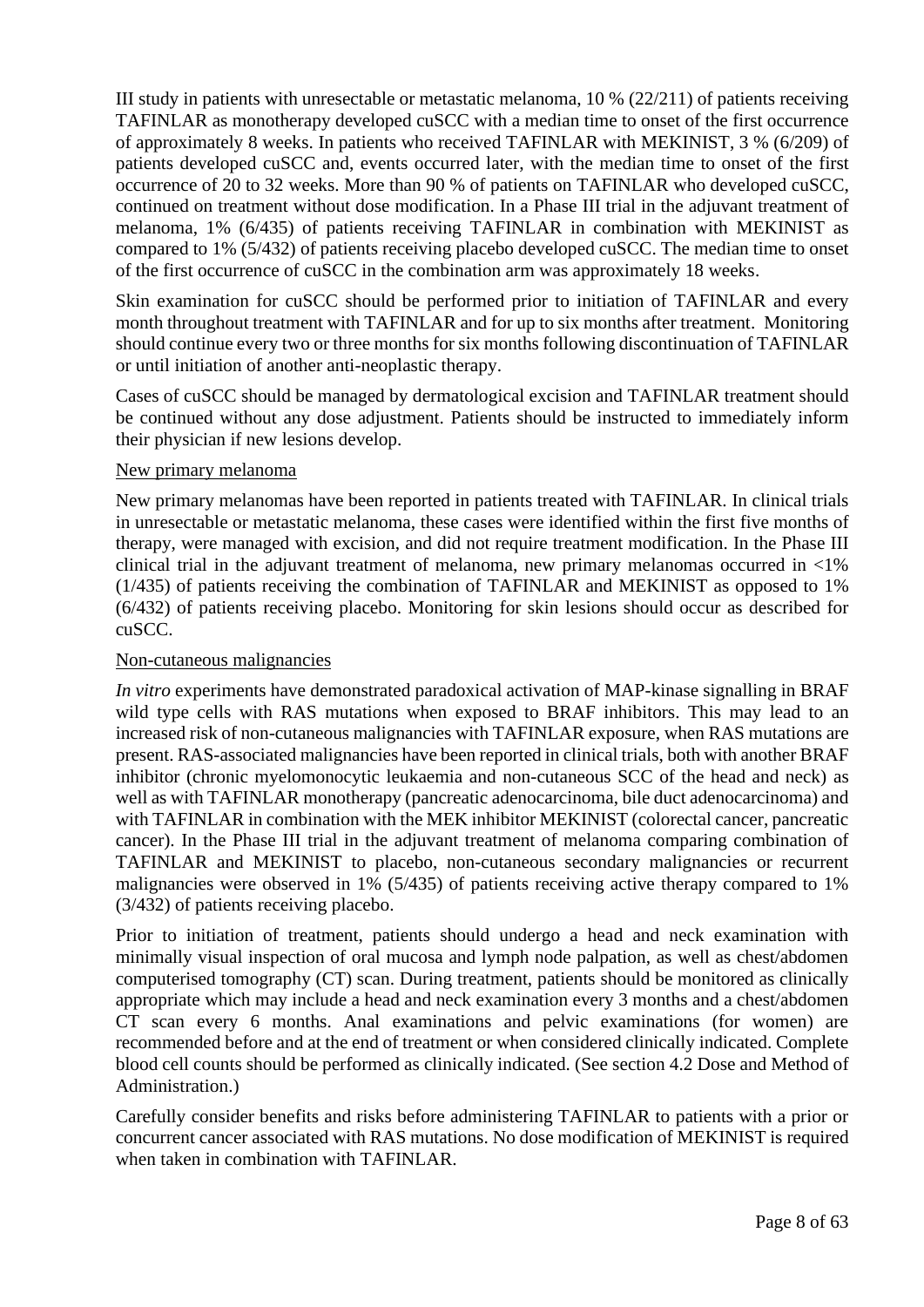Following discontinuation of TAFINLAR, monitoring for non-cutaneous secondary/recurrent malignancies should continue for up to 6 months or until initiation of another anti-neoplastic therapy. Abnormal findings should be managed according to clinical practices.

## Serious Skin Toxicity

Serious skin toxicity can occur with TAFINLAR. Across clinical trials of TAFINLAR administered with MEKINIST ( $N = 559$ ), serious skin toxicity occurred in 0.7% (4/559) of patients. Withhold TAFINLAR for intolerable or severe skin toxicity. TAFINLAR may be resumed at the next lower dose level in patients with improvement or recovery from skin toxicity within three weeks (see section 4.2 Dose and Method of Administration).

#### Severe cutaneous adverse reactions

Cases of severe cutaneous adverse reactions (SCARs), including Stevens-Johnson syndrome, and drug reaction with eosinophilia and systemic symptoms (DRESS), which can be life-threatening or fatal, have been reported during treatment with TAFINLAR in combination with trametinib. Before initiating treatment, patients should be advised of the signs and symptoms and monitored closely for skin reactions. If signs and symptoms suggestive of SCARs appear, TAFINLAR and trametinib should be withdrawn.

## Visual impairment

Treatment with TAFINLAR as monotherapy and in combination with MEKINIST has been associated with ophthalmologic reactions, including uveitis, iridocyclitis, and iritis. Monitor patients routinely for visual signs and symptoms (such as, change in vision, photophobia and eye pain) during therapy. (Also see section 4.2 Dose and Method of Administration.)

#### *Uveitis*

If uveitis does not respond to local ocular therapy, withhold TAFINLAR until resolution of ocular inflammation and then restart TAFINLAR reduced by one dose level. (See section 4.2 Dose and Method of Administration.)

No dose modification of MEKINIST is required when taken in combination with TAFINLAR following diagnosis of uveitis.

## *Retinal vein occlusion (RVO) and Retinal pigment epithelial detachment (RPED)*

RPED and RVO may occur with dabrafenib in combination with MEKINIST (trametinib). No dose modification of TAFINLAR is required when taken in combination with trametinib following diagnosis of RVO or RPED.

Please refer to the MEKINIST Product Information.

#### **Pancreatitis**

Pancreatitis has been reported in < 1 % of TAFINLAR-treated patients in unresectable or metastatic melanoma clinical trials. One of the events occurred on the first day of dosing of a melanoma patient and recurred following re-challenge at a reduced dose. In the adjuvant treatment of melanoma trial, pancreatitis was reported in 1% of patients receiving TAFINLAR in combination with MEKINIST, and in <1% of patients receiving placebo.

Unexplained abdominal pain should be promptly investigated to include measurement of serum amylase and lipase. Patients should be closely monitored when re-starting TAFINLAR after an episode of pancreatitis.

## Hyperglycaemia

Hyperglycaemia requiring an increase in the dose of, or initiation of insulin or oral hypoglycaemic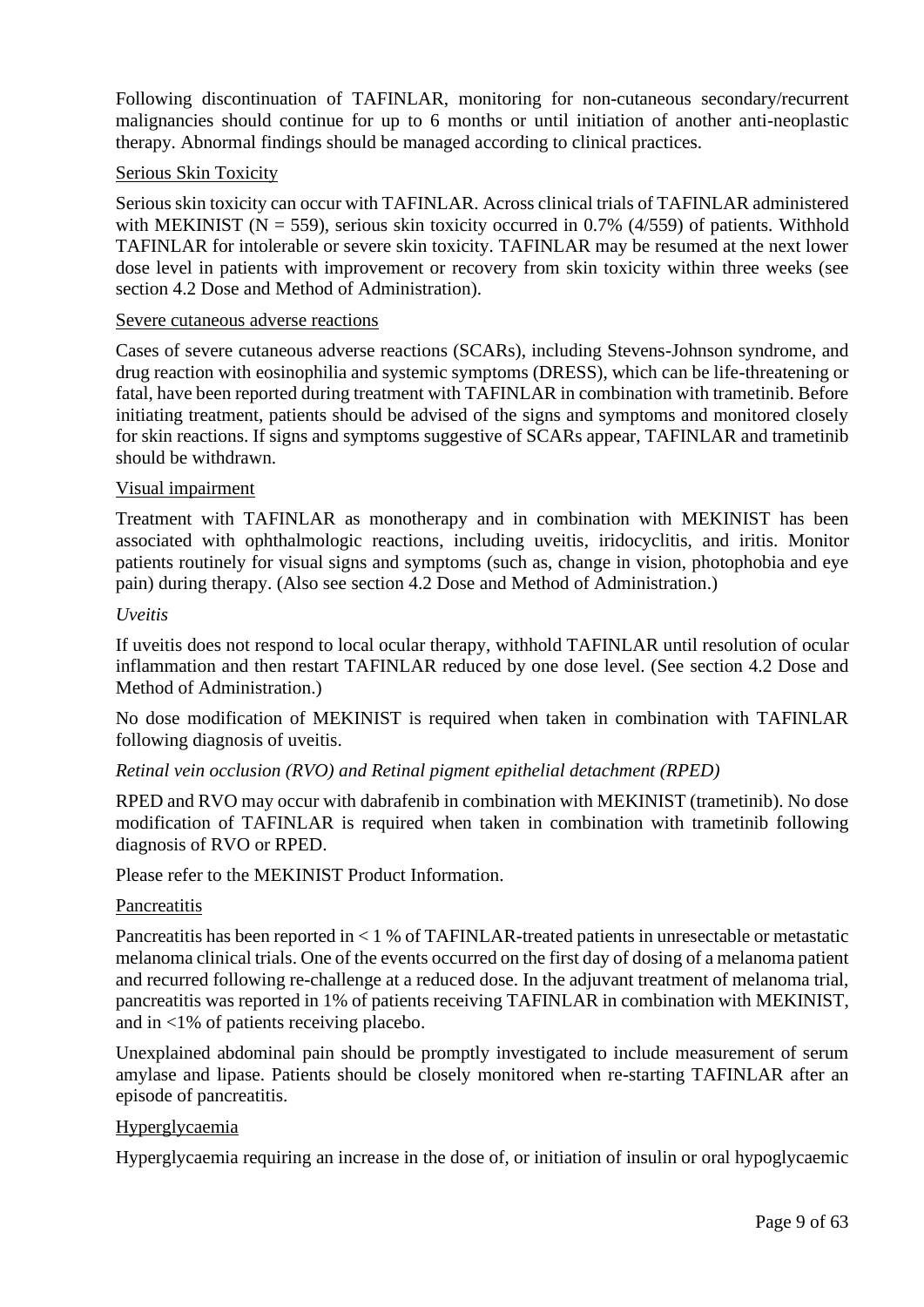agent therapy can occur with TAFINLAR. In the pivotal study, five of 12 patients with a history of diabetes required more intensive hypoglycaemic therapy while taking TAFINLAR. The incidence of Grade 3 hyperglycaemia based on laboratory values was 6 % (12/187) in patients treated with TAFINLAR compared to none of the dacarbazine-treated patients. Monitor serum glucose levels as clinically appropriate during treatment with TAFINLAR in patients with pre-existing diabetes or hyperglycaemia. Advise patients to report symptoms of severe hyperglycaemia such as excessive thirst or any increase in the volume or frequency of urination.

Glucose-6-phosphate dehydrogenase (G6PD) deficiency

TAFINLAR, which contains a sulphonamide moiety, confers a potential risk of haemolytic anaemia in patients with G6PD deficiency. Monitor patients with G6PD deficiency for signs of haemolytic anaemia while taking TAFINLAR.

## TAFINLAR in combination with MEKINIST® (trametinib)

When TAFINLAR is given in combination with trametinib, please refer to the full trametinib Product Information, prior to initiation of combination treatment.

#### Haemorrhage

Haemorrhagic events, including major haemorrhagic events have occurred in patients taking trametinib in combination with TAFINLAR. If patients develop symptoms of haemorrhage, they should immediately seek medical care.

Six (6) out of 559 unresectable or metastatic melanoma patients (1.1 %) receiving dabrafenib in combination with trametinib in a phase III trial had fatal intracranial haemorrhagic events. Three cases were from study MEK115306 (COMBI-d) and three cases were from study MEK116513 (COMBI-v). No fatal haemorrhagic events occurred in the Phase III study in the adjuvant treatment of melanoma (0/438). Two out of 93 patients (2 %) receiving TAFINLAR in combination with MEKINIST in a Phase II trial in patients with metastatic NSCLC had fatal intracranial haemorrhagic events. If patients develop symptoms of haemorrhage they should immediately seek medical care.

In Study BRF113220, treatment with TAFINLAR in combination with trametinib resulted in an increased incidence and severity of any haemorrhagic event: 16 % (9/55) of patients treated with trametinib in combination with TAFINLAR compared with 2 % (1/53) of patients treated with TAFINLAR as a single agent. The major haemorrhagic events of intracranial or gastric haemorrhage occurred in 5 % (3/55) of patients treated with MEKINIST in combination with TAFINLAR compared with none of the 53 patients treated with dabrafenib as a single agent. Intracranial haemorrhage was fatal in two (4 %) patients receiving the combination of MEKINIST and TAFINLAR.

## Cardiac Effects

## *LVEF reduction/Left ventricular dysfunction*

Cardiomyopathy can occur with TAFINLAR (see section 4.8 Adverse Effects (Undesirable Effects)). In MEK115306 (COMBI-d), all patients were required to have an echocardiogram at baseline to document normal left ventricular ejection fraction (LVEF) and serial echocardiograms at Week 4, Week 12, and every 12 weeks thereafter. Cardiomyopathy, defined as a decrease in LVEF  $\geq$  10% from baseline and below the institutional lower limit of normal, occurred in 6% (12/206) of patients receiving TAFINLAR with MEKINIST and 2.9% (6/207) of patients receiving single-agent TAFINLAR. The median time to onset of cardiomyopathy on the TAFINLAR plus MEKINIST arm was 8.2 months (range: 28 days to 24.9 months), and was 4.4 months (range: 28 days to 19.1 months) on the TAFINLAR arm.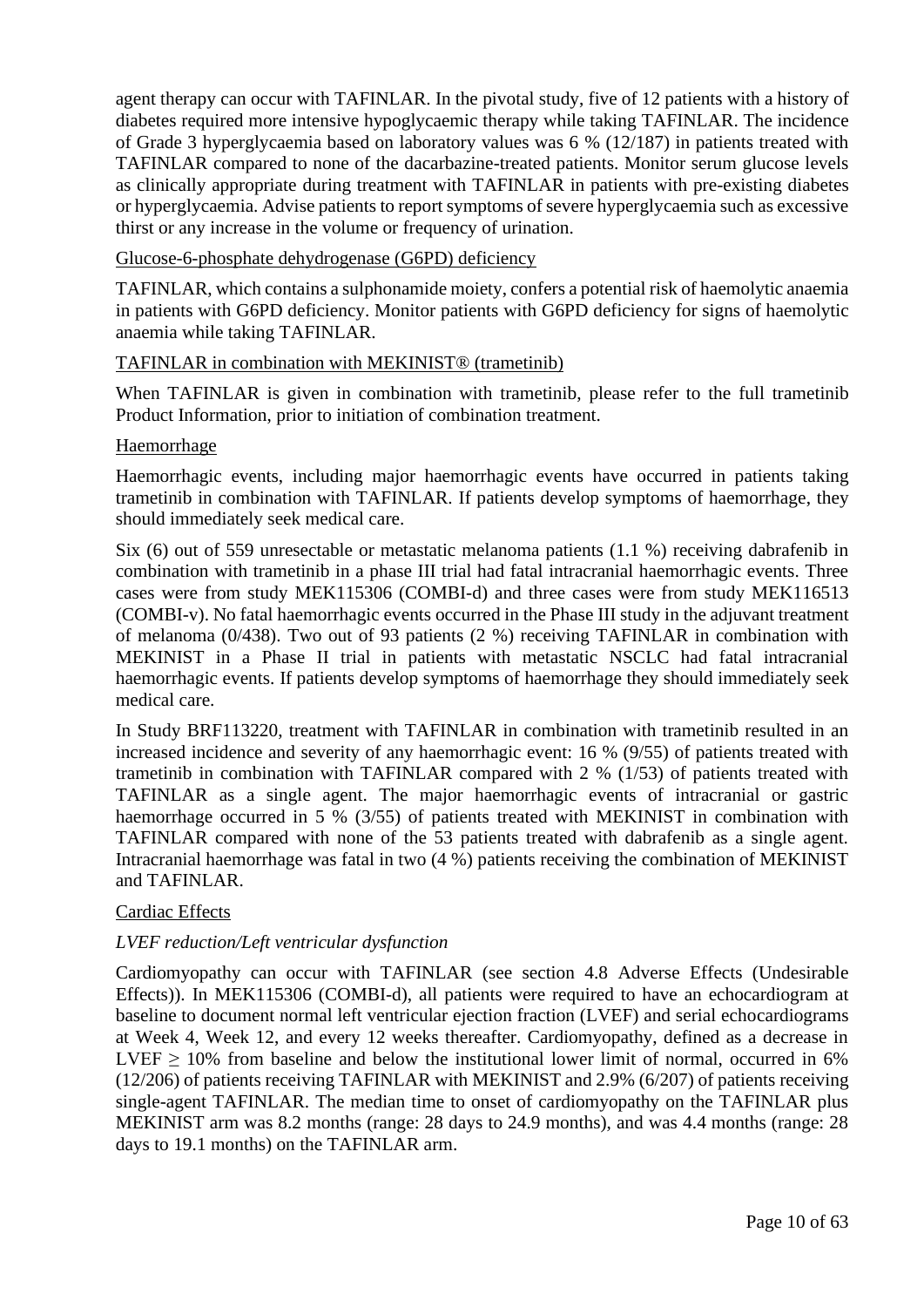Cardiomyopathy was identified within the first month of initiation of TAFINLAR with MEKINIST in 2 of 12 patients, and in 2 of 6 patients receiving single-agent TAFINLAR in MEK115306. Development of cardiomyopathy in patients receiving TAFINLAR and trametinib resulted in dose interruption of TAFINLAR (4.4 %) or discontinuation of TAFINLAR (1.0 %). In patients receiving single-agent TAFINLAR, development of cardiomyopathy resulted in dose interruption (2.4 %), dose reduction (0.5 %), or discontinuation (1.0 %). Cardiomyopathy resolved in 10 of 12 patients receiving TAFINLAR with trametinib, and in 3 of 6 patients receiving single-agent TAFINLAR.

Assess LVEF by echocardiogram or multi-gated acquisition (MUGA) scan before initiation of TAFINLAR with MEKINIST, one month after initiation of TAFINLAR, and then at 2- to 3-month intervals while on treatment. Withhold TAFINLAR for symptomatic cardiomyopathy or asymptomatic LV dysfunction of > 20 % from baseline that is below institutional lower limit of normal (LLN). Resume TAFINLAR at the same dose level upon recovery of cardiac function to at least the institutional LLN for LVEF and absolute decrease  $\leq 10$  % compared to baseline (see section 4.2 Dose and Method of Administration).

## *QT prolongation*

Worst-case QTc prolongation of > 60 millisecond (ms) was observed in 3 % of TAFINLAR-treated patients (one > 500 ms in the integrated safety population). In the Phase III study MEK115306, no patients treated with trametinib in combination with dabrafenib had worst-case QTcB prolongation to  $>$  500 ms; OTcB was increased more than 60 ms from baseline in 1% (3/209) of patients. In the Phase III study MEK116513 four patients (1 %) treated with MEKINIST in combination with TAFINLAR had a QTcB Grade 3 increase (> 500 ms). Two of these patients had a QTcB Grade 3 increase ( $>500$  ms) that was also an increase  $> 60$  ms from baseline. The potential effect of TAFINLAR on QT prolongation was assessed in a dedicated multiple dose QT study. A supra therapeutic dose of 300 mg TAFINLAR twice daily was administered in 32 patients with BRAF V600 mutation positive tumours. No clinically relevant effect of TAFINLAR or its metabolites on the QTc interval was observed.

## *Bradycardia*

A dedicated cardiac study in solid tumour patients (n=30) confirmed early exploratory analyses in showing statistically significant changes in both PR interval (mean 21.68 ms increase, normal = 120 to 200) and heart rate (mean 8.12 bpm decrease) with MEKINIST versus placebo. The clinical significance of this small increase in PR interval is unclear, however in a large ongoing trial  $(n=704)$ , heart rate decrease to  $< 60$  bpm has been recorded in 23 % of 348 patients on MEKINIST and TAFINLAR combined therapy compared to 12 % of patients in the vemurafenib monotherapy control arm.

## Hepatic events

Hepatic adverse events have been reported in clinical trials with dabrafenib in combination with trametinib (see section 4.8 Adverse effects (Undesirable Effects)). It is recommended that patients receiving treatment with dabrafenib in combination with trametinib have liver function monitored every four weeks for 6 months after treatment initiation with trametinib. Liver monitoring may be continued thereafter as clinically indicated. Refer to the trametinib Product Information for additional information.

## Hypertension

Elevations in blood pressure have been reported in association with dabrafenib in combination with trametinib, in patients with or without pre-existing hypertension (see section 4.8 Adverse Effects (Undesirable Effects)). Also refer to the MEKINIST Product Information for additional information.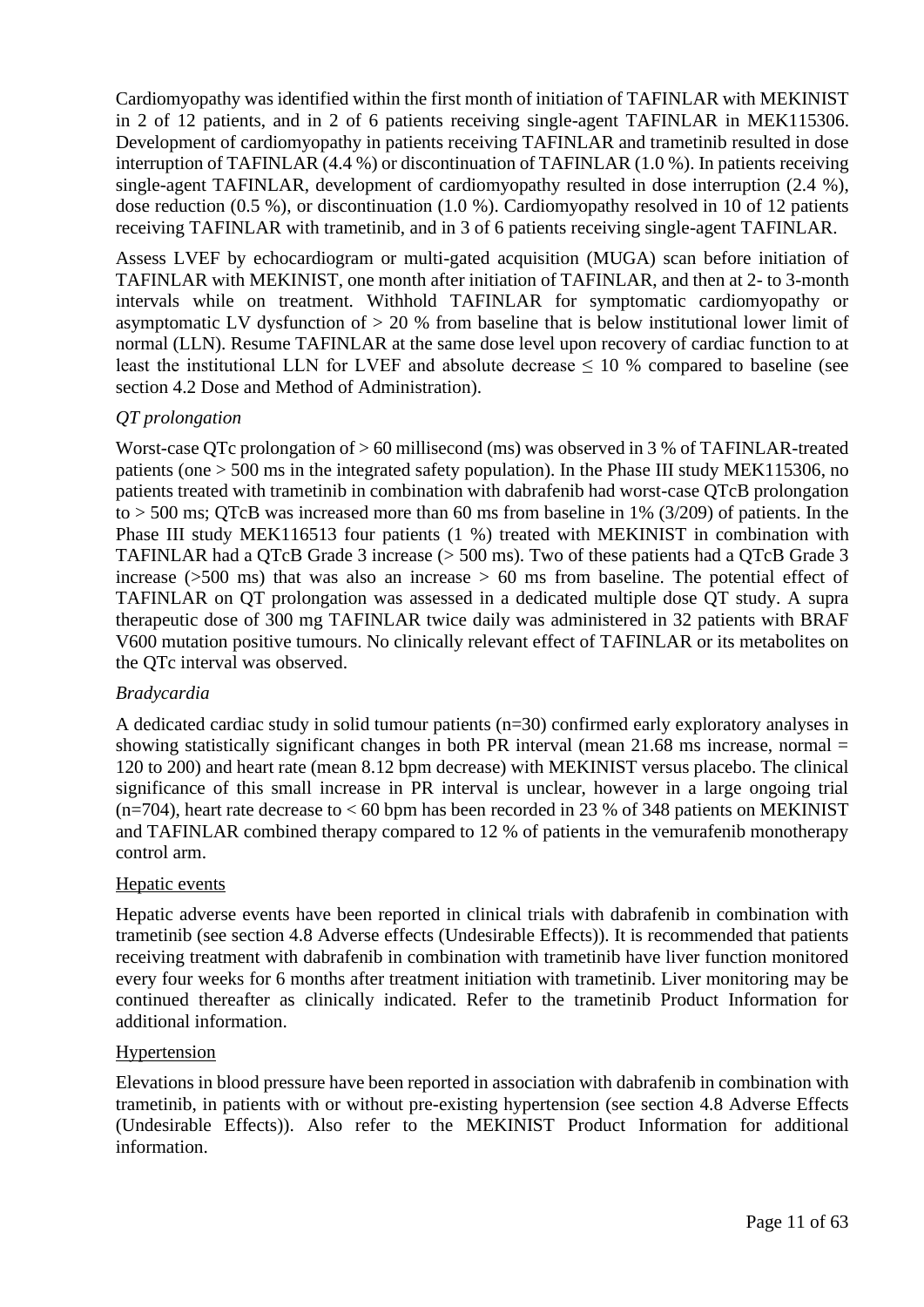## Interstitial lung disease (ILD)/Pneumonitis

Cases of pneumonitis or ILD have been reported in clinical trials with TAFINLAR in combination with MEKINIST. Refer to the trametinib Product Information for additional information. If TAFINLAR is being used in combination with MEKINIST, then therapy with TAFINLAR may be continued at the same dose.

## Rash

Rash has been observed in about 25 % of patients in clinical studies when TAFINLAR is used in combination with MEKINIST. Also refer to the MEKINIST Product Information for additional information.

## Rhabdomyolysis

Rhabdomyolysis has been reported in patients taking TAFINLAR in combination with MEKINIST (see section 4.8 Adverse Effects (Undesirable Effects)). Also refer to the MEKINIST Product Information for additional information.

## Venous thromboembolism (VTE)

VTE, including pulmonary embolism or deep vein thrombosis (DVT) can occur when TAFINLAR is used in combination with MEKINIST. If patients develop symptoms of VTE, including PE or DVT such as shortness of breath, chest pain, or arm or leg swelling, they should immediately seek medical care. Permanently discontinue MEKINIST and TAFINLAR for life-threatening pulmonary embolism.

## **Use in hepatic impairment**

See sections 4.2 Dose and Method of Administration, and 5.2 Pharmacokinetic Properties.

## **Use in renal impairment**

See sections 4.2 Dose and method of administration, 4.4 Special warnings and precautions for use (renal failure), 4.8 Adverse Effects (Undesirable Effects), and 5.2 Pharmacokinetic properties.

## **Use in the elderly**

See sections 4.2 Dose and Method of Administration, 4.8 Adverse Effects (Undesirable Effects), and 5.2 Pharmacokinetic Properties.

## **Paediatric use**

See sections 4.2 Dose and Method of Administration, 4.8 Adverse Effects (Undesirable Effects) and 5.2 Pharmacokinetic Properties.

## **Effects on laboratory tests**

Treatment-emergent laboratory abnormalities may include any of the following: hyperglycaemia, hyperbilirubinemia, increased GGT, increased ALP, increased ALT, increased AST, increased CPK, hypophosphatemia, hyponatremia, serum albumin abnormalities, anaemia, neutropenia, thrombocytopenia, leukopenia, and lymphocytopenia. See section 4.8 Adverse Effects (Undesirable Effects).

## **4.5 Interactions with other medicines and other forms of interactions**

*In vitro evaluation of drug interaction potential*

## Effect of other medicines on TAFINLAR

TAFINLAR is a substrate of metabolising enzymes CYP2C8 and CYP3A4, while active metabolites hydroxy-dabrafenib and desmethyl-dabrafenib are CYP3A4 substrates. Medicinal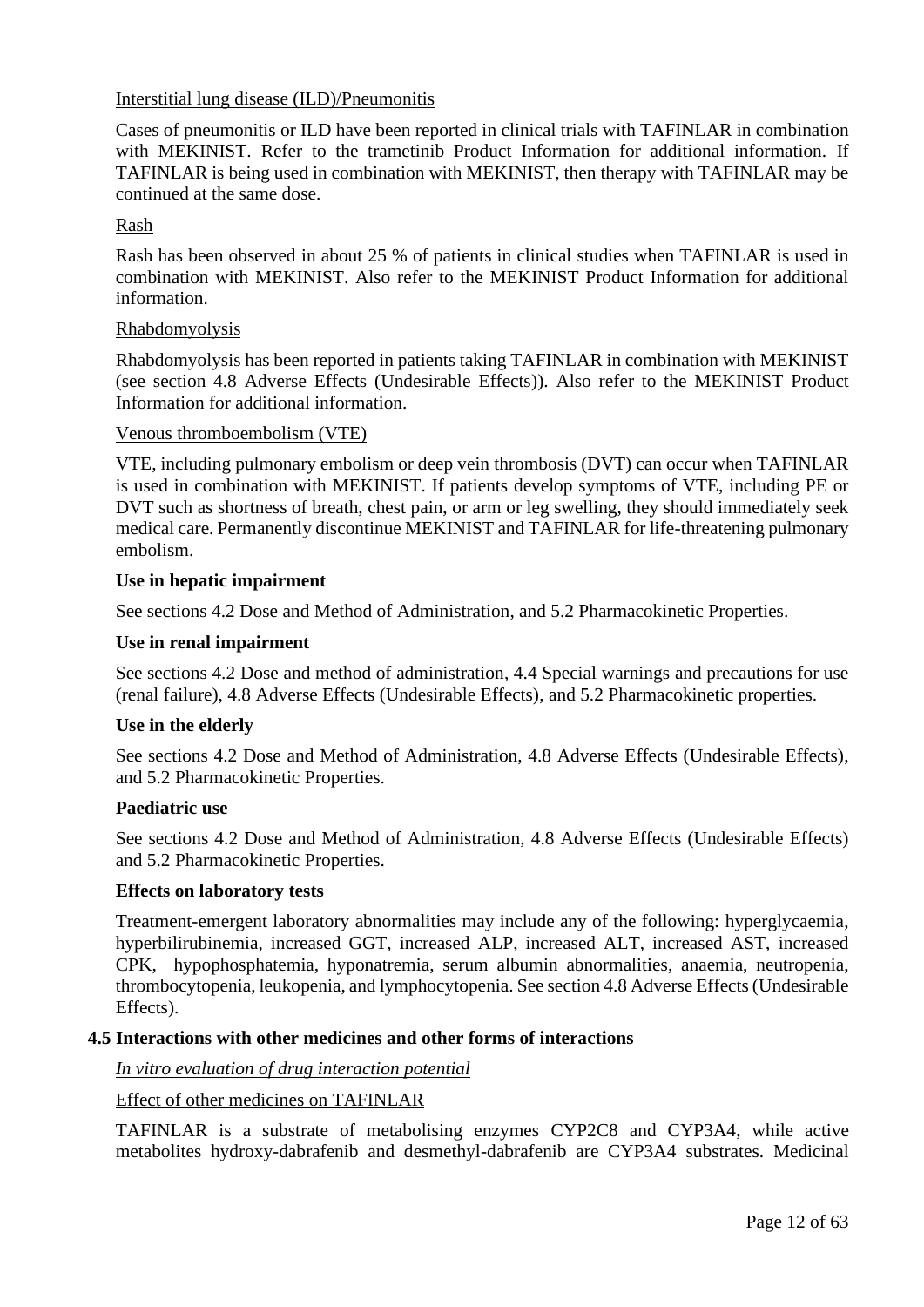products that are strong inhibitors or inducers of CYP2C8 or CYP3A4 are likely to increase or decrease, respectively, TAFINLAR concentrations. Alternative agents should be considered during administration with dabrafenib when possible. Use caution if strong inhibitors (e.g. ketoconazole, nefazodone, clarithromycin, ritonavir, saquinavir, telithromycin, itraconazole, voriconazole, posaconazole, atazanavir, gemfibrozil) are coadministered with TAFINLAR. Avoid coadministration of TAFINLAR with potent inducers of CYP2C8 or CYP3A4 (e.g. rifampin, phenytoin, carbamazepine, phenobarbital, St. John's wort (*Hypericum perforatum*).

## *Ketoconazole*

Co-administration of ketoconazole (a CYP3A4 inhibitor) 400 mg once daily with TAFINLAR 75 mg twice daily, increased the AUC of dabrafenib by 71 %. Pharmacokinetic data showed an increase in repeat dose dabrafenib Cmax (33 %) and AUC (71 %) with ketoconazole, and increases of 82 % and 68 % respectively in hydroxy- and desmethyl-dabrafenib AUC with ketoconazole. A 16 % decrease in AUC was noted for carboxy-dabrafenib.

## *Gemfibrozil*

Coadministration of TAFINLAR 75 mg twice daily and gemfibrozil (a CYP2C8 inhibitor) 600 mg twice daily resulted in an increase in repeat-dose TAFINLAR AUC (47 %) and no clinically relevant changes were noted in the AUC of the metabolites.

## *Drugs that affect gastric pH*

Dabrafenib solubility is pH-dependent with decreased solubility at higher pH. Medicinal products that alter the pH of the upper GI tract (e.g. proton pump inhibitors, H2-receptor agonists, and antacids may decrease the solubility of TAFINLAR and reduce its bioavailability. However, no clinical study has been conducted to evaluate the effect of gastric pH-altering agents on the systemic exposure of TAFINLAR. Due to the theoretical risk that pH-elevating agents may decrease oral bioavailability and exposure to TAFINLAR, medicinal products that increase gastric pH should be used with caution when co-administered with TAFINLAR. The effect of these medicines on efficacy of TAFINLAR is unknown.

## Effect of TAFINLAR on other medicines

Dabrafenib is an inducer of metabolising enzymes CYP3A4 and CYP2C9 and may induce other enzymes including CYP2B6, CYP2C8, CYP2C19, UDP glucuronosyl transferase (UGT) and transporters (e.g. P-glycoprotein [P-gp]).

Co-administration of TAFINLAR and medicinal products which are affected by the induction of these enzymes or transporters such as hormonal contraceptives (see section 4.6 Fertility, Pregnancy, and Lactation), warfarin, dexamethasone, antiretroviral agents, or immunosuppressants may result in decreased concentrations and loss of efficacy. Concomitant use of TAFINLAR with these medicinal products should generally be avoided if monitoring for efficacy and dose adjustment is not possible. If co-administration of these medications is necessary with TAFINLAR, monitor patients for any potential loss of efficacy or consider substitutions of these medicinal products.

Onset of induction is likely to occur after 3 days of repeat dosing with TAFINLAR. Transient inhibition of CYP3A4 may be observed during the first few days of treatment. Upon discontinuation of TAFINLAR, concentrations of sensitive CYP3A4 substrates may increase and patients should be monitored for toxicity and dosage of these agents may need to be adjusted.

## *Midazolam*

The single dose AUC of midazolam (CYP3A4 substrate) was decreased by 74 % with coadministration of TAFINLAR.

## *Warfarin*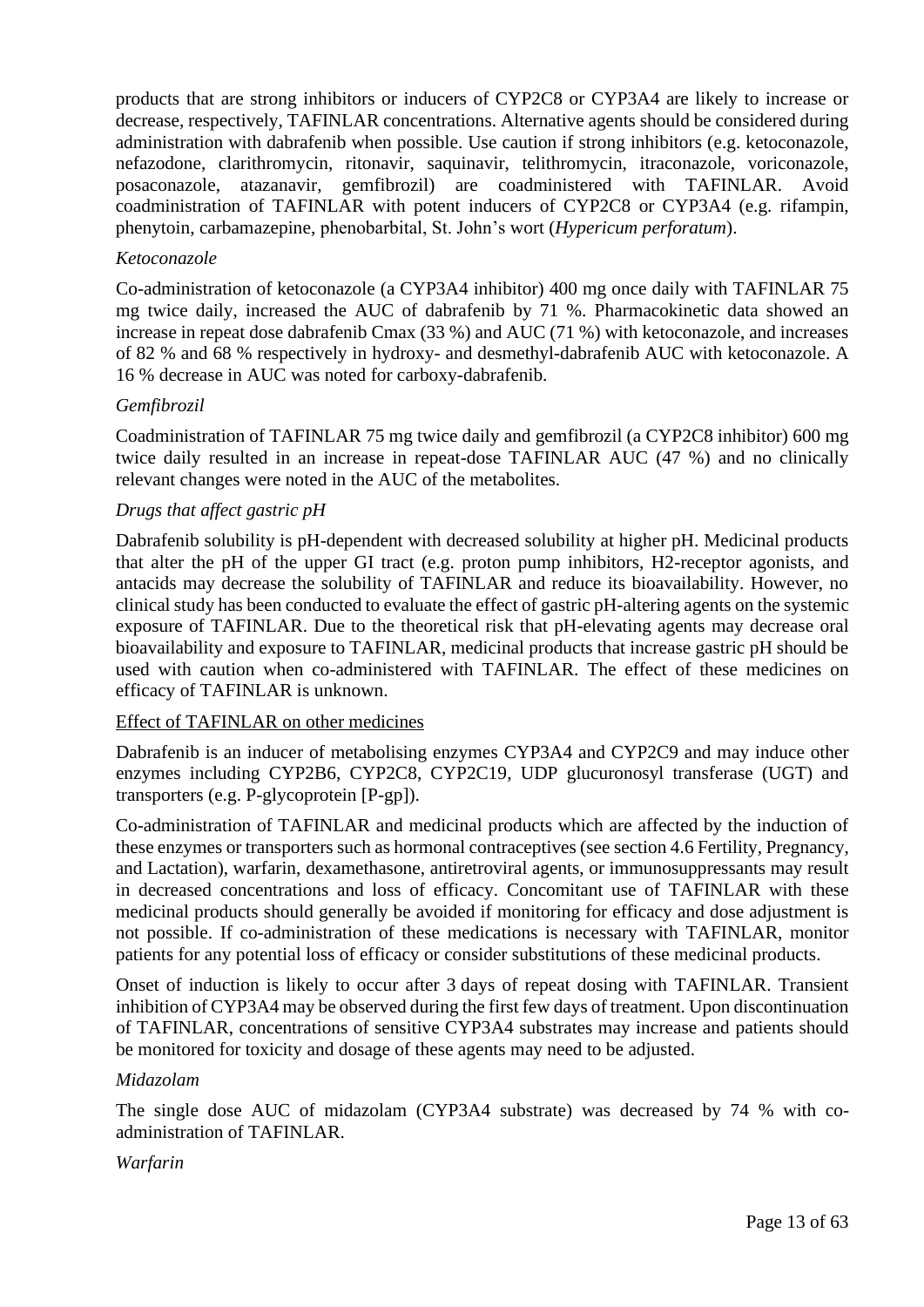The single dose AUC of and S-warfarin (CYP2C9 substrate) was decreased by 37 % with coadministration of TAFINLAR. Exercise caution and additional INR (International Normalised Ratio) monitoring is recommended when TAFINLAR is used concomitantly with warfarin, and at discontinuation of TAFINLAR.

## *Digoxin*

Concomitant administration of TAFINLAR with digoxin may result in decreased digoxin exposure. Caution should be exercised and additional monitoring of digoxin is recommended when digoxin (a transporter substrate) is used concomitantly with TAFINLAR and at discontinuation of TAFINLAR.

## Effects of dabrafenib on substance transport systems

Dabrafenib is an *in vitro* inhibitor of human organic anion transporting polypeptide (OATP) 1B1 (OATP1B1) and OATP1B3 and clinical relevance cannot be excluded. Therefore caution is recommended at co-administration of TAFINLAR and OATB1B1 or OATP1B3 substrates such as statins.

Although TAFINLAR and its metabolites, hydroxy-dabrafenib, carboxy-dabrafenib and desmethyl-dabrafenib, were inhibitors of human organic anion transporter (OAT) 1 and OAT3 *in vitro*, the risk of a drug-drug interaction is minimal based on clinical exposure. TAFINLAR and desmethyl-dabrafenib were also shown to be moderate inhibitors of human breast cancer resistance protein (BCRP) and the human renal uptake transporter organic cation transporter 2 (OCT2); however, based on clinical exposure, the risk of a drug-drug interaction is minimal. Neither TAFINLAR nor its 3 metabolites were demonstrated to be inhibitors of P-gp *in vitro*.

## *Combination of TAFINLAR with MEKINIST*

Co-administration of repeat dosing TAFINLAR 150 mg twice daily and MEKINIST 2 mg once daily resulted in no clinically meaningful changes in TAFINLAR or trametinib  $C_{\text{max}}$  and AUC (see section 5.2 Pharmacokinetic Properties ).

See Product Information for MEKINIST for guidelines on drug interactions associated with TAFINLAR combination therapy.

## **4.6 Fertility, pregnancy, and lactation**

## **Effects on fertility**

## Infertility

There are no data in humans. TAFINLAR may impair male and female fertility as adverse effects on male and female reproductive organs have been seen in animals. Male patients should be informed of the potential risk for impaired spermatogenesis, which may be irreversible.

In combined female fertility, early embryonic and embryofetal development studies in rats numbers of ovarian corpora lutea were reduced in pregnant females at 300 mg/kg/day (approximately 3 times human clinical exposure based on AUC), but there were no effects on estrous cycle, mating or fertility.

## Males taking TAFINLAR in combination with MEKINIST

Male fertility studies with TAFINLAR have not been conducted. However, in repeat dose studies, testicular degeneration/depletion or spermatid retention was seen in mice, rats and dogs  $(≥ 0.2$  times the human clinical exposure based on AUC). Testicular changes in rats and dogs were still present following a 4-week recovery period.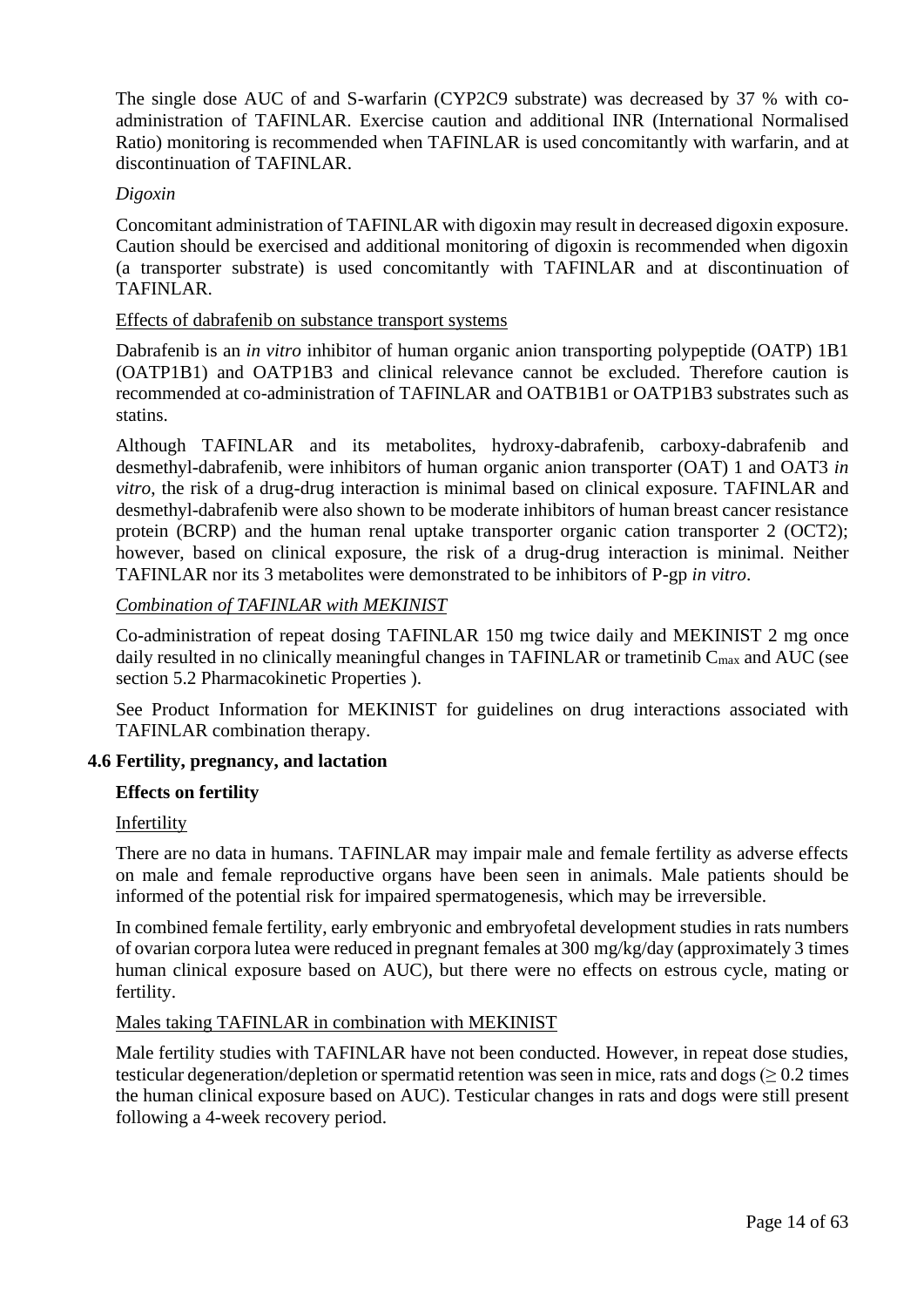## **Use in Pregnancy (Category D)**

TAFINLAR can cause fetal harm when administered to a pregnant woman. There are no adequate and well-controlled studies of TAFINLAR in pregnant women. Reproductive studies in rats have shown embryofetal development toxicity, including teratogenic effects. In adult female rats dosed with dabrafenib before mating and during gestation embryofetal toxicities included embryolethality, variation in thymic shape, and fetal ventricular septal defects at 300 mg/kg/day, and delayed skeletal development and reduced fetal body weight at  $\geq 20$  mg/kg/day ( $\geq 0.5$  times human clinical exposure based on AUC).

TAFINLAR should not be administered to pregnant women unless the potential benefit to the mother outweighs the possible risk to the foetus.

#### *Contraception*

#### *Females*

Females of reproductive potential should be advised that animal studies have been performed showing TAFINLAR to be harmful to the developing fetus. Sexually-active females of reproductive potential are recommended to use effective methods of contraception when taking TAFINLAR and for at least two weeks following discontinuation of TAFINLAR. If taking TAFINLAR in combination with MEKINIST, sexually-active females of reproductive potential are recommended to use effective contraception and for at least 16 weeks after stopping treatment.

TAFINLAR may decrease the efficacy of oral or any other systemic hormonal contraceptives and an alternate method of contraception (methods that result in less than 1 % pregnancy rates) should be used during treatment and for at leasttwo weeks after stopping treatment with TAFINLAR (see section 4.5 Interactions with other medicines and other forms of interactions).

If TAFINLAR is used during pregnancy, or if the patient becomes pregnant while taking TAFINLAR, the patient should be informed of the potential hazard to the foetus.

#### *Males*

Male patients (including those that have had a vasectomy) with sexual partners who are pregnant, possibly pregnant, or who could become pregnant should use condoms during sexual intercourse while taking TAFINLAR monotherapy and for at least 2 weeks after stopping treatment with TAFINLAR. If taking TAFINLAR in combination with MEKINIST, male patients should use condoms during sexual intercourse, and for at least 16 weeks after stopping treatment.

#### **Use in Lactation**

There are no data on the effect of TAFINLAR on the breast-fed child, or on the effect of TAFINLAR on milk production. Because many drugs are transferred into human milk and because of the potential for adverse reactions in nursing infants from TAFINLAR, a nursing woman should be advised on the potential risks to the child. The developmental and health benefits of breastfeeding should be considered along with the mother's clinical need for TAFINLAR and any potential adverse effects on the breast-fed child from TAFINLAR or from the underlying maternal condition.

#### **4.7 Effects on ability to drive and use machines**

There have been no studies to investigate the effect of TAFINLAR on driving performance or the ability to operate machinery. A detrimental effect on such activities would not be anticipated from the pharmacology of TAFINLAR. The clinical status of the patient and the adverse event profile of TAFINLAR should be borne in mind when considering the patient's ability to perform tasks that require judgment, motor and cognitive skills.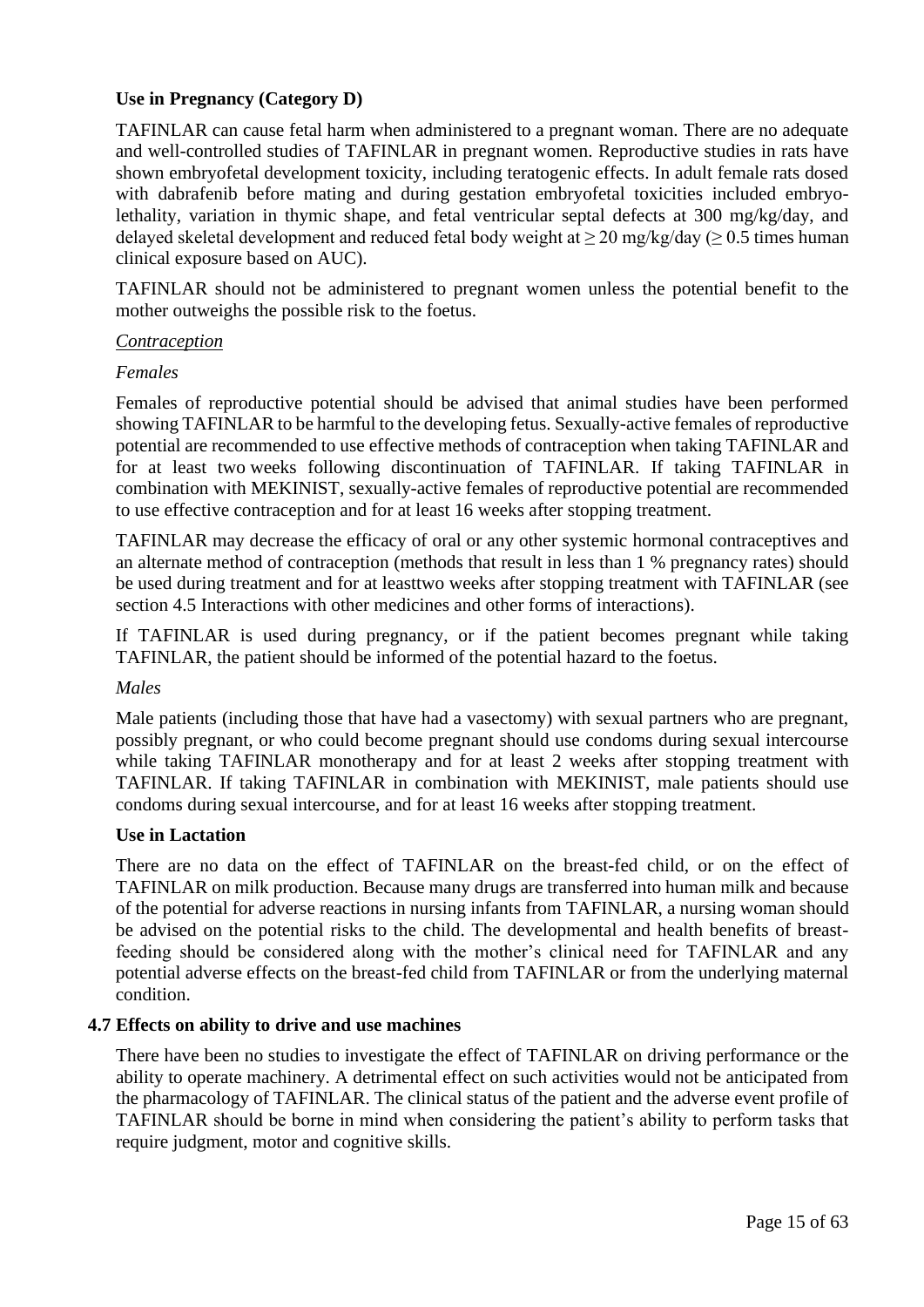## **4.8 Adverse effects (undesirable effects)**

Adverse reactions are listed in this section by MedDRA body system organ class. Within each system organ class, the adverse events are ranked by frequency, with the most frequent adverse events first. Within each frequency grouping, adverse events are presented in order of decreasing seriousness. The following convention (CIOMS III) has been utilised for the classification of frequency:

| Very common $\geq 1$ in 10 |                                  |  |  |  |
|----------------------------|----------------------------------|--|--|--|
| Common                     | $> 1$ in 100 and $< 1$ in 10     |  |  |  |
| Uncommon                   | $\geq 1$ in 1,000 and < 1 in 100 |  |  |  |
| Rare:                      | $\geq$ 1/10,000 and <1/1,000     |  |  |  |
| Very rare                  | $<1/10,000$ .                    |  |  |  |

*Summary of the safety profile*

*Unresectable or metastatic melanoma*

#### TAFINLAR Monotherapy

Safety data were integrated from five clinical monotherapy studies BRF113683 (BREAK-3), BRF113929 (BREAK-MB), BRF113710 (BREAK-2), BRF113220, and BRF112680 and included 578 patients with BRAF V600 mutant unresectable or melanoma. Approximately 30 % of patients received treatment with TAFINLAR for more than 6 months.

In the integrated TAFINLAR safety population, the most common  $(\geq 15\%)$  adverse reactions were hyperkeratosis, headache, pyrexia, arthralgia, fatigue, nausea, skin papilloma, alopecia, rash and vomiting.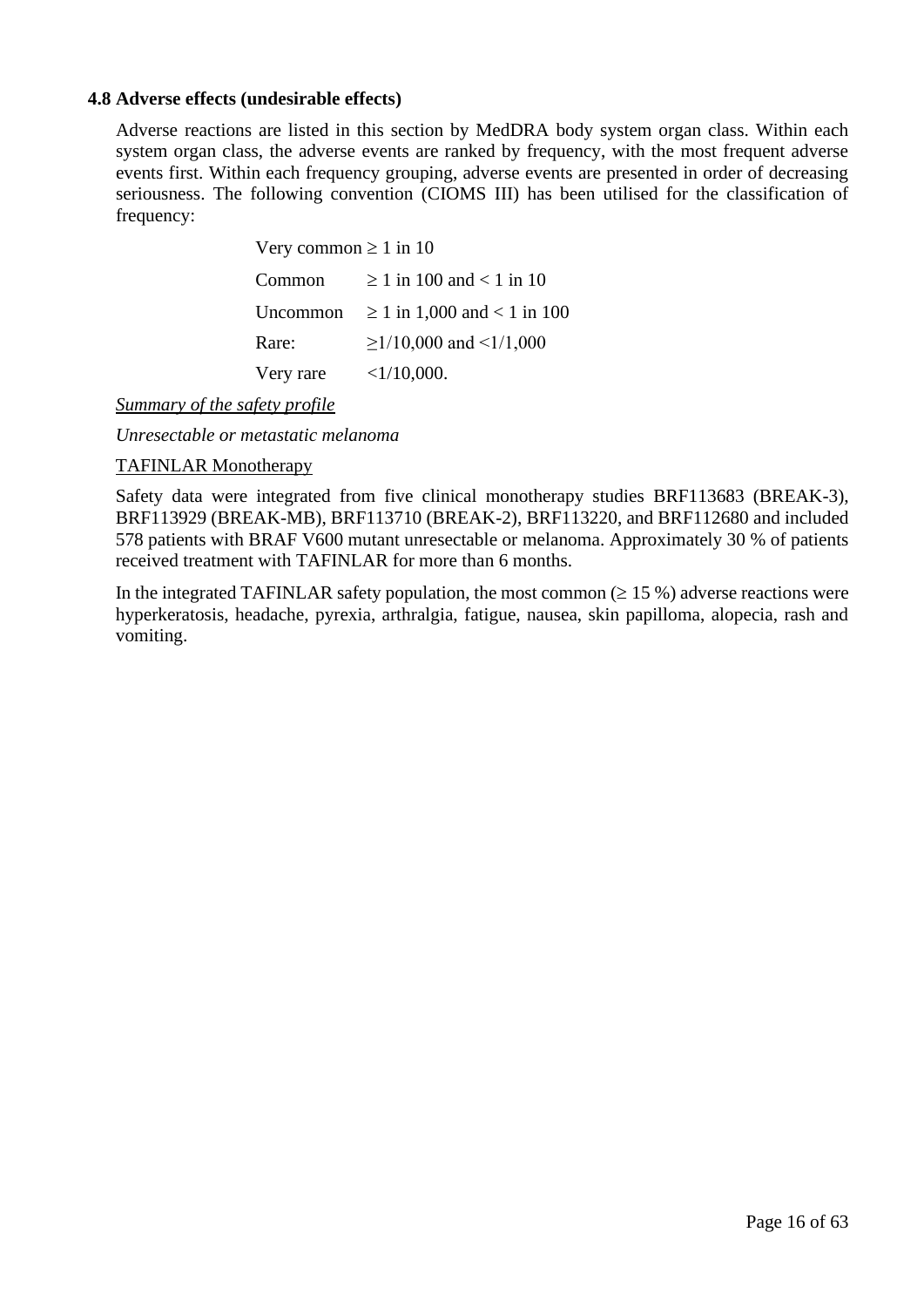# **Table 4 Unresectable or metastatic melanoma - adverse reactions with TAFINLAR monotherapy**

|                                    | Neoplasms benign and malignant (including cysts and polyps)                                                                                                                                      |
|------------------------------------|--------------------------------------------------------------------------------------------------------------------------------------------------------------------------------------------------|
| Very common                        | Papilloma                                                                                                                                                                                        |
| Common                             | Acrochordon (skin tags), cutaneous squamous cell carcinoma (SCC) including<br>SCC of the skin, SCC in situ (Bowen's disease) and keratoacanthoma,<br>seborrhoeic keratosis, basal cell carcinoma |
| Uncommon                           | New primary melanoma.                                                                                                                                                                            |
| <b>Immune System Disorders</b>     |                                                                                                                                                                                                  |
| Uncommon                           | Hypersensitivity, panniculitis.                                                                                                                                                                  |
| <b>Infections and infestations</b> |                                                                                                                                                                                                  |
| Common                             | Nasopharyngitis.                                                                                                                                                                                 |
|                                    | <b>Metabolism and nutrition disorders</b>                                                                                                                                                        |
| Very common                        | Decreased appetite                                                                                                                                                                               |
| Common                             | Hypophosphataemia, hyperglycaemia.                                                                                                                                                               |
| Nervous system disorders           |                                                                                                                                                                                                  |
| Very common                        | Headache.                                                                                                                                                                                        |
| <b>Eye disorders</b>               |                                                                                                                                                                                                  |
| Uncommon                           | Uveitis.                                                                                                                                                                                         |
|                                    | Respiratory, thoracic and mediastinal disorders                                                                                                                                                  |
| Very common                        | Cough.                                                                                                                                                                                           |
| <b>Gastrointestinal disorders</b>  |                                                                                                                                                                                                  |
| Very common                        | Nausea, vomiting, diarrhoea                                                                                                                                                                      |
| Common                             | Constipation                                                                                                                                                                                     |
| Uncommon                           | Pancreatitis.                                                                                                                                                                                    |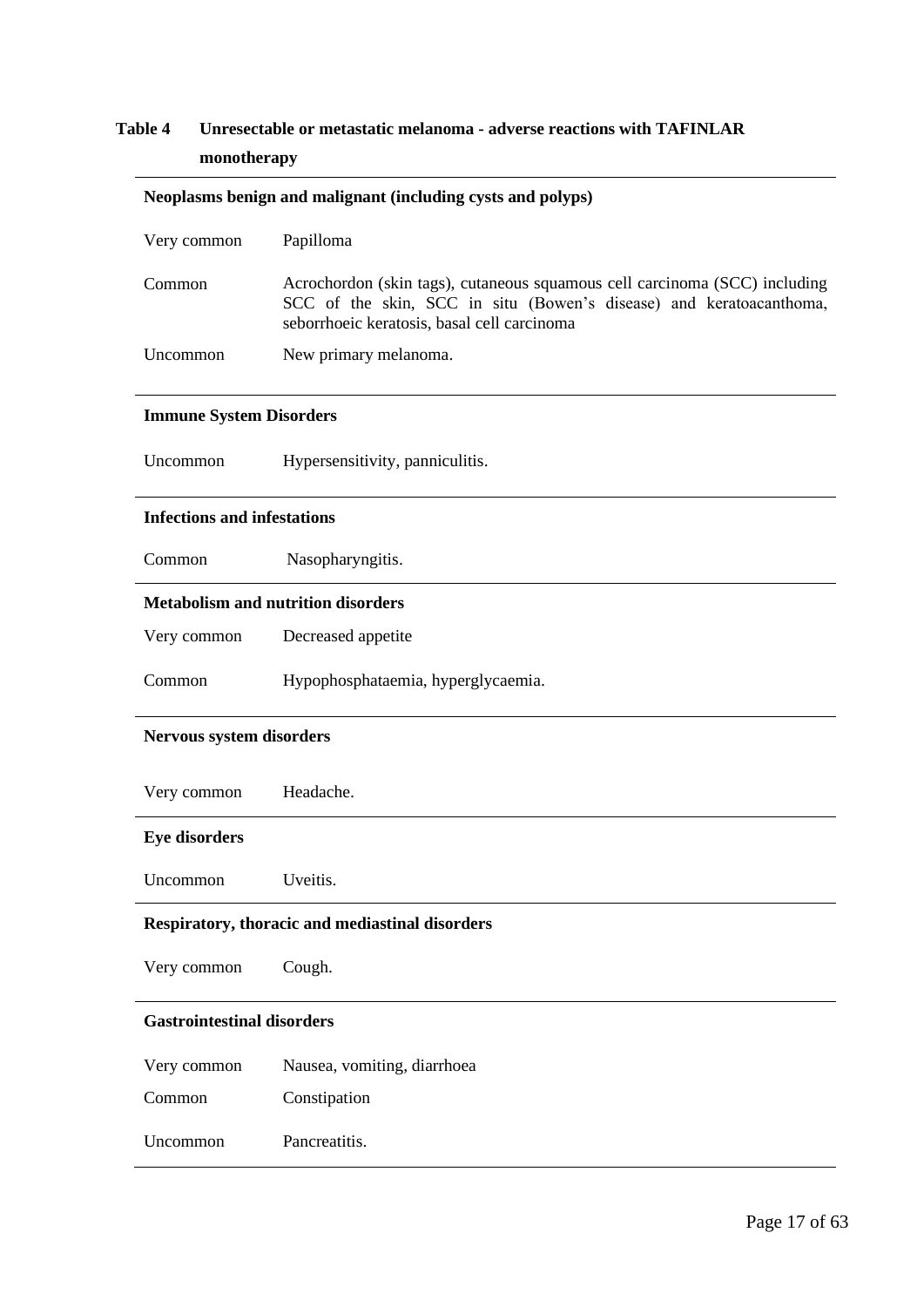#### **Skin and subcutaneous tissue disorders**

| Very common            | Skin effects (rash, hyperkeratosis), alopecia, palmar-plantar<br>erythrodysaesthesia syndrome                          |  |  |  |  |
|------------------------|------------------------------------------------------------------------------------------------------------------------|--|--|--|--|
| Common                 | Skin effects (actinic keratosis, skin lesion, dry skin, erythema, pruritus),<br>photosensitivity reaction <sup>1</sup> |  |  |  |  |
| Uncommon               | Panniculitis.                                                                                                          |  |  |  |  |
|                        | <b>Musculoskeletal and connective tissue disorders</b>                                                                 |  |  |  |  |
| Very common            | Arthralgia, myalgia, pain in extremity.                                                                                |  |  |  |  |
| <b>Renal disorders</b> |                                                                                                                        |  |  |  |  |
| Uncommon               | Renal failure, acute renal failure, tubulointerstitial nephritis.                                                      |  |  |  |  |
|                        | General disorders and administration site conditions                                                                   |  |  |  |  |
| Very common            | Asthenia, chills, fatigue, pyrexia                                                                                     |  |  |  |  |
| Common                 | Influenza-like illness.                                                                                                |  |  |  |  |
| <b>Investigations</b>  |                                                                                                                        |  |  |  |  |
| Common                 | LVEF decrease                                                                                                          |  |  |  |  |
| Uncommon               | QT prolongation.                                                                                                       |  |  |  |  |

<sup>1</sup>Photosensitivity cases were also observed in post-marketing experience. All cases reported in clinical trials (BRF113683 (BREAK-3), BRF113929 (BREAK-MB), BRF113710 (BREAK-2), BRF113220, and BRF112680) were Grade 1 and no dose modification was required.

Table 5 lists the very common  $( \geq 10 \% )$  of patients) adverse events reported in the Phase III randomised, open-label study [BREAK-3].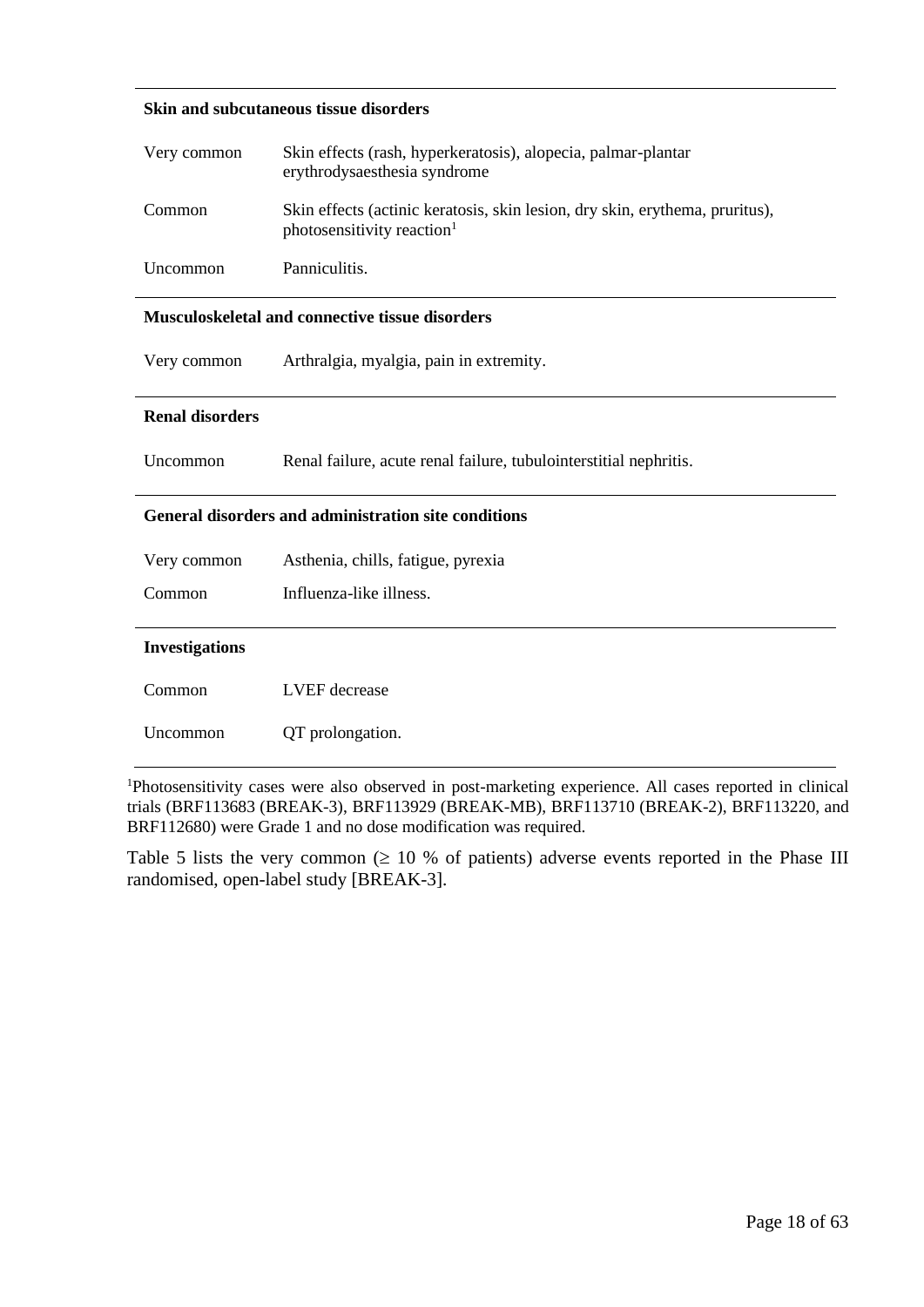|                                                   | Number (%) of Patients |                  |                  |                    |                  |                  |
|---------------------------------------------------|------------------------|------------------|------------------|--------------------|------------------|------------------|
|                                                   | TAFINLAR (N=187)       |                  |                  | dacarbazine (N=59) |                  |                  |
| <b>Preferred term</b>                             | <b>Any Grade</b>       | Grade 3          | <b>Grade 4</b>   | <b>Any Grade</b>   | Grade 3          | Grade 4          |
| Any event                                         | 185 (99)               | 55 (29)          | 7(4)             | 54 (92)            | 16(27)           | 8(14)            |
| Hyperkeratosis                                    | 69 (37)                | 1(1)             | 1(1)             | $\boldsymbol{0}$   | $\boldsymbol{0}$ | $\boldsymbol{0}$ |
| Headache                                          | 59 (32)                | $\boldsymbol{0}$ | $\boldsymbol{0}$ | 5(8)               | $\boldsymbol{0}$ | $\boldsymbol{0}$ |
| Pyrexia                                           | 52(28)                 | 6(3)             | $\boldsymbol{0}$ | 6(10)              | $\boldsymbol{0}$ | $\boldsymbol{0}$ |
| Arthralgia                                        | 51(27)                 | 2(1)             | $\boldsymbol{0}$ | 1(2)               | $\boldsymbol{0}$ | $\boldsymbol{0}$ |
| Skin papilloma                                    | 45(24)                 | $\boldsymbol{0}$ | $\boldsymbol{0}$ | 1(2)               | $\boldsymbol{0}$ | $\boldsymbol{0}$ |
| Alopecia                                          | 41(22)                 | $\boldsymbol{0}$ | $\boldsymbol{0}$ | 1(2)               | $\boldsymbol{0}$ | $\boldsymbol{0}$ |
| Palmar-plantar<br>erythrodysaesthesia<br>syndrome | 37(20)                 | 4(2)             | $\boldsymbol{0}$ | 1(2)               | $\boldsymbol{0}$ | $\boldsymbol{0}$ |
| Fatigue                                           | 36(19)                 | 2(1)             | $\boldsymbol{0}$ | 14 (24)            | $\boldsymbol{0}$ | $\boldsymbol{0}$ |
| Nausea                                            | 35(19)                 | $\boldsymbol{0}$ | 1(1)             | 30(51)             | $\boldsymbol{0}$ | $\boldsymbol{0}$ |
| Asthenia                                          | 33(18)                 | 1(1)             | $\boldsymbol{0}$ | 9(15)              | 1(2)             | $\boldsymbol{0}$ |
| Rash                                              | 31(17)                 | $\boldsymbol{0}$ | $\boldsymbol{0}$ | $\boldsymbol{0}$   | $\boldsymbol{0}$ | $\boldsymbol{0}$ |
| Vomiting                                          | 23(12)                 | 1(1)             | $1 (\lt 1)$      | 15(25)             | $\overline{0}$   | $\boldsymbol{0}$ |
| Cough                                             | 23(12)                 | $\boldsymbol{0}$ | $\boldsymbol{0}$ | 3(5)               | $\boldsymbol{0}$ | $\boldsymbol{0}$ |
| Back pain                                         | 22(12)                 | 5(3)             | $\boldsymbol{0}$ | 4(7)               | $\boldsymbol{0}$ | $\boldsymbol{0}$ |
| Constipation                                      | 21(11)                 | 2(1)             | 1(1)             | 8(14)              | $\boldsymbol{0}$ | $\boldsymbol{0}$ |
| Diarrhoea                                         | 20(11)                 | 1(1)             | $\boldsymbol{0}$ | 7(12)              | $\boldsymbol{0}$ | $\boldsymbol{0}$ |
| Myalgia                                           | 20(11)                 | $\boldsymbol{0}$ | $\boldsymbol{0}$ | $\boldsymbol{0}$   | $\boldsymbol{0}$ | $\boldsymbol{0}$ |
| Nasopharyngitis                                   | 19(10)                 | $\boldsymbol{0}$ | $\boldsymbol{0}$ | 2(3)               | $\boldsymbol{0}$ | $\boldsymbol{0}$ |

# **Table 5 Adverse events reported ≥ 10 % of patients receiving TAFINLAR or dacarbazine in unresectable or metastatic melanoma - BREAK-3 (safety population) by maximum grade**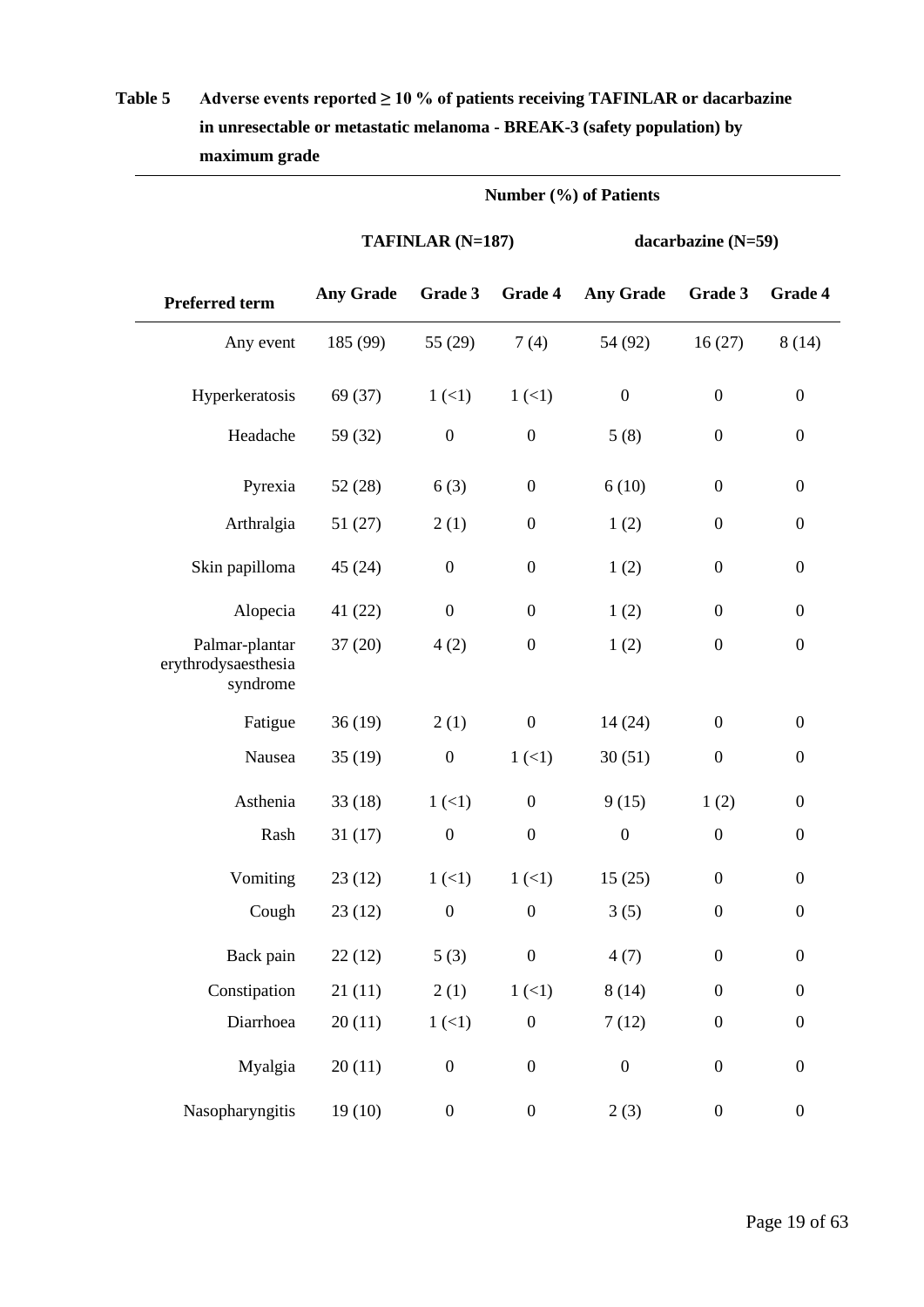#### **Number (%) of Patients**

#### **TAFINLAR (N=187) dacarbazine (N=59)**

| <b>Preferred term</b> | <b>Any Grade</b> | Grade 3      | <b>Grade 4</b> | <b>Any Grade</b> | <b>Grade 3</b> | <b>Grade 4</b>   |
|-----------------------|------------------|--------------|----------------|------------------|----------------|------------------|
| Pain in extremity     | 16(9)            | $1 (\leq 1)$ | $\theta$       | 7(12)            | $\theta$       | 0                |
| Abdominal pain        | 7(4)             | 1(1)         | $\theta$       | 8(14)            | $\theta$       | 1(2)             |
| Anaemia               | 7(4)             | 1(1)         | $\overline{0}$ | 7(12)            | 1(2)           | 1(2)             |
| Neutropenia           | 2(1)             | 1(1)         | $\mathbf{0}$   | 10(17)           | 4(7)           | 4(7)             |
| Leukopenia            | 1(1)             | $\theta$     | $\theta$       | 6(10)            | 2(3)           | $\boldsymbol{0}$ |

**Table 6 Incidence of Laboratory abnormalities increased from baseline occurring at a higher incidence in patients treated with TAFINLAR in BRF113683 [Between arm difference of**  $\geq$  **5 % (all Grades) or**  $\geq$  **2 % (Grades 3 or 4)]**

|                    | $TAFINLAR$ $(n=187)$     |                          | $dacarbazine (n=59)$     |                          |
|--------------------|--------------------------|--------------------------|--------------------------|--------------------------|
|                    | <b>All Grades</b><br>(%) | Grades 3<br>and $4\,(%)$ | <b>All Grades</b><br>(%) | Grades 3<br>and $4\,(%)$ |
| Hyperglycemia      | 50                       | 6                        | 43                       | 0                        |
| Hypophosphatemia   | 37                       | $6*$                     | 14                       | 2                        |
| Increased Alkaline | 19                       | $\theta$                 | 14                       | 2                        |
| Hyponatremia       | 8                        | $\overline{2}$           | 3                        | 0                        |

\*Grade 4 laboratory abnormality limited to hypophosphatemia (n=1).

#### *Post-marketing experience and pooled clinical trials*

The following adverse reactions have been derived from post-marketing experience including spontaneous case reports with TAFINLAR in combination with trametinib. Because postmarketing adverse reactions are reported from a population of uncertain size, it is not always possible to reliably estimate their frequency. Where applicable, these ADR frequencies have been calculated from the pooled clinical trials across indications. Adverse reactions are listed according to system organ classes in MedDRA.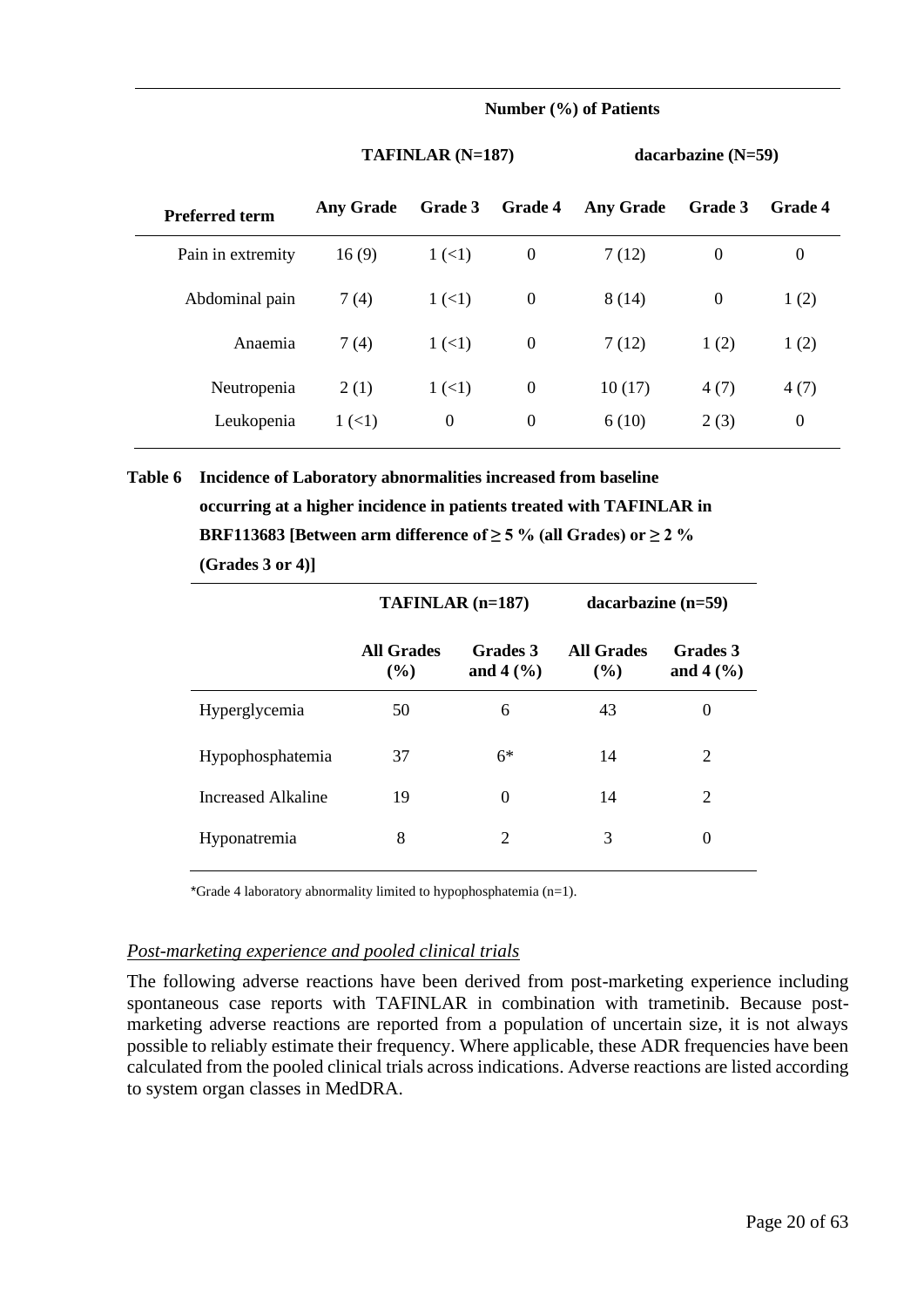#### **Table 7 Adverse reactions from post-marketing experience and pooled clinical trials across indications**

| <b>Adverse reaction</b>           | <b>Frequency</b> |
|-----------------------------------|------------------|
| Vascular disorders                |                  |
| Venous thrombo-embolism $(VTE)^1$ | Common           |
| Immune system disorders           |                  |
| <b>Sarcoidosis</b>                | Uncommon         |

<sup>1</sup> VTE includes pulmonary embolism, deep vein thrombosis, embolism and venous thrombosis

#### *Description of selected adverse reactions*

## *Pyrexia*

Fever has been reported in clinical trials with TAFINLAR as monotherapy and in combination with trametinib. The incidence and severity of pyrexia are increased with the combination therapy. In 1 % of patients in clinical trials, serious non-infectious febrile events were identified defined as fever accompanied by severe rigors, dehydration, hypotension and/or acute renal insufficiency or pre-renal origin in patients with normal baseline renal function. The onset of these serious noninfectious febrile events was typically within the first month of therapy. Patients with serious noninfectious febrile events responded well to dose interruption and/or dose reduction and supportive care (see section 4.2 Dose and method of administration).

## *Cutaneous squamous cell carcinoma*

Cutaneous squamous cell carcinomas (including those classified as keratoacanthoma or mixed keratoacanthoma subtype) occurred in 9 % (52/578) of patients treated with TAFINLAR monotherapy in the integrated safety population and 3 % of patients treated with TAFINLAR in combination with MEKINIST in MEK115306. With TAFINLAR monotherapy, approximately 70 % of events occurred within the first 12 weeks of treatment with a median time to onset of 8 weeks. In patients who received the combination dose of TAFINLAR in combination with MEKINIST, events occurred later with the median time to onset of 22 weeks. Ninety-six percent of patients on TAFINLAR monotherapy in the integrated safety population and all patients on combination therapy in the Phase III studies who developed cuSCC continued on treatment without dose modification.

## *New primary melanoma*

New primary melanomas have been reported in clinical trials with TAFINLAR. Cases were managed with excision and did not require treatment modification (see section 4.4 Special warnings and precautions for use).

## *Non-cutaneous malignancy*

Activation of MAP-kinase signalling in BRAF wild type cells which are exposed to BRAF inhibitors may lead to increased risk of non-cutaneous malignancies, including those with RAS mutations (see section 4.4 Special warnings and precautions for use). In clinical trials noncutaneous malignancies were reported in 1% (6/586) of patients with TAFINLAR monotherapy, and 1% (3/209) of patients in study MEK115306 and  $\lt$  1 % (3/350) of patients in study MEK116513 with TAFINLAR in combination with MEKINIST. Cases of RAS-driven malignancies have been seen with TAFINLAR. Patients should be monitored as clinically appropriate.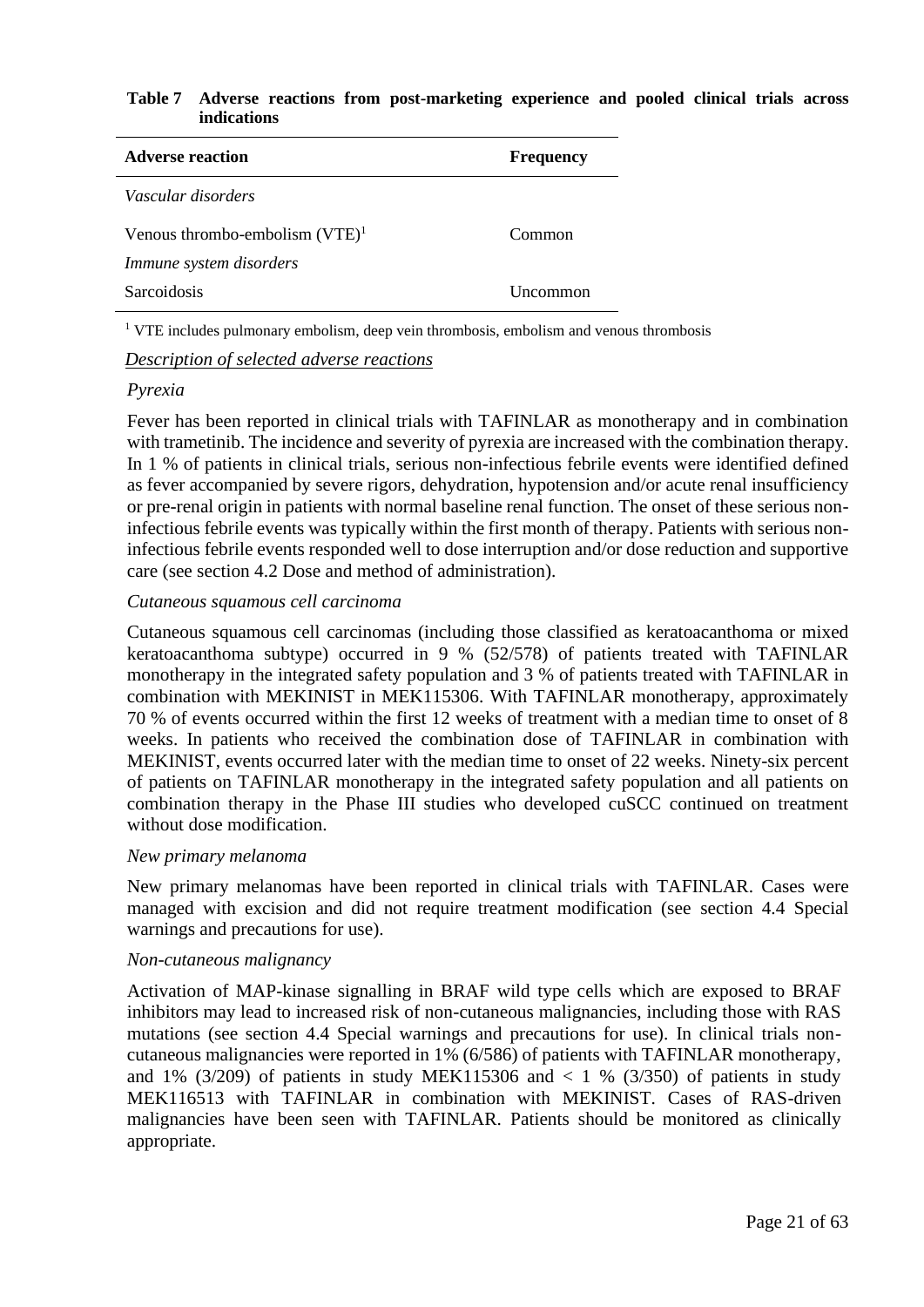## *TAFINLAR and trametinib combination therapy*

In addition to adverse reactions observed with monotherapy treatments (Table 8, and Table 9), the safety of TAFINLAR and MEKINIST combination therapy has been evaluated in two randomised Phase III studies and one small phase II study of patients with BRAF mutant unresectable or metastatic melanoma treated with TAFINLAR 150 mg orally twice daily and MEKINIST 2 mg orally once daily (see section 5.1- Clinical trials). The following tables list adverse reactions which are specific to TAFINLAR in combination with MEKINIST.

In Table 11, there were 55 patients in the study and hence the frequencies of uncommon or rare events could not be calculated.

The most common adverse reactions  $(≥ 20 %)$  for TAFINLAR and MEKINIST combination therapy include pyrexia, fatigue, nausea, headache, chills, diarrhoea, rash, arthralgia, hypertension, vomiting, peripheral oedema, and cough.

#### Table 8 **Study MEK115306 (COMBI-d) -** Adverse events occurring in  $\geq 10\%$

#### (all grades) or  $\geq 2$  % (grades 3 or 4) in unresectable or metastatic

**melanoma**

|                                                             | TAFINLAR 150 mg BID +<br><b>MEKINIST 2 mg QD combination</b> |                       | TAFINLAR 150 mg BID +<br>placebo $(N = 211)$ |                       |  |  |
|-------------------------------------------------------------|--------------------------------------------------------------|-----------------------|----------------------------------------------|-----------------------|--|--|
|                                                             | $(N = 209)$                                                  |                       |                                              |                       |  |  |
|                                                             | All grades<br>(%)                                            | grades 3 and 4<br>(%) | All grades<br>(%)                            | grades 3 and 4<br>(%) |  |  |
| Neoplasms benign and malignant (including cysts and polyps) |                                                              |                       |                                              |                       |  |  |
| Skin papilloma                                              | $\mathbf{1}$                                                 | $\mathbf{0}$          | 21                                           | $\boldsymbol{0}$      |  |  |
| Squamous cell                                               | $\leq$ 1                                                     | $\leq$ 1              | 4                                            | $\overline{2}$        |  |  |
| Squamous cell<br>carcinoma of skin                          | $\leq$ 1                                                     | $\leq$ 1              | 5                                            | $\overline{2}$        |  |  |
| <b>Metabolism and nutritional disorders</b>                 |                                                              |                       |                                              |                       |  |  |
| Decreased appetite                                          | 11                                                           | $\leq$ 1              | 12                                           | $<$ 1                 |  |  |
| Hyperglycaemia                                              | 3                                                            | $\overline{2}$        | $<$ 1                                        | $\boldsymbol{0}$      |  |  |
| Hypophosphatemia                                            | $\overline{2}$                                               | $\mathbf{1}$          | $\overline{2}$                               | $\overline{2}$        |  |  |
| Nervous system disorders                                    |                                                              |                       |                                              |                       |  |  |
| Headache                                                    | 30                                                           | <1                    | 29                                           | $\mathbf{1}$          |  |  |
| <b>Dizziness</b>                                            | 10                                                           | $\mathbf{0}$          | 6                                            | $\overline{0}$        |  |  |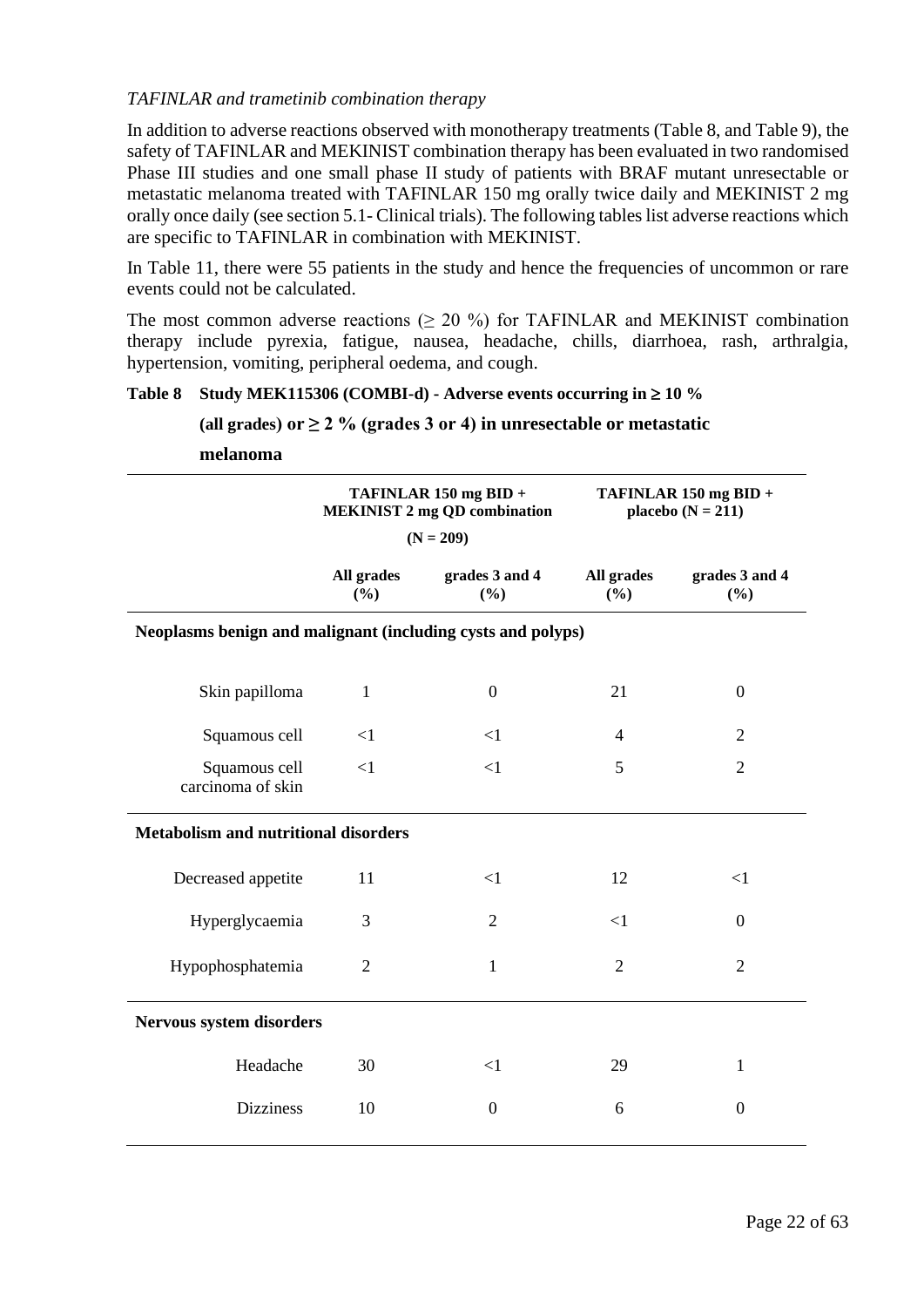|                                                       |                      | TAFINLAR 150 mg BID +<br><b>MEKINIST 2 mg QD combination</b><br>$(N = 209)$ | TAFINLAR 150 mg BID +<br>placebo $(N = 211)$ |                       |  |  |  |  |
|-------------------------------------------------------|----------------------|-----------------------------------------------------------------------------|----------------------------------------------|-----------------------|--|--|--|--|
|                                                       | All grades<br>$(\%)$ | grades 3 and 4<br>$(\%)$                                                    | All grades<br>(%)                            | grades 3 and 4<br>(%) |  |  |  |  |
| Respiratory, thoracic, and mediastinal disorders      |                      |                                                                             |                                              |                       |  |  |  |  |
| Cough                                                 | 16                   | $\boldsymbol{0}$                                                            | 17                                           | $\boldsymbol{0}$      |  |  |  |  |
| Dyspnea                                               | 6                    | <1                                                                          | 9                                            | $\overline{2}$        |  |  |  |  |
| <b>Gastrointestinal disorders</b>                     |                      |                                                                             |                                              |                       |  |  |  |  |
| Nausea                                                | 30                   | $\boldsymbol{0}$                                                            | 26                                           | $\mathbf{1}$          |  |  |  |  |
| Diarrhoea                                             | 24                   | $\leq$ 1                                                                    | 14                                           | <1                    |  |  |  |  |
| Vomiting                                              | 20                   | <1                                                                          | 14                                           | <1                    |  |  |  |  |
| Constipation                                          | 11                   | <1                                                                          | 9                                            | $\boldsymbol{0}$      |  |  |  |  |
| Abdominal pain                                        | 11                   | <1                                                                          | $\overline{7}$                               | $\mathbf{1}$          |  |  |  |  |
| Skin and subcutaneous tissue disorders                |                      |                                                                             |                                              |                       |  |  |  |  |
| Rash                                                  | 23                   | $\boldsymbol{0}$                                                            | 22                                           | $<$ 1                 |  |  |  |  |
| Dry skin                                              | 9                    | $\boldsymbol{0}$                                                            | 13                                           | $\boldsymbol{0}$      |  |  |  |  |
| Hyperkeratosis                                        | $\mathfrak{Z}$       | $\boldsymbol{0}$                                                            | 32                                           | <1                    |  |  |  |  |
| Pruritus                                              | 8                    | $\boldsymbol{0}$                                                            | 12                                           | $\boldsymbol{0}$      |  |  |  |  |
| Alopecia                                              | $\tau$               | $\boldsymbol{0}$                                                            | 26                                           | $\boldsymbol{0}$      |  |  |  |  |
| PPE <sup>a</sup>                                      | $\overline{4}$       | $\boldsymbol{0}$                                                            | 18                                           | $\leq$ 1              |  |  |  |  |
| Palmoplantar<br>keratoderma                           | <1                   | $\boldsymbol{0}$                                                            | 11                                           | $\boldsymbol{0}$      |  |  |  |  |
| Musculoskeletal, connective tissue and bone disorders |                      |                                                                             |                                              |                       |  |  |  |  |
| Arthralgia                                            | 24                   | $\leq$ 1                                                                    | 27                                           | $\boldsymbol{0}$      |  |  |  |  |
| Pain in extremity                                     | 14                   | $\mathbf{1}$                                                                | 16                                           | $\leq$ 1              |  |  |  |  |
| Myalgia                                               | 11                   | $<\!\!1$                                                                    | 11                                           | $\boldsymbol{0}$      |  |  |  |  |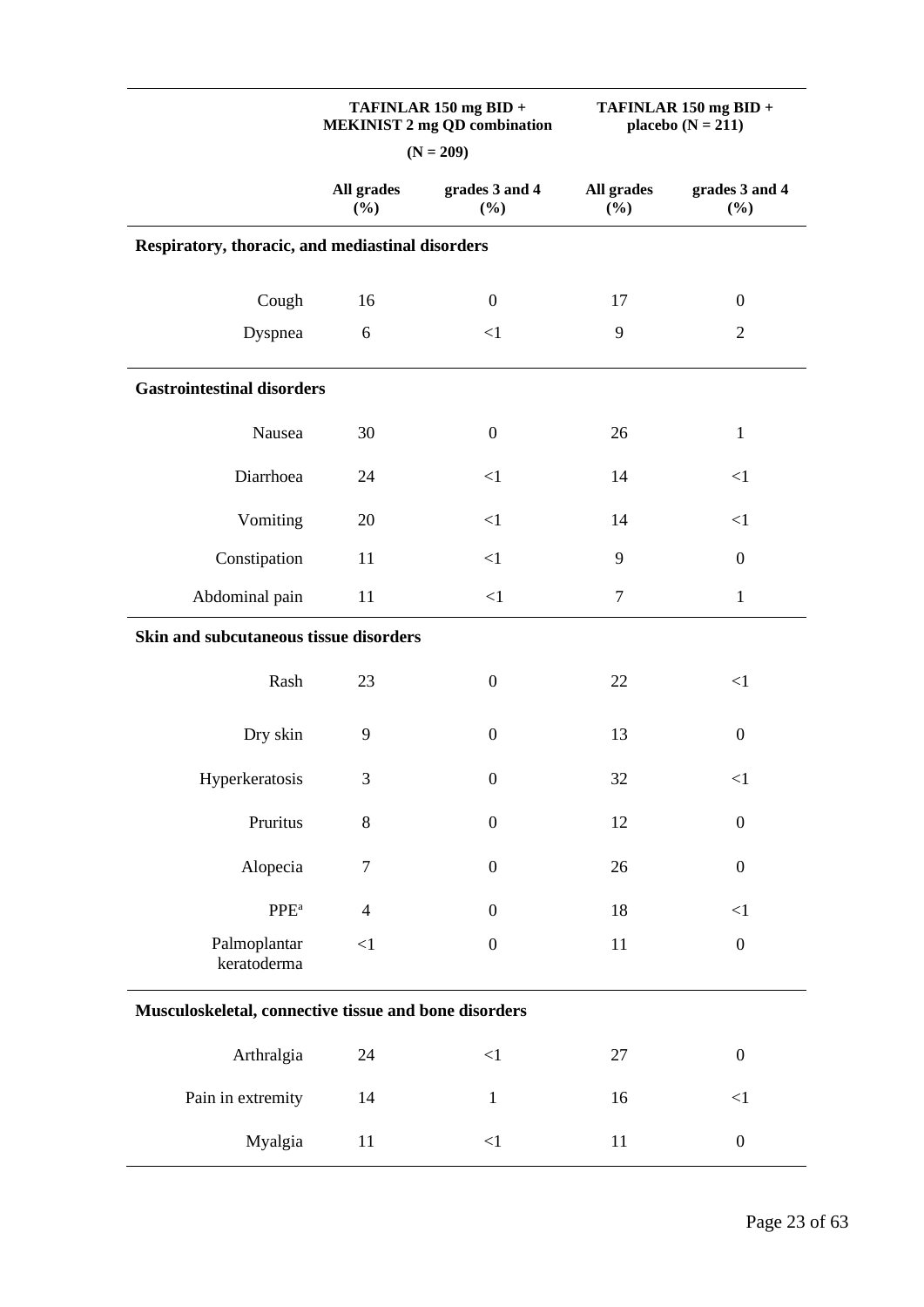|                                                      | TAFINLAR 150 mg BID +<br><b>MEKINIST 2 mg QD combination</b> |                          | TAFINLAR 150 mg BID +<br>placebo $(N = 211)$ |                       |  |  |  |  |
|------------------------------------------------------|--------------------------------------------------------------|--------------------------|----------------------------------------------|-----------------------|--|--|--|--|
|                                                      |                                                              | $(N = 209)$              |                                              |                       |  |  |  |  |
|                                                      | All grades<br>$(\%)$                                         | grades 3 and 4<br>$(\%)$ | All grades<br>(%)                            | grades 3 and 4<br>(%) |  |  |  |  |
| General disorders and administrative site conditions |                                                              |                          |                                              |                       |  |  |  |  |
| Pyrexia                                              | 51                                                           | 6                        | 28                                           | $\overline{2}$        |  |  |  |  |
| Fatigue                                              | 35                                                           | $\overline{2}$           | 35                                           | $\leq$ 1              |  |  |  |  |
| Chills                                               | 30                                                           | $\boldsymbol{0}$         | 16                                           | $\boldsymbol{0}$      |  |  |  |  |
| Asthenia                                             | 10                                                           | <1                       | 13                                           | <1                    |  |  |  |  |
| Edema peripheral                                     | 14                                                           | $\leq$ 1                 | $\mathfrak{S}$                               | $<1\,$                |  |  |  |  |
| <b>Infections and infestations</b>                   |                                                              |                          |                                              |                       |  |  |  |  |
| Nasopharyngitis                                      | 10                                                           | $\boldsymbol{0}$         | 7                                            | $\boldsymbol{0}$      |  |  |  |  |
| <b>Vascular disorders</b>                            |                                                              |                          |                                              |                       |  |  |  |  |
| Hypertension                                         | 22                                                           | $\overline{4}$           | 14                                           | 5                     |  |  |  |  |
| Hypotension                                          | 6                                                            | $\overline{2}$           | 3                                            | $\leq$ 1              |  |  |  |  |
| <b>Blood and Lymphatic System Disorders</b>          |                                                              |                          |                                              |                       |  |  |  |  |
| Neutropenia                                          | 9                                                            | 3                        | <1                                           | $\boldsymbol{0}$      |  |  |  |  |
| Anemia                                               | 6                                                            | $\overline{2}$           | 7                                            | 3                     |  |  |  |  |
| <b>Investigations</b>                                |                                                              |                          |                                              |                       |  |  |  |  |
| ALT increased                                        | 11                                                           | $\overline{2}$           | 5                                            | $<1\,$                |  |  |  |  |
| <b>AST</b> increased                                 | 11                                                           | 3                        | 3                                            | $\leq$ 1              |  |  |  |  |
| Lymphocyte count<br>decrease                         | $\sqrt{2}$                                                   | $\mathbf{2}$             | $\mathbf{1}$                                 | $\mathbf{1}$          |  |  |  |  |

 $a$  PPE = Palmar-plantar erythrodysesthesia.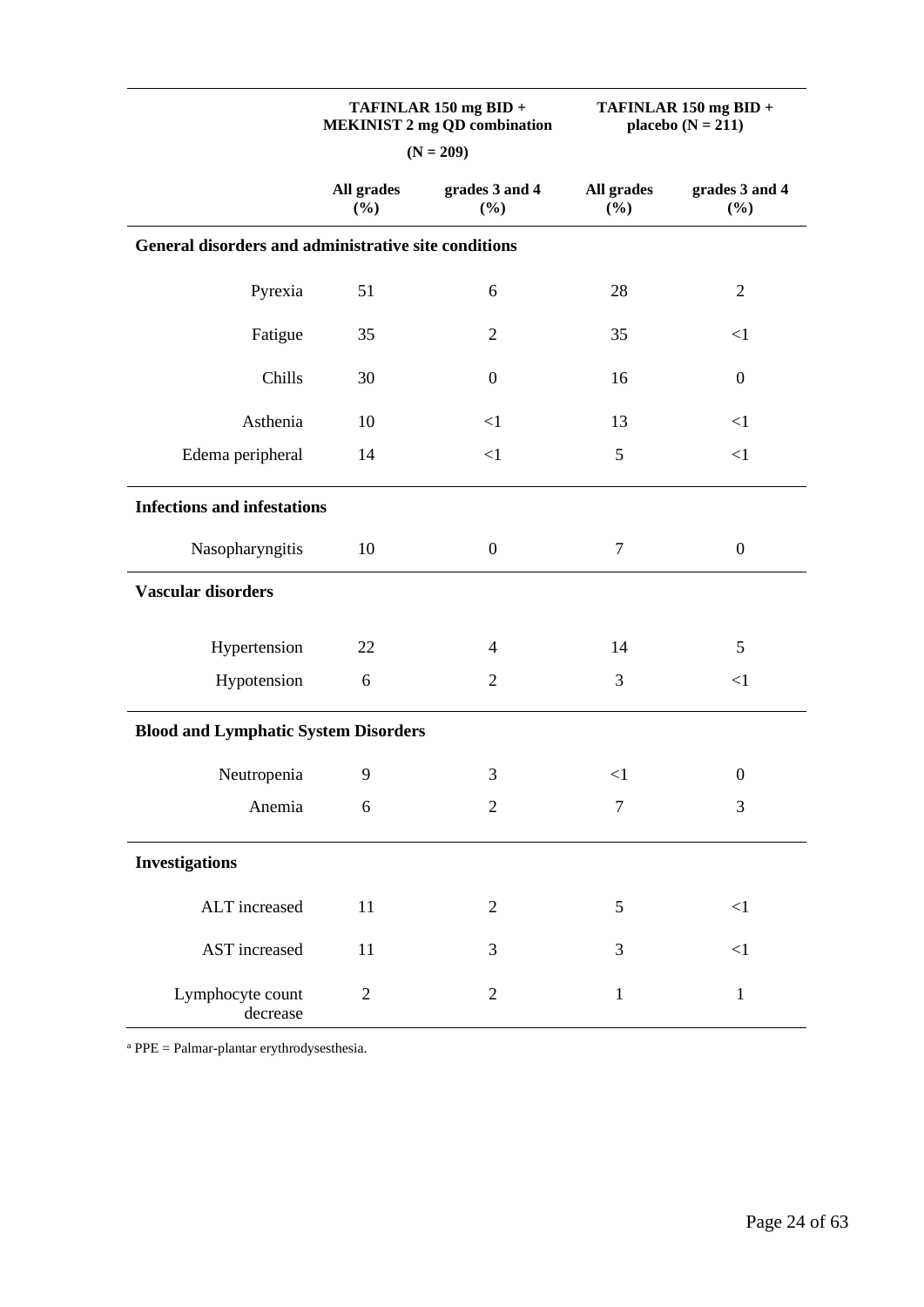#### **Table 9 Study MEK115306 (COMBI-d) - Treatment emergent Liver function test abnormalities (worst case on therapy) occurring in patients**

|                      | <b>TAFINLAR 150 mg BID plus</b><br>placebo $(N = 211)$ |          |                  | TAFINLAR 150 mg BID + MEKINIST 2<br>mg QD combination $(N = 209)$ |                |          |
|----------------------|--------------------------------------------------------|----------|------------------|-------------------------------------------------------------------|----------------|----------|
| <b>Test</b>          | All<br><b>Grades</b>                                   | Grade 3  | <b>Grade 4</b>   | All Grades <sup>a</sup>                                           | Grade 3        | Grade 4  |
| <b>Increased ALP</b> | 20                                                     | $<$ 1    | $\boldsymbol{0}$ | 45                                                                | $\leq$ 1       | 0        |
| Increased AST        | 17                                                     | $\leq$ 1 | $\boldsymbol{0}$ | 53                                                                | $\overline{2}$ | $<$ l    |
| Increased ALT        | 25                                                     | $\leq$ 1 | $\boldsymbol{0}$ | 38                                                                | 24             | $\leq$ 1 |
| Hyperbilirubinemia   | $\overline{2}$                                         | $\Omega$ | 0                | 4                                                                 | $\leq$ 1       | $\leq$ 1 |

**treated with TAFINLAR in combination with MEKINIST or placebo**

ALP = Alkaline phosphatase; AST = Aspartate Aminotransferase; ALT = Alanine Aminotransferase

#### **Table 10 Adverse reactions for TAFINLAR in combination with MEKINIST in melanoma randomised Phase III studies MEK115306 (COMBI-d), and integrated safety data (ISD) from MEK115306 and MEK116513 (COMBI-v)**

|                                                                                                                            | <b>Frequency category</b> |                                 |  |  |
|----------------------------------------------------------------------------------------------------------------------------|---------------------------|---------------------------------|--|--|
|                                                                                                                            | $COMBI-d$ n=209           | COMBI-d $&$<br>COMBI- $v$ n=559 |  |  |
| <b>Infections and Infestations</b>                                                                                         |                           |                                 |  |  |
| Urinary tract infection                                                                                                    | Very common               | Common                          |  |  |
| Nasopharyngitis                                                                                                            | Very common               | Very common                     |  |  |
| Cellulitis                                                                                                                 | Common                    | Common                          |  |  |
| <b>Folliculitis</b>                                                                                                        | Common                    | Common                          |  |  |
| Paronychia                                                                                                                 | Common                    | Common                          |  |  |
| Rash pustular                                                                                                              | Common                    | Common                          |  |  |
| Neoplasms benign, malignant and unspecified (including cysts and polyps)                                                   |                           |                                 |  |  |
| Cutaneous squamous cell carcinoma (SCC) including<br>SCC of the skin, SCC in situ (Bowen's disease) and<br>keratoacanthoma | Common                    | Common                          |  |  |
| Papilloma including skin papilloma                                                                                         | Common                    | Common                          |  |  |
| Seborrhoeic keratosis                                                                                                      | Common                    | Common                          |  |  |
| Acrochordon (skin tags)                                                                                                    | Common                    | Uncommon                        |  |  |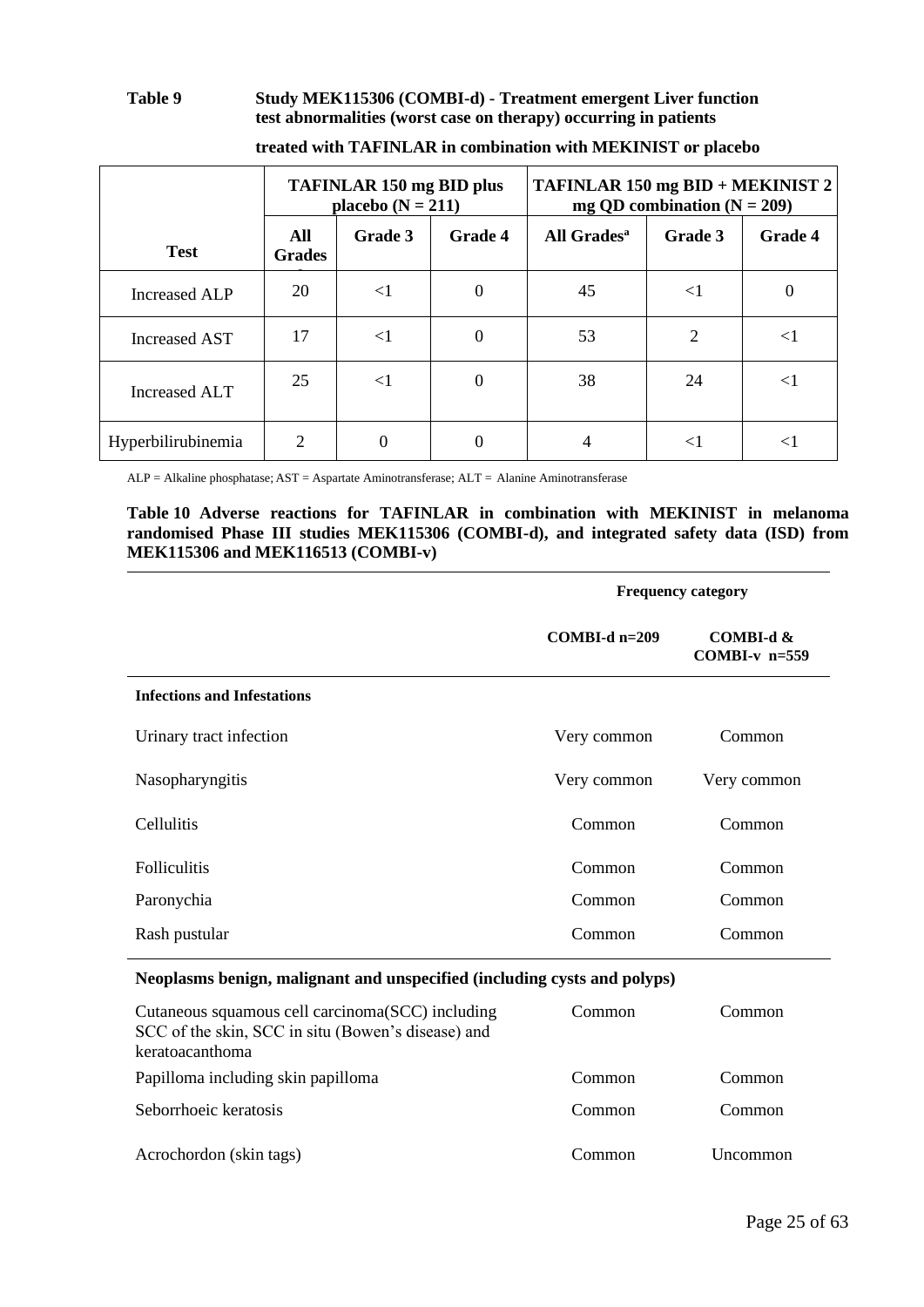|                                             | COMBI-d n=209 | COMBI-d &<br>COMBI- $v$ n=559 |
|---------------------------------------------|---------------|-------------------------------|
| New primary melanoma                        | Uncommon      | Uncommon                      |
| <b>Blood and lymphatic system disorders</b> |               |                               |
| Neutropenia                                 | Very common   | Common                        |
| Anaemia                                     | Common        | Common                        |
| Thrombocytopenia                            | Common        | Common                        |
| Leukopenia                                  | Common        | Common                        |
| <b>Immune system disorders</b>              |               |                               |
| Hypersensitivity                            | Uncommon      | Uncommon                      |
| <b>Metabolic and nutrition disorders</b>    |               |                               |
| Decreased appetite                          | Very common   | Very common                   |
| Dehydration                                 | Common        | Common                        |
| Hyperglycemia                               | Common        | Common                        |
| Hyponatraemia                               | Common        | Common                        |
| Hypophosphataemia                           | Common        | Common                        |
| <b>Nervous system disorders</b>             |               |                               |
| Headache                                    | Very common   | Very common                   |
| <b>Dizziness</b>                            | Very common   | Very common                   |
| <b>Eye disorders</b>                        |               |                               |
| Vision blurred                              | Common        | Common                        |
| Visual impairment                           | Common        | Common                        |
| Chorioretinopathy                           | Uncommon      | Uncommon                      |
| Uveitis                                     | Uncommon      | Uncommon                      |
| Retinal detachment                          | Uncommon      | Uncommon                      |
| Periorbital oedema                          | Uncommon      | Uncommon                      |
| <b>Cardiac disorders</b>                    |               |                               |
| Ejection fraction decreased                 | Common        | Common                        |
| Left ventricular dysfunction                | NR            | Uncommon                      |
| Cardiac failure                             | NR            | Uncommon                      |

**Frequency category**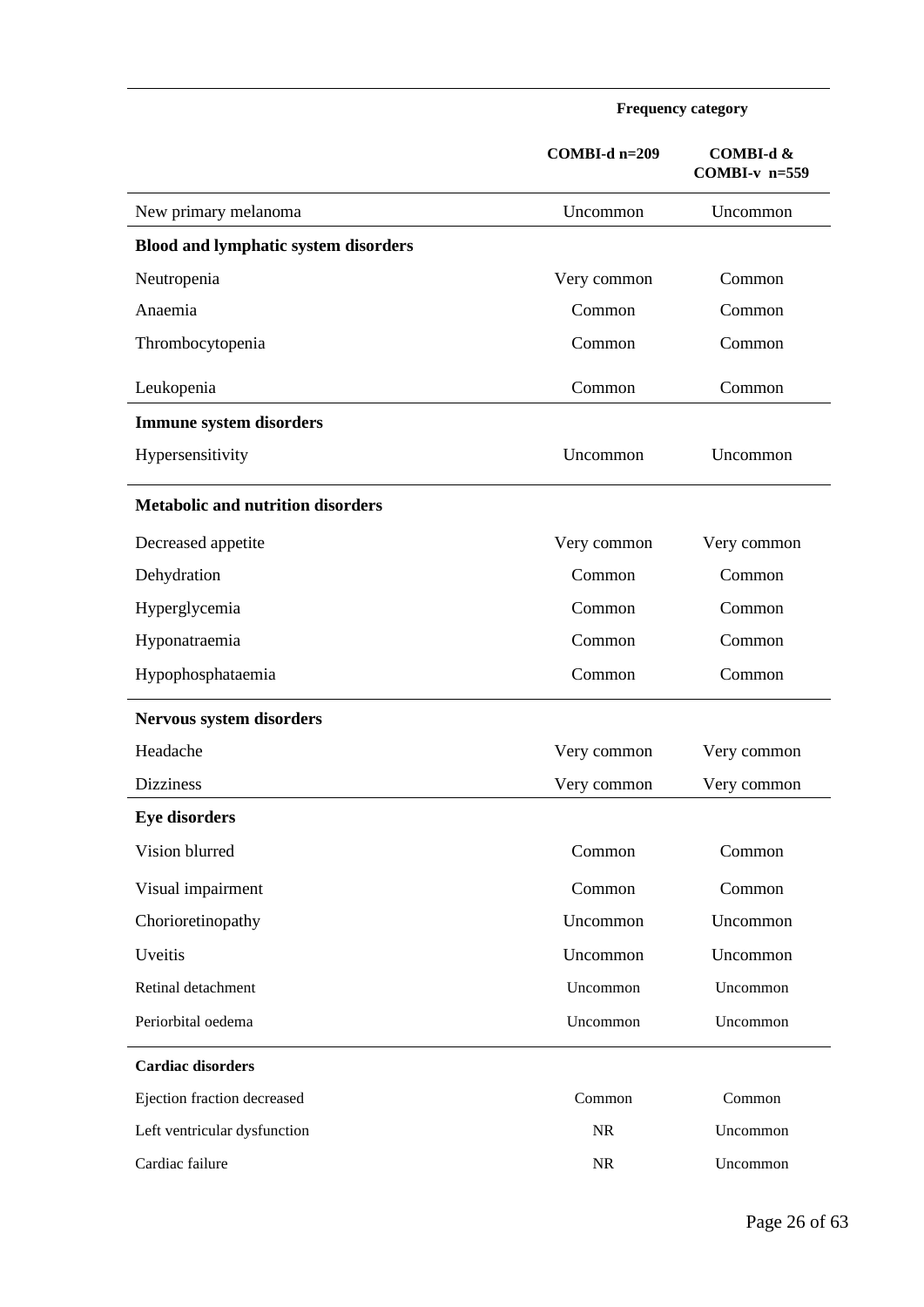|                                                 | <b>Frequency category</b> |                              |  |
|-------------------------------------------------|---------------------------|------------------------------|--|
|                                                 | COMBI-d n=209             | COMBI-d &<br>$COMBI-v$ n=559 |  |
| Bradycardia                                     | Common                    | Common                       |  |
| <b>Vascular disorders</b>                       |                           |                              |  |
| Hypertension                                    | Very common               | Very common                  |  |
| Haemorrhage <sup>1</sup>                        | Very common               | Very common                  |  |
| Hypotension                                     | Common                    | Common                       |  |
| Lymphoedema                                     | Uncommon                  | Common                       |  |
| Respiratory, thoracic and mediastinal disorders |                           |                              |  |
| Cough                                           | Very common               | Very common                  |  |
| Dyspnoea                                        | Common                    | Common                       |  |
| Pneumonitis                                     | Uncommon                  | Uncommon                     |  |
| Interstitial lung disease                       | <b>NR</b>                 | Uncommon                     |  |
| <b>Gastrointestinal disorders</b>               |                           |                              |  |
| Gastrointestinal perforation                    | Not reported              | Uncommon                     |  |
| Colitis                                         | Uncommon                  | Uncommon                     |  |
| Abdominal pain                                  | Very common               | Very common                  |  |
| Constipation                                    | Very common               | Very common                  |  |
| Diarrhoea                                       | Very common               | Very common                  |  |
| Nausea                                          | Very common               | Very common                  |  |
| Vomiting                                        | Very common               | Very common                  |  |
| Dry mouth                                       | Common                    | Common                       |  |
| Stomatitis                                      | Common                    | Common                       |  |
| Pancreatitis                                    | Uncommon                  | Uncommon                     |  |
| Skin and subcutaneous tissue disorders          |                           |                              |  |
| Dry skin                                        | Very common               | Very common                  |  |
| Pruritus                                        | Very common               | Very common                  |  |

Rash Very common Very common Very common Very common Very common very common very common very common very common very common very common very common very common very common very common very common very common very common v

Dermatitis acneiform Very common Common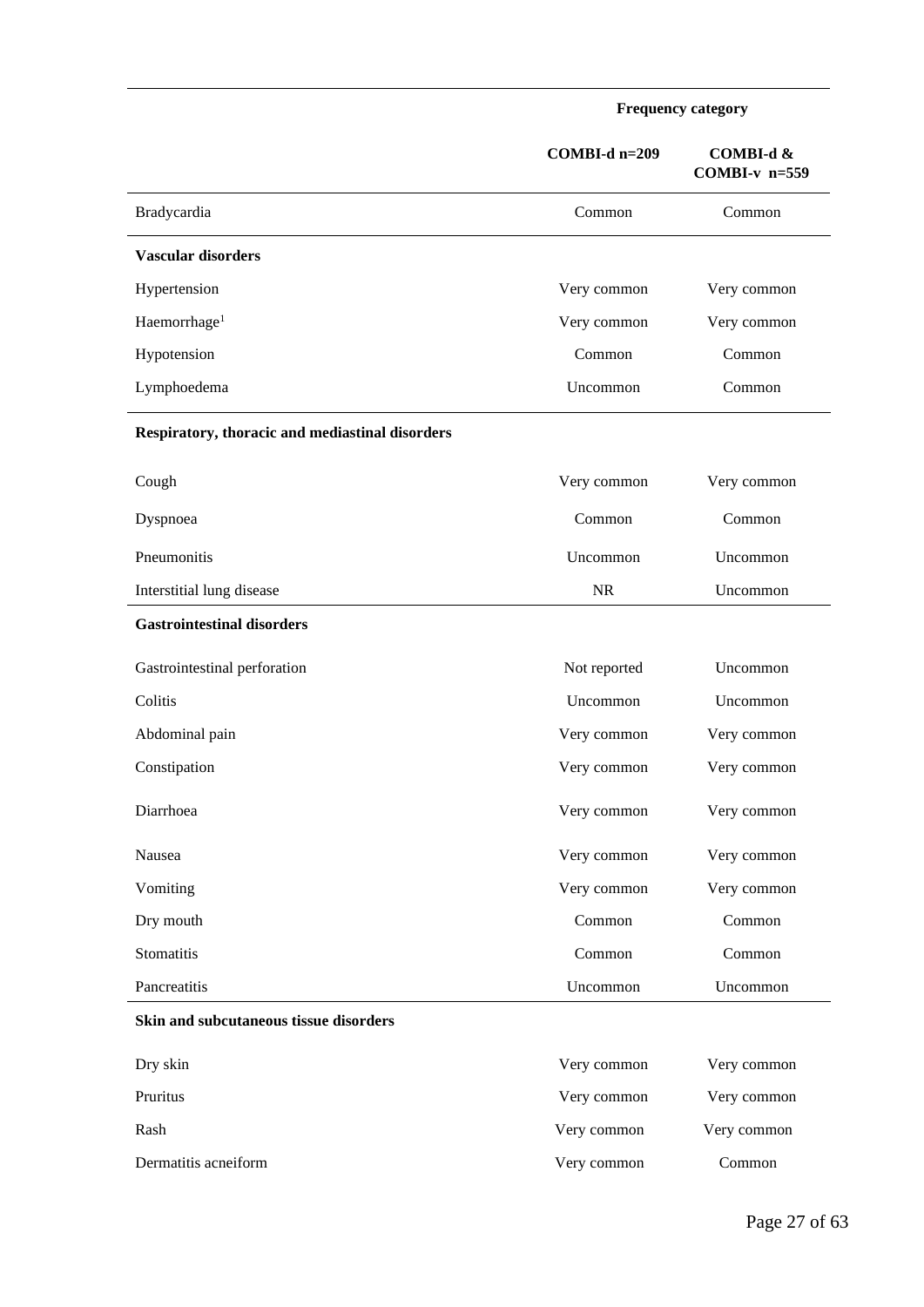**Frequency category**

|                                                     | COMBI-d n=209 | COMBI-d &<br>COMBI- $v$ n=559 |
|-----------------------------------------------------|---------------|-------------------------------|
| Erythema                                            | Common        | Common                        |
| Actinic keratosis                                   | Common        | Common                        |
| Night sweats                                        | Common        | Common                        |
| Hyperkeratosis                                      | Common        | Common                        |
| Alopecia                                            | Common        | Common                        |
| Palmar-plantar erythrodysaesthesia syndrome         | Common        | Common                        |
| Skin lesion                                         | Common        | Common                        |
| Hyperhidrosis                                       | Common        | Common                        |
| Skin fissures                                       | Common        | Common                        |
| Panniculitis                                        | Common        | Common                        |
| Photosensitivity <sup>2</sup>                       | Common        | Common                        |
| Musculoskeletal and connective tissue disorders     |               |                               |
| Arthralgia                                          | Very common   | Very common                   |
| Myalgia                                             | Very common   | Very common                   |
| Pain in extremity                                   | Very common   | Very common                   |
| Muscle spasms                                       | Common        | Common                        |
| Blood creatine phosphokinase increased              | Common        | Common                        |
| Rhabdomyolysis                                      | <b>NR</b>     | Uncommon                      |
| <b>Renal disorders</b>                              |               |                               |
| Renal failure                                       | Uncommon      | Common                        |
| Nephritis                                           | Uncommon      | Uncommon                      |
| Renal failure acute                                 | NR            | Uncommon                      |
| General disorders and administration site disorders |               |                               |
| Fatigue                                             | Very common   | Very common                   |
| Oedema peripheral                                   | Very common   | Very common                   |
| Pyrexia                                             | Very common   | Very common                   |
| Chills                                              | Very common   | Very common                   |
| Asthenia                                            | Very common   | Very common                   |
| Mucosal inflammation                                | Common        | Common                        |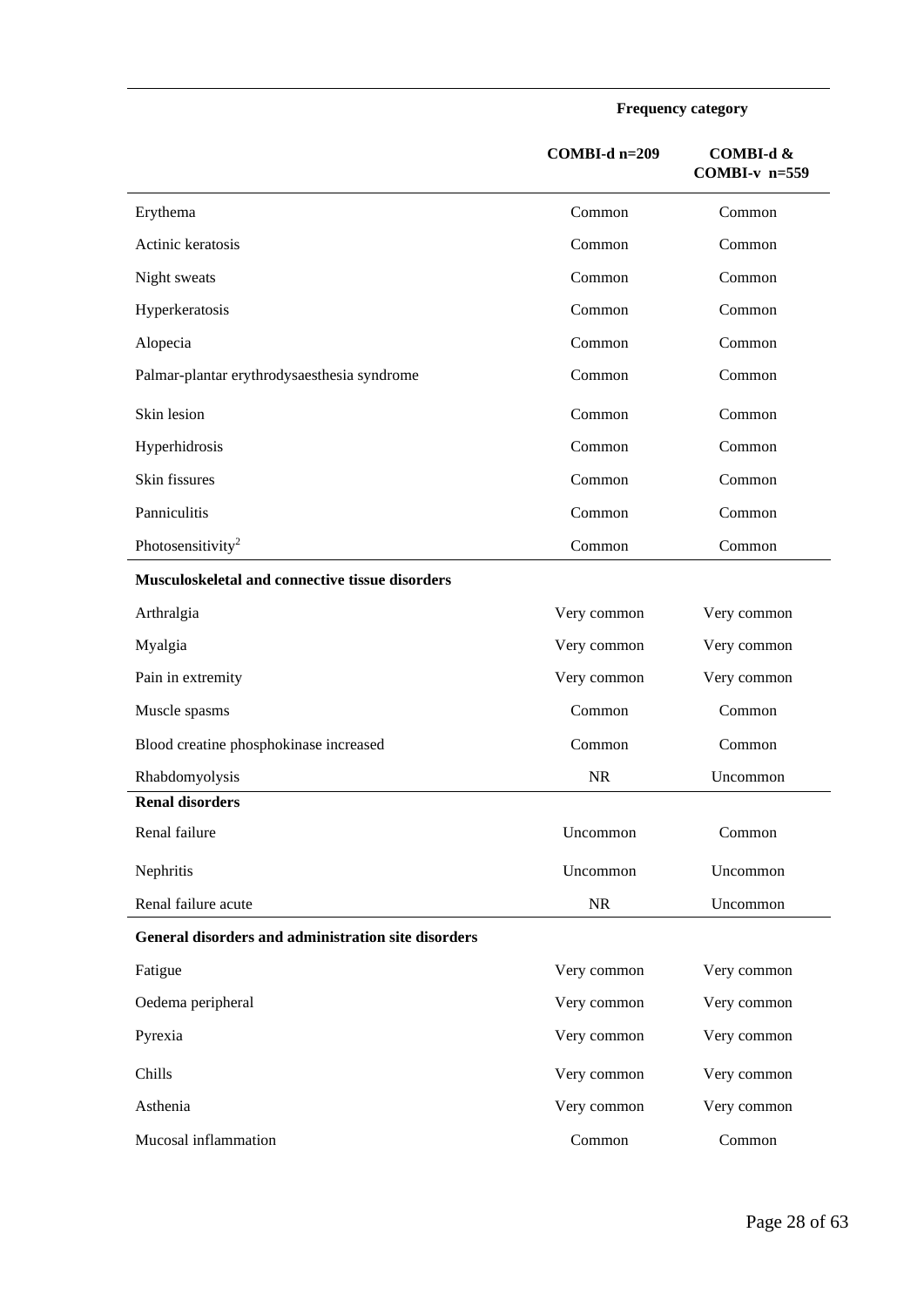**Frequency category**

|                                      | $COMBLd$ n=209 | COMBI-d &<br>COMBI- $v$ n=559 |
|--------------------------------------|----------------|-------------------------------|
| Influenza-like illness               | Common         | Common                        |
| Face oedema                          | Common         | Common                        |
| <b>Investigations</b>                |                |                               |
| Alanine aminotransferase increased   | Very common    | Very common                   |
| Aspartate aminotransferase increased | Very common    | Very common                   |
| Blood alkaline phosphatase increased | Common         | Common                        |
| Gamma-glutamyltransferase increased  | Common         | Common                        |

NR= Not reported;

<sup>1</sup> The majority of bleeding events were mild. Major events, defined as symptomatic bleeding in a critical area or organ, and fatal intracranial haemorrhages have been reported.

<sup>2</sup> Photosensitivity cases were also observed in post-marketing experience. All cases reported in COMBI-d and COMBI-v clinical trials were Grade 1 and no dose modification was required.

#### **Table 11 Adverse reactions specific for TAFINLAR in combination with MEKINIST in Part C of Phase II study BRF113220 (n=55) (data cut-off 31 May 2012)**

| <b>Infections and infestations</b>        |                                             |  |  |  |
|-------------------------------------------|---------------------------------------------|--|--|--|
| Very common                               | Urinary tract infection                     |  |  |  |
|                                           | <b>Blood and lymphatic system disorders</b> |  |  |  |
| Very common                               | Neutropenia                                 |  |  |  |
| Common                                    | Thrombocytopenia                            |  |  |  |
| <b>Metabolism and nutrition disorders</b> |                                             |  |  |  |
| Common                                    | Hyponatraemia                               |  |  |  |
| Nervous system disorders                  |                                             |  |  |  |
| Very common                               | <b>Dizziness</b>                            |  |  |  |
| <b>Vascular disorders</b>                 |                                             |  |  |  |
| Very Common                               | Haemorrhage <sup>a</sup>                    |  |  |  |
| Common                                    | Hypotension                                 |  |  |  |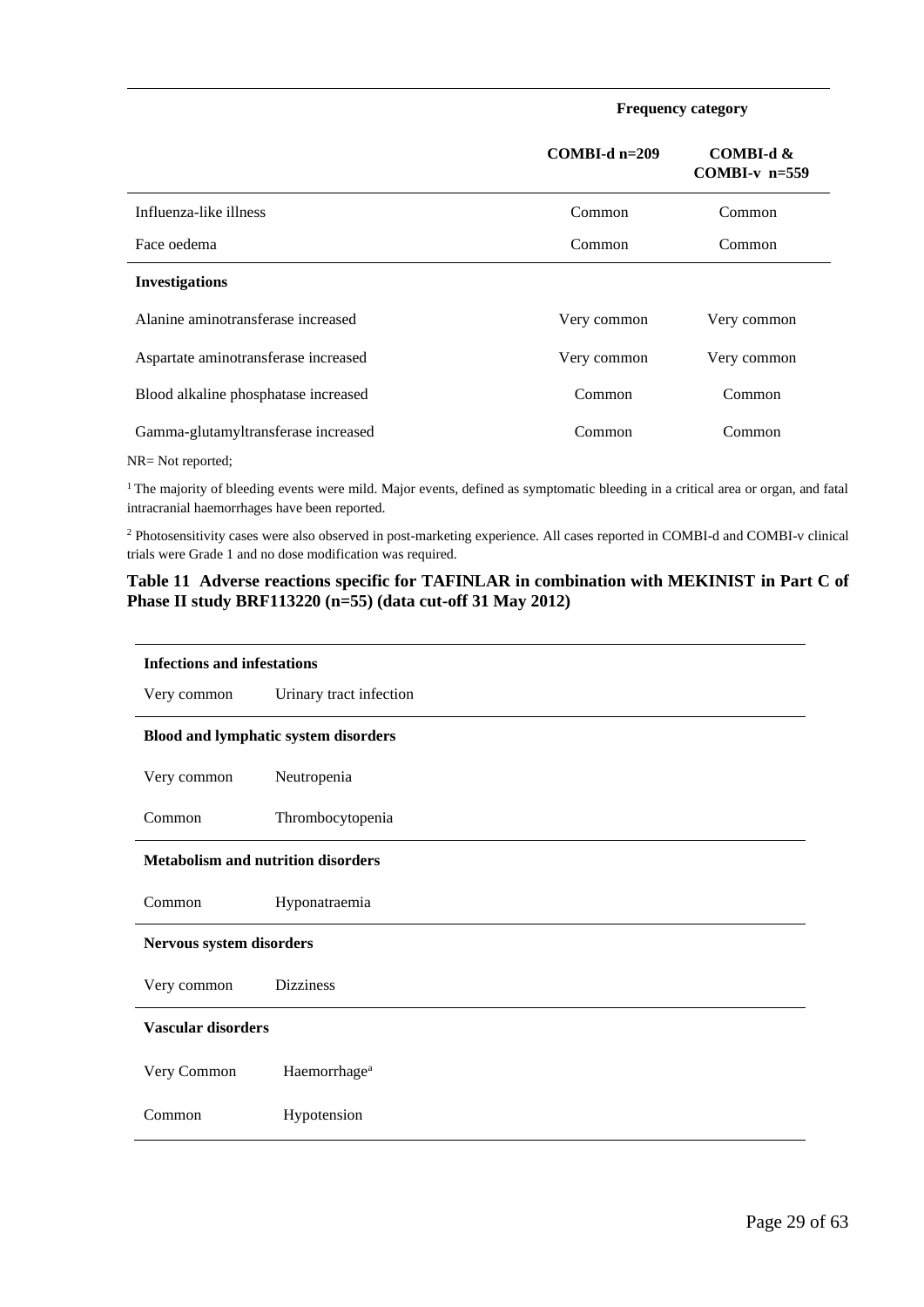#### **Hepatobiliary disorders**

| Common                                                                                 | Gamma-glutamyl transferase increased |  |  |  |
|----------------------------------------------------------------------------------------|--------------------------------------|--|--|--|
| <b>Skin and subcutaneous tissue disorders</b>                                          |                                      |  |  |  |
| Very common                                                                            | Night sweats                         |  |  |  |
| Common                                                                                 | Hyperhidrosis                        |  |  |  |
| <b>Musculoskeletal and connective tissue disorders</b><br>Very Common<br>Muscle spasms |                                      |  |  |  |
| Common                                                                                 | Rhabdomyolysis                       |  |  |  |

<sup>a</sup>Events include: brain stem haemorrhage, cerebral haemorrhage, gastric haemorrhage, epistaxis, gingival haemorrhage, haematuria, vaginal haemorrhage, haemorrhage intracranial, eye haemorrhage, and vitreous haemorrhage

#### **Metastatic melanoma patients with brain metastases**

The safety profile observed in study BRF117277/DRB436B2204 (COMBI-MB) in metastatic melanoma patients with brain metastases is consistent with the safety profile of Tafinlar in combination with Mekinist in unresectable or metastatic melanoma (see also section 5.1, Pharmacodynamic Properties - Clinical studies).

#### *Adjuvant treatment of melanoma*

#### TAFINLAR in combination with MEKINIST

The safety of TAFINLAR in combination with MEKINIST was evaluated in a Phase III, randomised, double-blind study of TAFINLAR in combination with MEKINIST versus two placebos in the adjuvant treatment of Stage III BRAF V600 mutation-positive melanoma after surgical resection (see section 5.1 Pharmacodynamic properties).

In the TAFINLAR 150 mg twice daily and MEKINIST 2 mg once daily arm, the most common adverse reactions ( $\geq$  20%) were pyrexia, fatigue, nausea, headache, rash, chills, diarrhea, vomiting, arthralgia, and myalgia.

Table 12 lists the adverse drug reactions in study BRF115532 (COMBI-AD) occurring at an incidence  $\geq 10\%$  for all grade adverse reactions or at an incidence  $\geq 2\%$  for Grade 3 and Grade 4 adverse drugs reactions or adverse events that are medically significant in the TAFINLAR in combination with MEKINIST arm.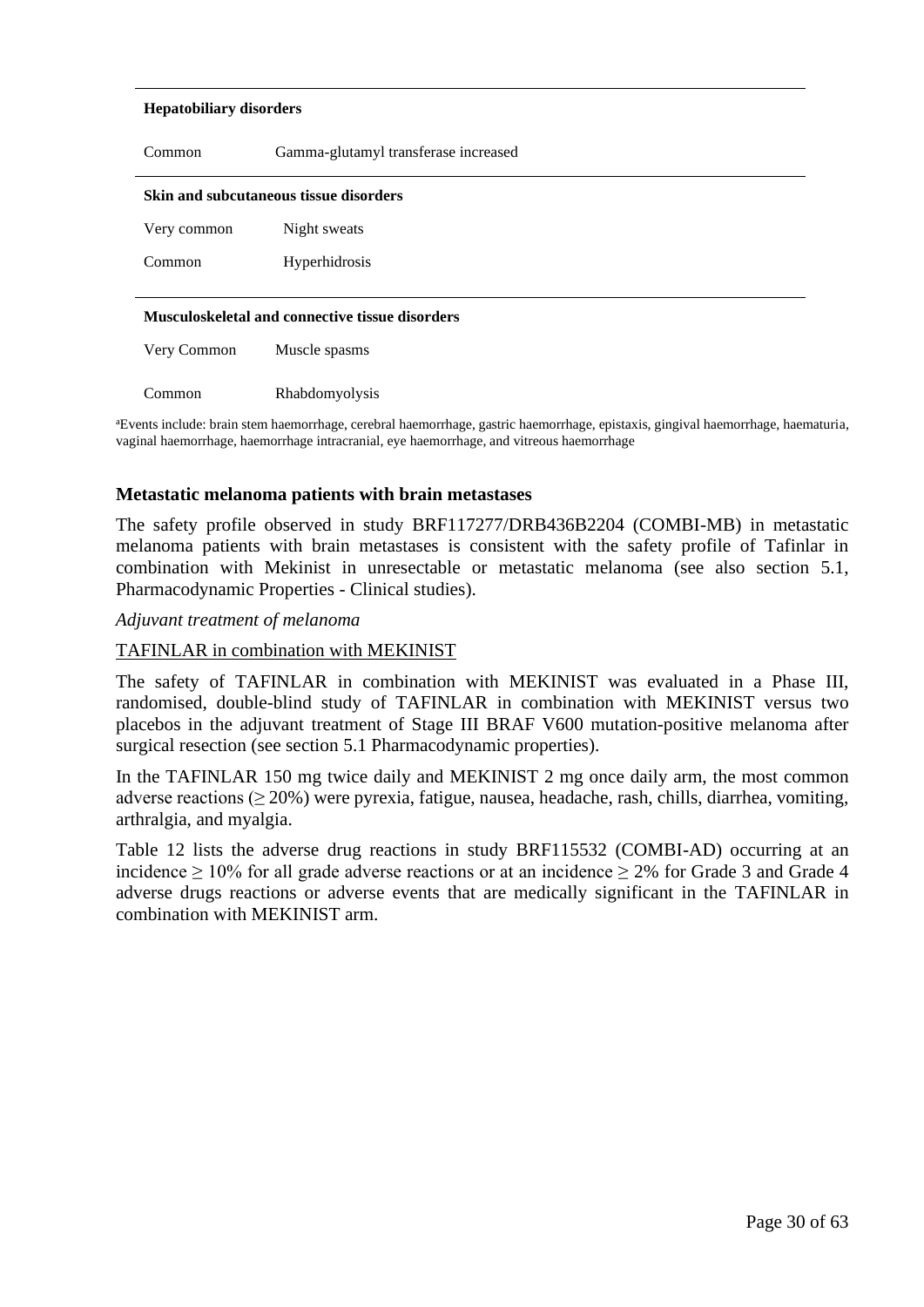| <b>Adverse drug reactions</b>                    | <b>TAFINLAR</b> in<br>combination with<br><b>MEKINIST</b><br>$N = 435$<br>$\frac{0}{0}$ |                  | <b>Placebo</b><br>$N = 432$<br>$\frac{0}{0}$ |                | Frequency<br>category<br>(combination<br>arm, all<br>grades) |  |  |
|--------------------------------------------------|-----------------------------------------------------------------------------------------|------------------|----------------------------------------------|----------------|--------------------------------------------------------------|--|--|
|                                                  | <b>All Grades</b>                                                                       | Grade 3/4        | All<br><b>Grades</b>                         | Grade 3/4      |                                                              |  |  |
| <b>Infections and infestations</b>               |                                                                                         |                  |                                              |                |                                                              |  |  |
| Nasopharyngitis <sup>1)</sup>                    | 12                                                                                      | $\leq$ 1         | 12                                           | <b>NR</b>      | Very<br>common                                               |  |  |
| <b>Blood and lymphatic system disorders</b>      |                                                                                         |                  |                                              |                |                                                              |  |  |
| Neutropenia <sup>2)</sup>                        | 10                                                                                      | 5                | $\leq$ 1                                     | <b>NR</b>      | Very<br>common                                               |  |  |
| <b>Metabolism and nutrition disorders</b>        |                                                                                         |                  |                                              |                |                                                              |  |  |
| Decreased appetite                               | 11                                                                                      | $\leq$ 1         | 6                                            | <b>NR</b>      | Very<br>common                                               |  |  |
| Nervous system disorders                         |                                                                                         |                  |                                              |                |                                                              |  |  |
| Headache <sup>3)</sup>                           | 39                                                                                      | 1                | 24                                           | <b>NR</b>      | Very<br>common                                               |  |  |
| Dizziness <sup>4)</sup>                          | 11                                                                                      | $\leq$ 1         | 10                                           | <b>NR</b>      | Very<br>common                                               |  |  |
| <b>Eye disorders</b>                             |                                                                                         |                  |                                              |                |                                                              |  |  |
| Uveitis                                          | 1                                                                                       | $\leq$ 1         | $<$ 1                                        | <b>NR</b>      | Common                                                       |  |  |
| Chorioretinopathy <sup>5)</sup>                  | $\,1$                                                                                   | $<\!\!1$         | $\leq$ 1                                     | $\rm NR$       | Common                                                       |  |  |
| Retinal detachment <sup>6)</sup>                 | $\mathbf{1}$                                                                            | $\leq$ 1         | $\leq$ 1                                     | NR             | Common                                                       |  |  |
| Vascular disorders                               |                                                                                         |                  |                                              |                |                                                              |  |  |
| Haemorrhage <sup>7)</sup>                        | 15                                                                                      | $<1\,$           | $\overline{4}$                               | <1             | Very<br>common                                               |  |  |
| Hypertension <sup>8)</sup>                       | 11                                                                                      | $\boldsymbol{6}$ | $\,8\,$                                      | $\overline{c}$ | Very<br>common                                               |  |  |
| Respiratory, thoracic, and mediastinal disorders |                                                                                         |                  |                                              |                |                                                              |  |  |
| Cough $9$                                        | 17                                                                                      | NR               | $\,8\,$                                      | NR             | Very<br>common                                               |  |  |
| <b>Gastrointestinal disorders</b>                |                                                                                         |                  |                                              |                |                                                              |  |  |

**Table 12 Adjuvant treatment of melanoma - Adverse drug reactions for TAFINLAR in combination with MEKINIST vs. placebo (Study BRF115532 [COMBI-AD])**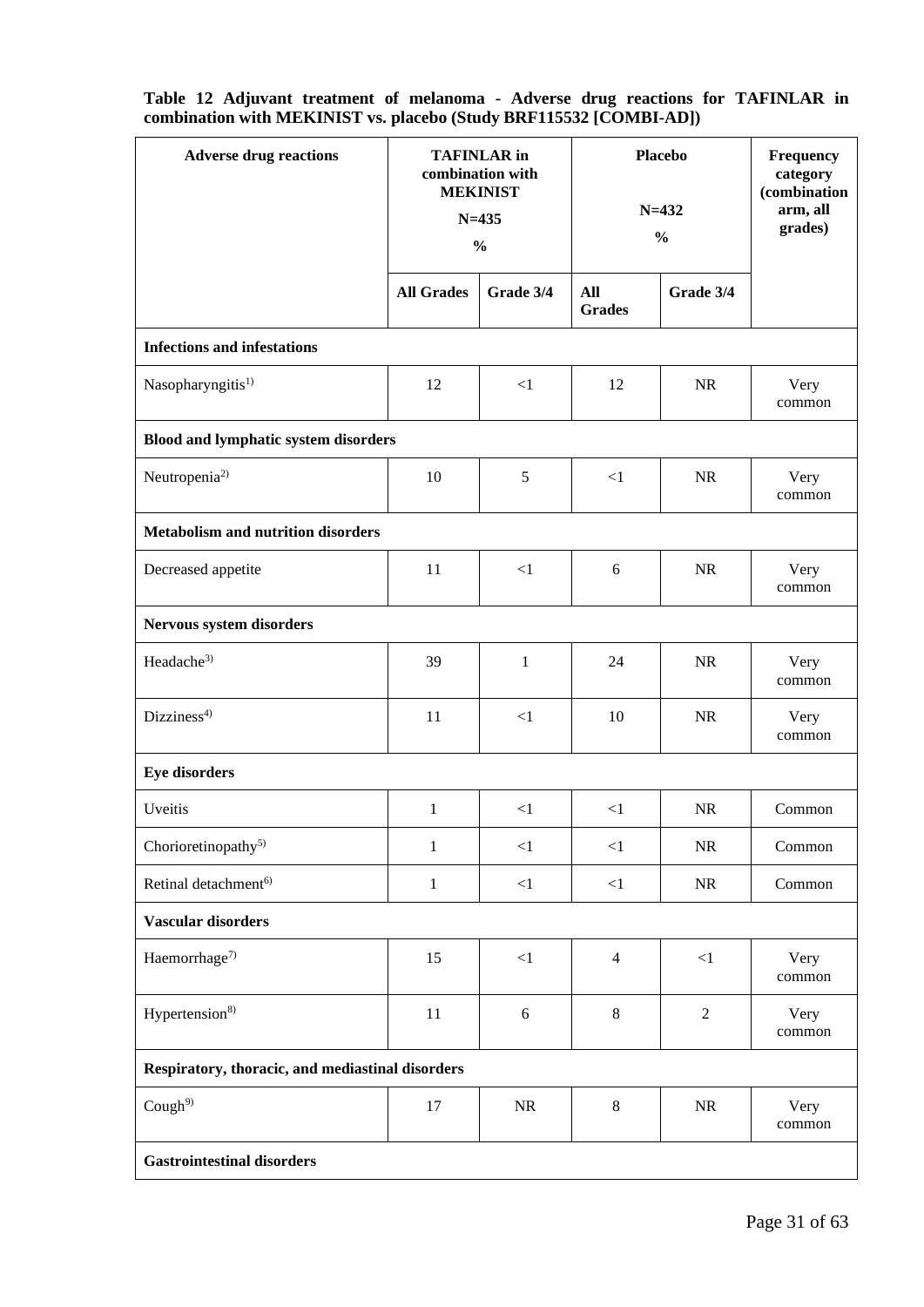| <b>Adverse drug reactions</b>                   | <b>TAFINLAR</b> in<br>combination with<br><b>MEKINIST</b><br>$N = 435$<br>$\frac{0}{0}$ |           | <b>Placebo</b><br>$N = 432$<br>$\frac{0}{0}$ |           | Frequency<br>category<br>(combination<br>arm, all<br>grades) |  |
|-------------------------------------------------|-----------------------------------------------------------------------------------------|-----------|----------------------------------------------|-----------|--------------------------------------------------------------|--|
|                                                 | <b>All Grades</b>                                                                       | Grade 3/4 | All<br><b>Grades</b>                         | Grade 3/4 |                                                              |  |
| Nausea                                          | 40                                                                                      | $<1\,$    | 20                                           | NR        | Very<br>common                                               |  |
| Diarrhoea                                       | 33                                                                                      | $<1\,$    | 15                                           | $\leq$ 1  | Very<br>common                                               |  |
| Vomiting                                        | 28                                                                                      | $<1\,$    | 10                                           | NR        | Very<br>common                                               |  |
| Abdominal pain <sup>10)</sup>                   | 16                                                                                      | $<1\,$    | 11                                           | $\leq$ 1  | Very<br>common                                               |  |
| Constipation                                    | 12                                                                                      | $\rm NR$  | 6                                            | NR        | Very<br>common                                               |  |
| Skin and subcutaneous tissue disorders          |                                                                                         |           |                                              |           |                                                              |  |
| Rash <sup>11</sup>                              | 37                                                                                      | $\leq$ 1  | 16                                           | <1        | Very<br>common                                               |  |
| Dry skin <sup>12)</sup>                         | 14                                                                                      | NR        | 9                                            | NR        | Very<br>common                                               |  |
| Dermatitis acneiform                            | 12                                                                                      | $<\!\!1$  | $\mathfrak{2}$                               | NR        | Very<br>common                                               |  |
| Erythema $^{13)}$                               | 12                                                                                      | <b>NR</b> | 3                                            | NR        | Very<br>common                                               |  |
| Pruritus <sup>14)</sup>                         | 11                                                                                      | <1        | 10                                           | NR        | Very<br>common                                               |  |
| Palmar-plantar erythrodysaesthesia<br>syndrome  | 6                                                                                       | ${<}1$    | $\mathbf{1}$                                 | ${<}1$    | Common                                                       |  |
| Musculoskeletal and connective tissue disorders |                                                                                         |           |                                              |           |                                                              |  |
| Arthralgia                                      | 28                                                                                      | $<1\,$    | 14                                           | NR        | Very<br>common                                               |  |
| Myalgia <sup>15)</sup>                          | 20                                                                                      | $<1\,$    | 14                                           | NR        | Very<br>common                                               |  |
| Pain in extremity                               | 14                                                                                      | $<\!\!1$  | 9                                            | NR        | Very<br>common                                               |  |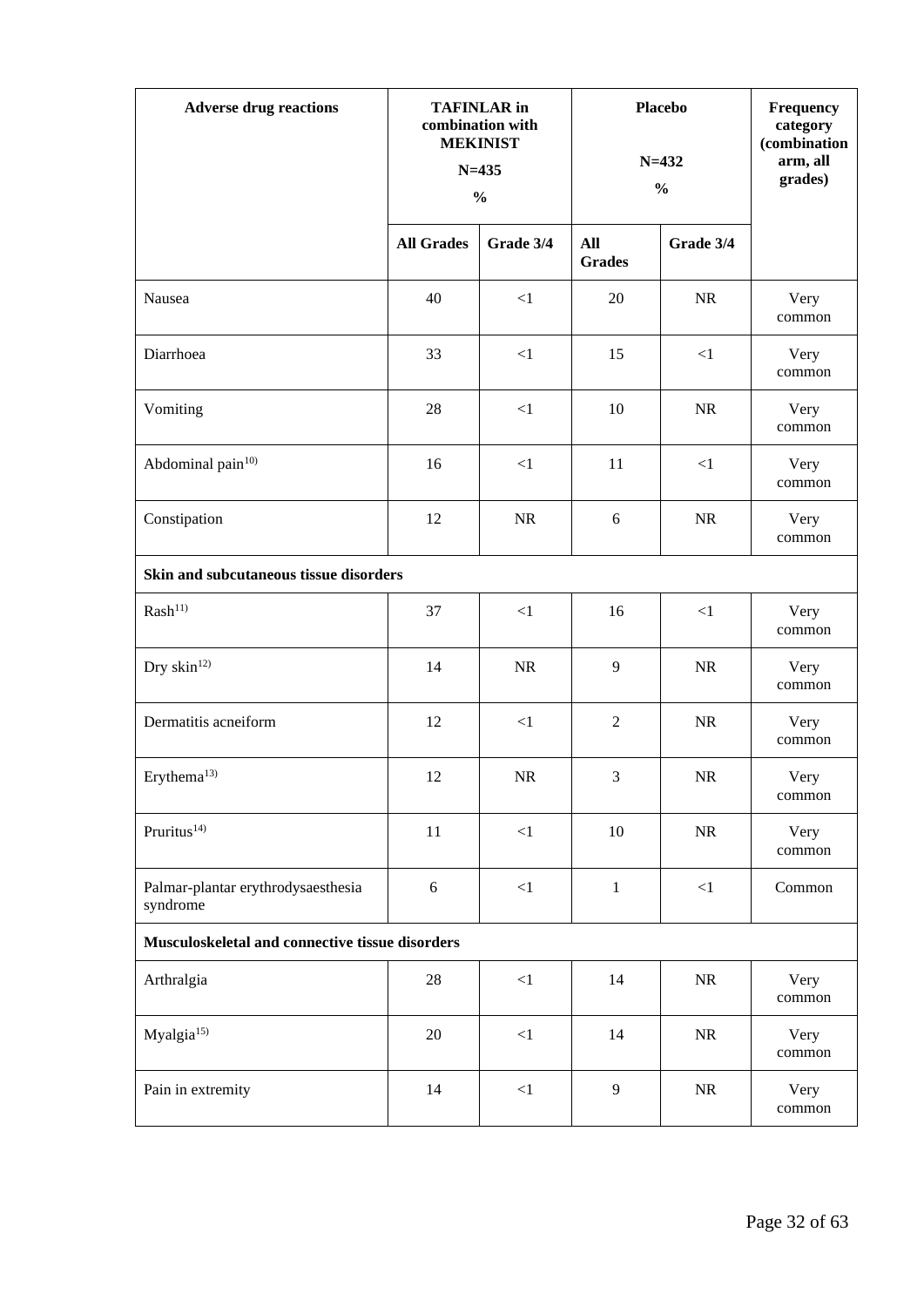| <b>Adverse drug reactions</b>                          | <b>TAFINLAR</b> in<br>combination with<br><b>MEKINIST</b><br>$N = 435$<br>$\frac{0}{0}$ |                | <b>Placebo</b><br>$N = 432$<br>$\frac{0}{0}$ |           | Frequency<br>category<br>(combination<br>arm, all<br>grades) |  |
|--------------------------------------------------------|-----------------------------------------------------------------------------------------|----------------|----------------------------------------------|-----------|--------------------------------------------------------------|--|
|                                                        | <b>All Grades</b>                                                                       | Grade 3/4      | All<br><b>Grades</b>                         | Grade 3/4 |                                                              |  |
| Muscle spasms <sup>16)</sup>                           | 11                                                                                      | <b>NR</b>      | $\overline{4}$                               | <b>NR</b> | Very<br>common                                               |  |
| Rhabdomyolysis                                         | $\leq$ 1                                                                                | $\leq$ 1       | <b>NR</b>                                    | <b>NR</b> | Uncommon                                                     |  |
| <b>Renal and urinary disorders</b>                     |                                                                                         |                |                                              |           |                                                              |  |
| Renal failure                                          | $\leq$ 1                                                                                | <b>NR</b>      | <b>NR</b>                                    | <b>NR</b> | Uncommon                                                     |  |
| General disorders and administration site conditions   |                                                                                         |                |                                              |           |                                                              |  |
| Pyrexia <sup>17)</sup>                                 | 63                                                                                      | 5              | 11                                           | <1        | Very<br>common                                               |  |
| Fatigue <sup>18)</sup>                                 | 59                                                                                      | 5              | 37                                           | <1        | Very<br>common                                               |  |
| Chills                                                 | 37                                                                                      | $\mathbf{1}$   | $\overline{4}$                               | <b>NR</b> | Very<br>common                                               |  |
| Oedema peripheral <sup>19)</sup>                       | 16                                                                                      | $\leq$ 1       | 6                                            | NR        | Very<br>common                                               |  |
| Influenza-like illness                                 | 15                                                                                      | <1             | $\tau$                                       | NR        | Very<br>common                                               |  |
| Investigations                                         |                                                                                         |                |                                              |           |                                                              |  |
| Alanine aminotransferase increased <sup>20)</sup>      | 17                                                                                      | $\overline{4}$ | $\mathbf{2}$                                 | $<\!\!1$  | Very<br>common                                               |  |
| Aspartate aminotransferase<br>increased <sup>21)</sup> | 16                                                                                      | $\overline{4}$ | $\overline{2}$                               | ${<}1$    | Very<br>common                                               |  |
| Alkaline phosphatase increased                         | $\tau$                                                                                  | $<\!\!1$       | ${<}1$                                       | $\leq$ 1  | Common                                                       |  |
| Ejection fraction decreased                            | $\mathfrak{S}$                                                                          | NR             | $\overline{2}$                               | <1        | Common                                                       |  |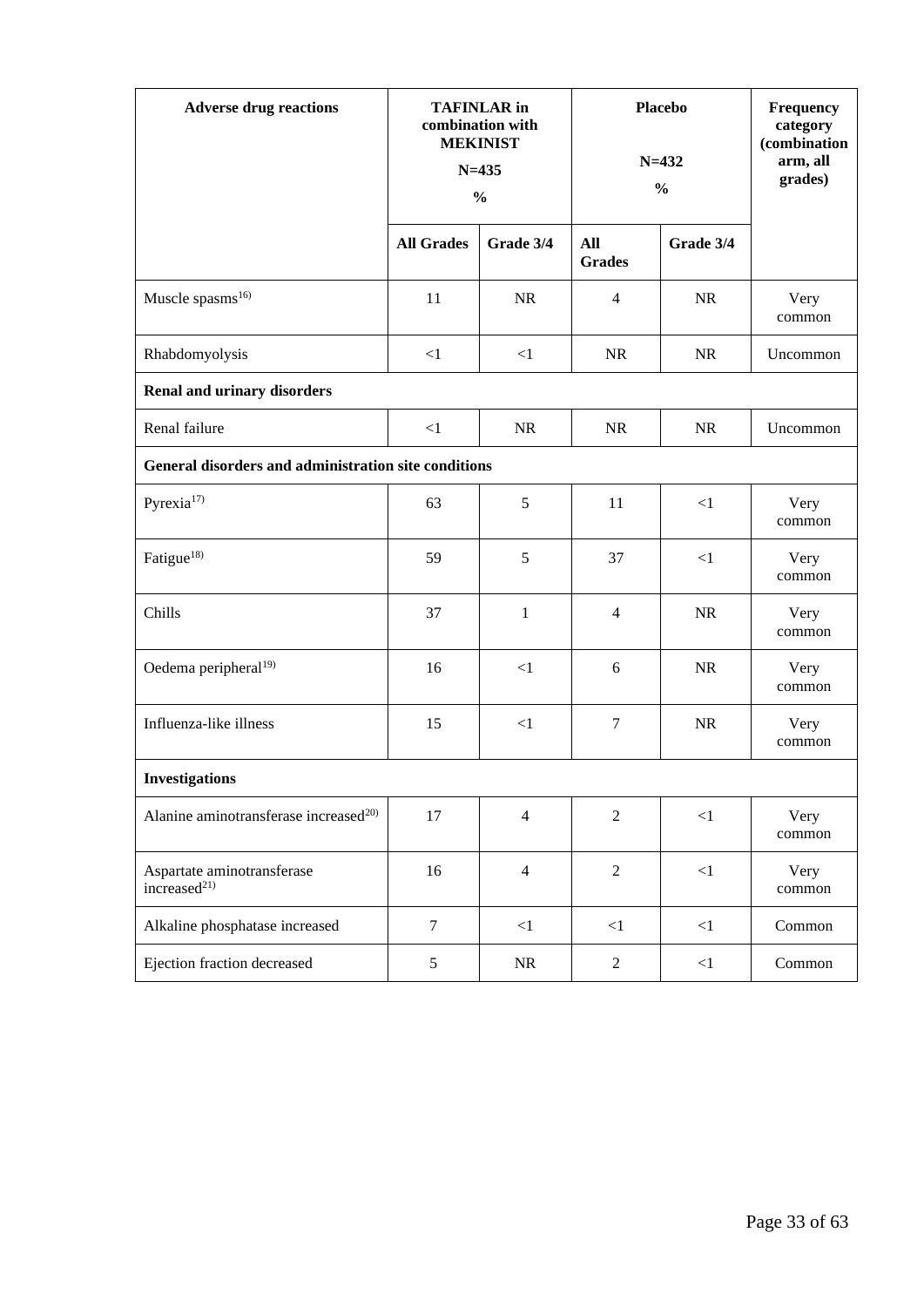| <b>Adverse drug reactions</b> | <b>TAFINLAR</b> in<br>combination with<br><b>MEKINIST</b><br>$N = 435$<br>$\frac{0}{0}$ |           |                      | <b>Placebo</b><br>$N = 432$<br>$\frac{6}{9}$ | <b>Frequency</b><br>category<br>(combination<br>arm, all<br>grades) |
|-------------------------------|-----------------------------------------------------------------------------------------|-----------|----------------------|----------------------------------------------|---------------------------------------------------------------------|
|                               | <b>All Grades</b>                                                                       | Grade 3/4 | All<br><b>Grades</b> | Grade 3/4                                    |                                                                     |

*1) Nasopharyngitis also includes pharyngitis.*

*2) Neutropenia also includes febrile neutropenia and cases of neutrophil count decreased that met the criteria for neutropenia.*

*3) Headache also includes tension headache.*

*4) Dizziness also includes vertigo.*

*5) Chorioretinopathy also includes chorioretinal disorder.*

*6) Retinal detachment also includes detachment of macular retinal pigment epithelium and detachment of retinal pigment epithelium.*

*7) Haemorrhage includes a comprehensive list of hundreds of event terms that capture bleeding events.*

*8) Hypertension also includes hypertensive crisis.*

*9) Cough also includes productive cough.*

*10) Abdominal pain also includes abdominal pain upper and abdominal pain lower.*

*11) Rash also includes rash maculo-papular, rash macular, rash generalised, rash erythematous, rash papular, rash pruritic, nodular rash, rash vesicular, and rash pustular.*

*12) Dry skin also includes xerosis and xeroderma.*

*13) Erythema also includes generalised erythema.*

*14) Pruritus also includes pruritus generalised and pruritus genital.*

*15) Myalgia also includes musculoskeletal pain and musculoskeletal chest pain.*

*16) Muscle spasms also includes musculoskeletal stiffness.*

*17) Pyrexia also includes hyperpyrexia.*

- *18) Fatigue also includes asthenia and malaise.*
- *19) Oedema peripheral also includes peripheral swelling.*
- *20) Alanine aminotransferase increased also includes hepatic enzyme increased, liver function test increased, liver function test abnormal, and hypertransaminasaemia.*
- *21) Aspartate aminotransferase increased also includes hepatic enzyme increased, liver function test increased, liver function test abnormal, and hypertransaminasaemia.*

 *NR: not reported*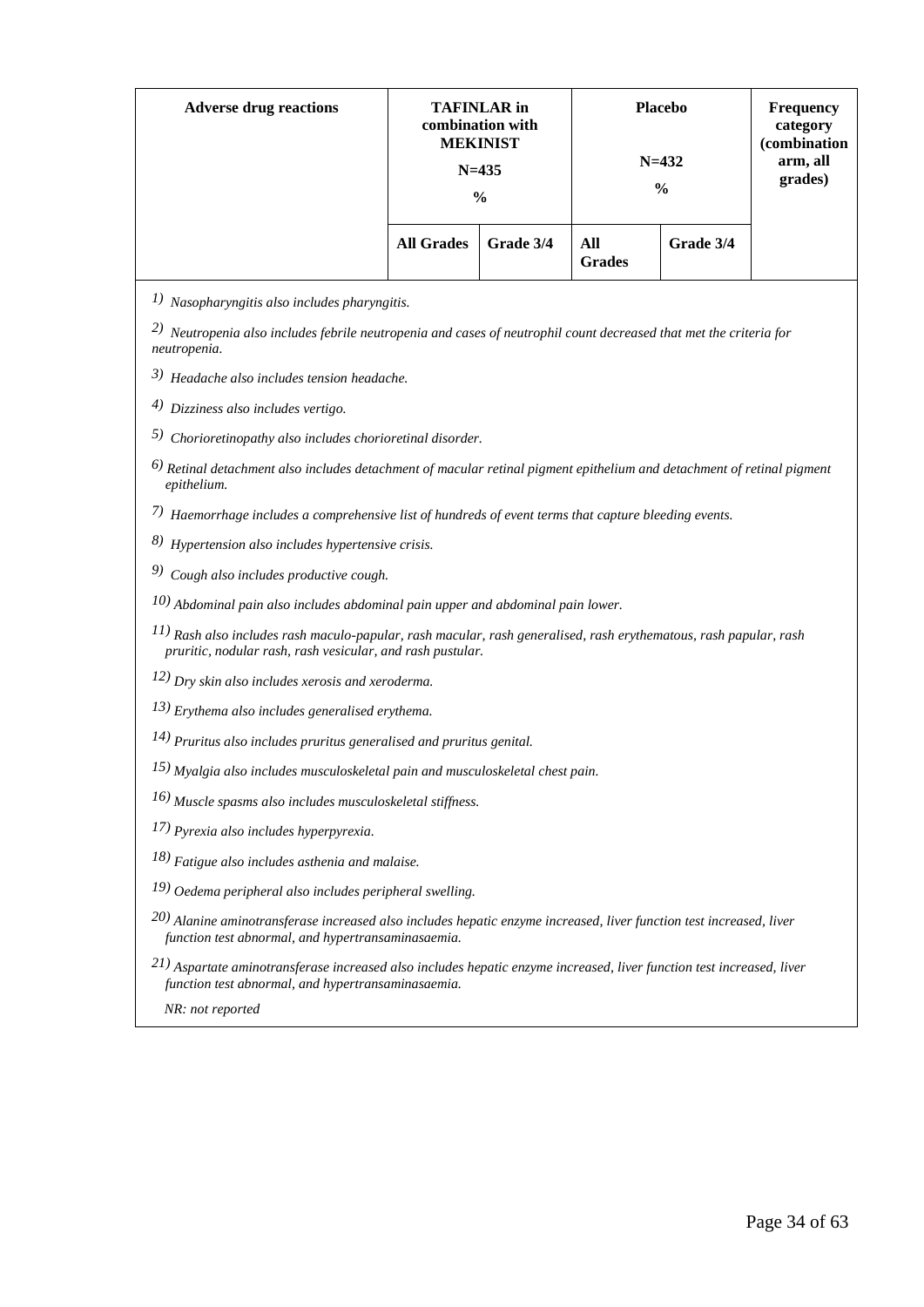| <b>Test result</b>            | <b>TAFINLAR</b> in combination<br>with MEKINIST (N=435) | Placebo $(N=432)$ |
|-------------------------------|---------------------------------------------------------|-------------------|
| Serum albumin abnormalities   | 25 %                                                    | $<1\%$            |
| Hyponatraemia                 | 16 %                                                    | 3 %               |
| Hyperglycaemia                | 63 %                                                    | 47 %              |
| Serum phosphate abnormalities | 42 %                                                    | 10 %              |

## **Table 13 Treatment-emergent laboratory abnormalities (all grades) occurring with between arm**  difference ≥ 10 % (Study BRF115532 [COMBI-AD])

*Locally advanced or metastatic anaplastic thyroid cancer (ATC)*

## TAFINLAR in combination with MEKINIST

The efficacy and safety of TAFINLAR in combination with MEKINIST was studied in a Phase II, nine- cohort, multicentre, non-randomised, open-label study in patients with rare cancers with the BRAF V600E mutation, including locally advanced or metastatic ATC (see section 5.1- Clinical Trials).

The 'All Treated Patients (ATS)' population was the primary safety population for the study and includes all patients who received at least one dose of TAFINLAR or MEKINIST from all the histologic cohorts. The safety profiles in the ATS population and in the ATC cohort are consistent.

At the time of safety analysis, the most common adverse events  $(\geq 20\%)$  reported for TAFINLAR in combination with MEKINIST in the ATS population were fatigue, pyrexia, rash, nausea, chills, vomiting, cough, and headache.

Table 14 lists the adverse drug reactions for TAFINLAR in combination with MEKINIST occurring at an incidence  $\geq 10\%$  for all grade adverse drug reactions or at an incidence  $\geq 2\%$  for Grade 3 and Grade 4 adverse drug reactions or events which are medically significant in Study BRF117019.

| <b>Adverse drug reactions</b>               | <b>TAFINLAR</b> in combination with<br><b>MEKINIST</b> |                                                           |                              |
|---------------------------------------------|--------------------------------------------------------|-----------------------------------------------------------|------------------------------|
|                                             | All grades<br>$n = 100$<br>$\frac{0}{0}$               | <b>Grades</b><br>$3/4 n =$<br><b>100</b><br>$\frac{0}{0}$ | <b>Frequency</b><br>category |
| <b>Blood and lymphatic system disorders</b> |                                                        |                                                           |                              |
| Neutropenia <sup>1)</sup>                   | 15                                                     | 6                                                         | Very common                  |
| Anaemia                                     | 14                                                     | 2                                                         | Very common                  |
| Leukopenia <sup>2)</sup>                    | 13                                                     | <b>NR</b>                                                 | Very common                  |

## **Table 14 Anaplastic Thyroid Cancer - Adverse drug reactions for TAFINLAR in combination with MEKINIST in the ATS population**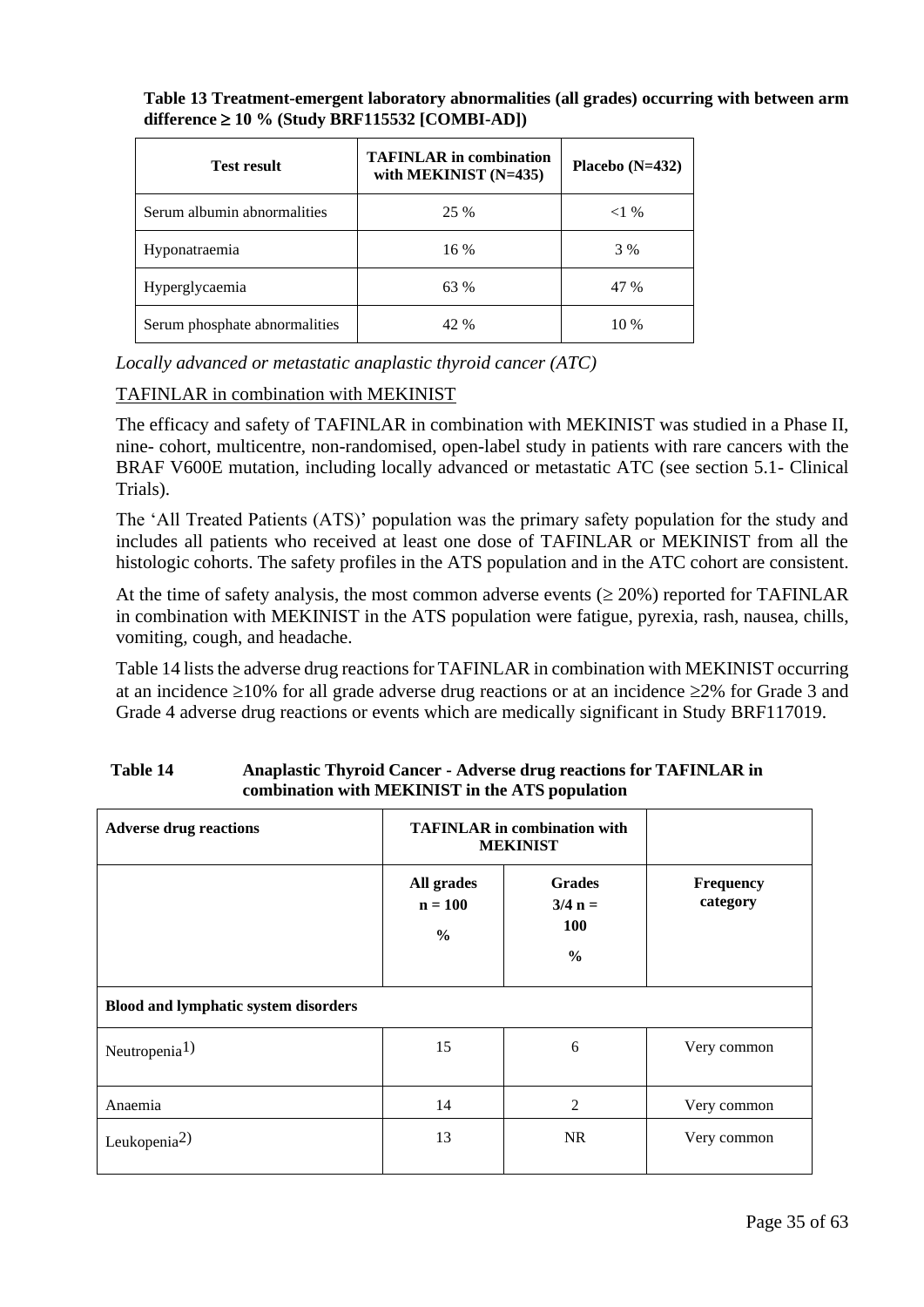| <b>Adverse drug reactions</b>                   | <b>TAFINLAR</b> in combination with<br><b>MEKINIST</b> |                                                    |                       |  |  |
|-------------------------------------------------|--------------------------------------------------------|----------------------------------------------------|-----------------------|--|--|
|                                                 | All grades<br>$n = 100$<br>$\frac{0}{0}$               | <b>Grades</b><br>$3/4 n =$<br>100<br>$\frac{0}{0}$ | Frequency<br>category |  |  |
| <b>Metabolism and nutrition disorders</b>       |                                                        |                                                    |                       |  |  |
| Hyperglycaemia                                  | 12                                                     | 3                                                  | Very common           |  |  |
| Decreased appetite                              | 11                                                     | <b>NR</b>                                          | Very common           |  |  |
| Hypophosphataemia                               | $\sqrt{6}$                                             | 3                                                  | Common                |  |  |
| Hyponatremia                                    | 3                                                      | 3                                                  | Common                |  |  |
| Nervous system disorders                        |                                                        |                                                    |                       |  |  |
| Headache                                        | 20                                                     | $\mathfrak{2}$                                     | Very common           |  |  |
| Dizziness <sup>3)</sup>                         | 13                                                     | <b>NR</b>                                          | Very common           |  |  |
| <b>Eye disorders</b>                            |                                                        |                                                    |                       |  |  |
| Detachment of retinal pigment epithelium        | $\mathbf{1}$                                           | $\rm NR$                                           | Common                |  |  |
| <b>Vascular disorders</b>                       |                                                        |                                                    |                       |  |  |
| Haemorrhage <sup>4)</sup>                       | 16                                                     | $\rm NR$                                           | Very common           |  |  |
| Hypertension                                    | $\overline{4}$                                         | $\sqrt{2}$                                         | Common                |  |  |
| Respiratory, thoracic and mediastinal disorders |                                                        |                                                    |                       |  |  |
| Cough <sup>5)</sup>                             | 21                                                     | $\rm NR$                                           | Very common           |  |  |
| <b>Gastrointestinal disorders</b>               |                                                        |                                                    |                       |  |  |
| Nausea                                          | 31                                                     | $\mathbf{1}$                                       | Very common           |  |  |
| Vomiting                                        | 22                                                     | $\mathbf{1}$                                       | Very common           |  |  |
| Diarrhoea                                       | 17                                                     | $\mathbf{1}$                                       | Very common           |  |  |
| Constipation                                    | 15                                                     | NR                                                 | Very common           |  |  |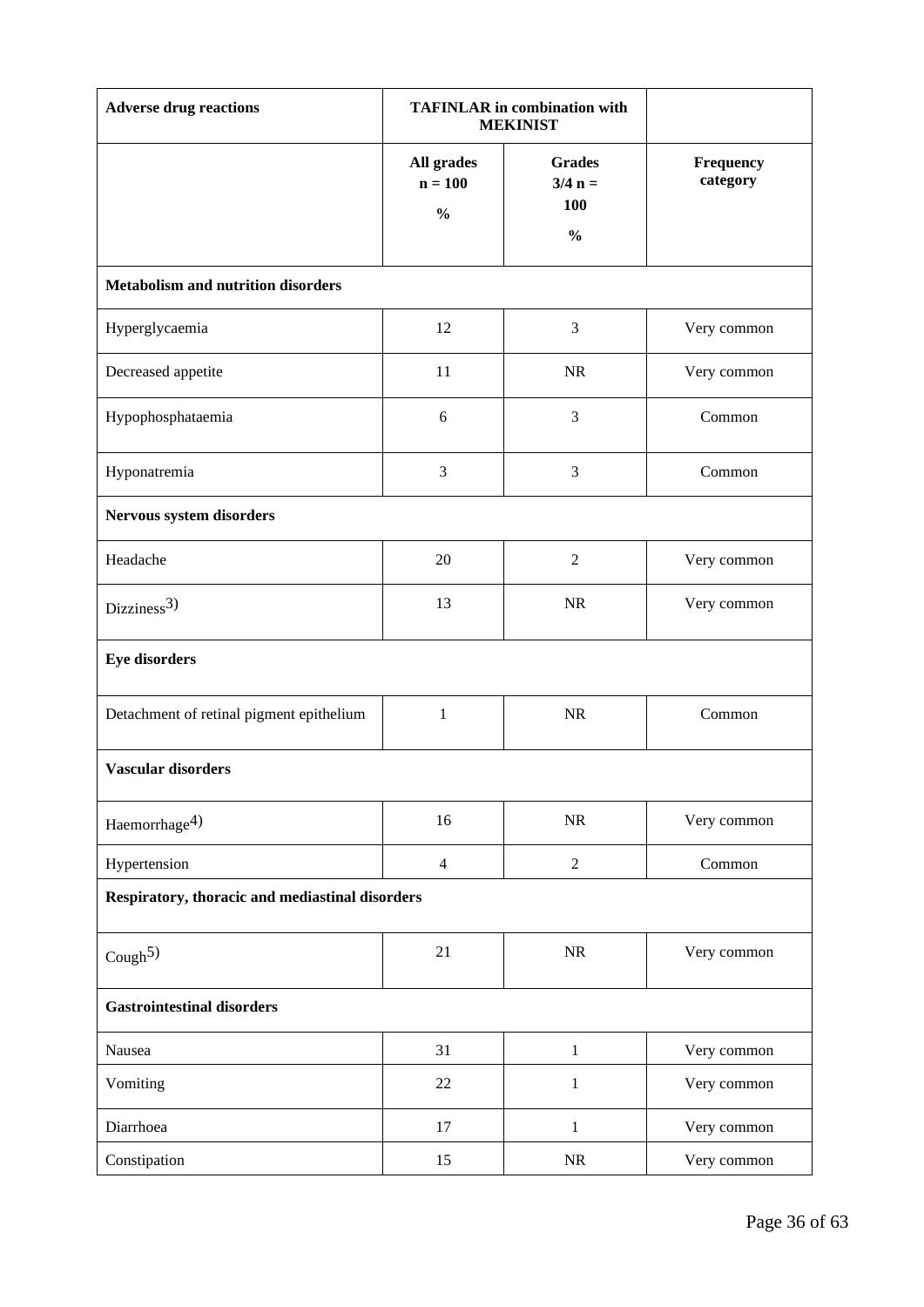| <b>Adverse drug reactions</b>                        | <b>TAFINLAR</b> in combination with<br><b>MEKINIST</b> |                                                    |                       |  |  |
|------------------------------------------------------|--------------------------------------------------------|----------------------------------------------------|-----------------------|--|--|
|                                                      | All grades<br>$n = 100$<br>$\frac{0}{0}$               | <b>Grades</b><br>$3/4 n =$<br>100<br>$\frac{0}{0}$ | Frequency<br>category |  |  |
| Dry mouth                                            | 11                                                     | $\rm NR$                                           | Very common           |  |  |
| Skin and subcutaneous tissue disorders               |                                                        |                                                    |                       |  |  |
| Rash <sup>6</sup>                                    | 31                                                     | $\overline{4}$                                     | Very common           |  |  |
| Musculoskeletal and connective tissue disorders      |                                                        |                                                    |                       |  |  |
| Myalgia <sup>7)</sup>                                | 11                                                     | $\mathbf{1}$                                       | Very common           |  |  |
| Arthralgia                                           | 11                                                     | <b>NR</b>                                          | Very common           |  |  |
| Rhabdomyolysis                                       | 1                                                      | $\mathbf{1}$                                       | Common                |  |  |
| General disorders and administration site conditions |                                                        |                                                    |                       |  |  |
| Fatigue $8$ )                                        | 45                                                     | 5                                                  | Very common           |  |  |
| Pyrexia                                              | 35                                                     | $\overline{4}$                                     | Very common           |  |  |
| Chills                                               | 25                                                     | $\mathbf{1}$                                       | Very common           |  |  |
| Oedema $9)$                                          | 17                                                     | $\rm NR$                                           | Very common           |  |  |
| <b>Investigations</b>                                |                                                        |                                                    |                       |  |  |
| Alanine aminotransferase increased                   | 13                                                     | 3                                                  | Very common           |  |  |
| Aspartate aminotransferase increased                 | 12                                                     | $\overline{2}$                                     | Very common           |  |  |
| Blood alkaline phosphatase increased                 | 11                                                     | 3                                                  | Very common           |  |  |
| Ejection fraction decreased                          | 3                                                      | $\mathbf{1}$                                       | Common                |  |  |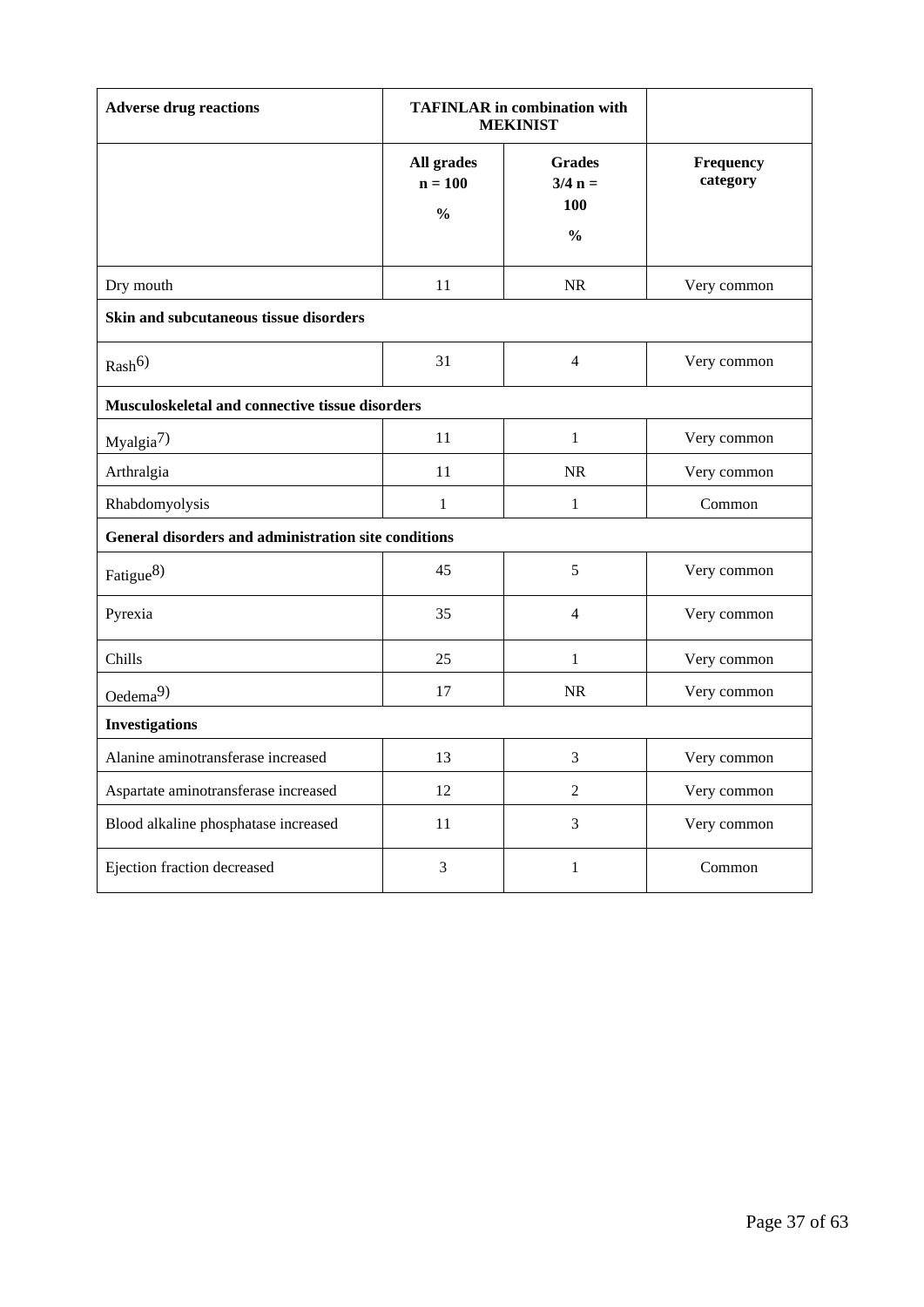| <b>Adverse drug reactions</b> | <b>TAFINLAR</b> in combination with<br><b>MEKINIST</b> |                                                           |                              |
|-------------------------------|--------------------------------------------------------|-----------------------------------------------------------|------------------------------|
|                               | All grades<br>$n = 100$<br>$\frac{0}{0}$               | <b>Grades</b><br>$3/4 n =$<br><b>100</b><br>$\frac{0}{0}$ | <b>Frequency</b><br>category |

*1) Neutropenia includes neutropenia, neutrophil count decreased and febrile neutropenia. Neutrophil count decreased qualified as a neutropenia event.*

*2) Leukopenia includes leukopenia, white blood cell count decreased and lymphopenia.*

*3) Dizziness includes dizziness, vertigo and vertigo positional.*

*4) Haemorrhage includes haematuria, purpura, epistaxis, eye contusion, gingival bleeding, haemoptysis, melaena, petechiae, prothrombin time prolonged, rectal haemorrhage, retinal haemorrhage and vaginal haemorrhage.*

*5) Cough includes cough and productive cough.*

*6) Rash includes rash, rash maculo-papular, rash generalised and rash papular.*

*7) Myalgia includes myalgia and musculoskeletal pain.*

*8) Fatigue includes fatigue, asthenia and malaise.*

*9.) Oedema includes oedema and peripheral oedema. NR: not reported*

#### *Advanced non-small cell lung cancer*

#### TAFINLAR monotherapy

The safety of TAFINLAR monotherapy was evaluated in a Phase II, multicentre, multi-cohort, nonrandomised, open-label study of patients with BRAF V600E mutation positive metastatic NSCLC (see Clinical studies).

In the TAFINLAR 150 mg twice daily  $(N=84)$  monotherapy arm (Cohort A) the most common adverse drug reactions  $(\geq 20\%)$  were pyrexia, asthenia, fatigue, hyperkeratosis, cough, skin papilloma, dry skin, palmar-plantar erythrodysesthesia syndrome, alopecia, nausea, and dyspnea.

#### TAFINLAR in combination with MEKINIST

The safety of TAFINLAR in combination with MEKINIST was evaluated in a Phase II, multicentre, multi- cohort, non-randomised, open-label study of patients with BRAF V600E mutation positive metastatic NSCLC (see Clinical studies).

In the TAFINLAR 150 mg orally twice daily and MEKINIST 2 mg orally once daily arms (Cohorts B and C), the most common adverse events  $(\geq 20\%)$  reported for TAFINLAR and MEKINIST combination therapy were pyrexia, nausea, vomiting, peripheral edema, diarrhea, decreased appetite, asthenia, dry skin, chills, cough, fatigue, rash, and dyspnea.

Table 15 lists the adverse drug reactions for TAFINLAR in combination with MEKINIST occurring at an incidence  $\geq 10\%$  for all grade adverse drug reactions or at an incidence  $\geq 2\%$  for Grade 3 and Grade 4 adverse drug reactions or events which are medically significant in Cohorts B and C of study BRF113928.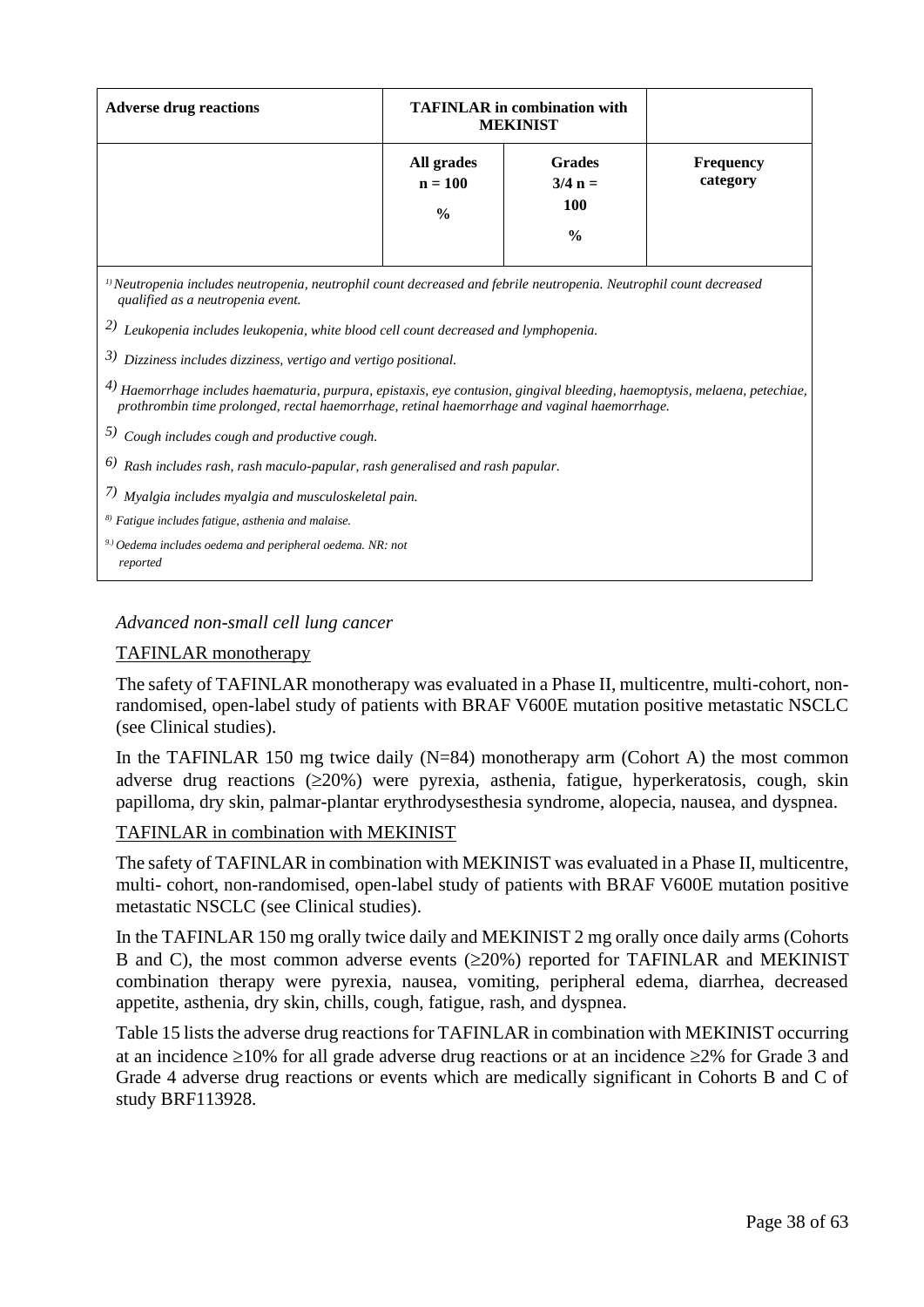# **Table 15 Advanced NSCLC - Adverse drug reactions for TAFINLAR in combination with MEKINIST**

|                                                                          | <b>TAFINLAR in combination with MEKINIST</b> |                        |                              |  |  |
|--------------------------------------------------------------------------|----------------------------------------------|------------------------|------------------------------|--|--|
| <b>Adverse drug reactions</b>                                            | All grades<br>$n = 93$                       | Grades 3/4<br>$n = 93$ | <b>Frequency</b><br>category |  |  |
| Neoplasms benign, malignant and unspecified (including cysts and polyps) |                                              |                        |                              |  |  |
| Cutaneous squamous cell carcinoma                                        | 3                                            | $\mathbf{2}$           | Common                       |  |  |
| <b>Blood and lymphatic system disorders</b>                              |                                              |                        |                              |  |  |
| Neutropenia <sup>1)</sup>                                                | 15                                           | 8                      | Very common                  |  |  |
| Leukopenia                                                               | $6\,$                                        | 2                      | Common                       |  |  |
| <b>Metabolism and nutrition disorders</b>                                |                                              |                        |                              |  |  |
| Hyponatraemia                                                            | 14                                           | 9                      | Very common                  |  |  |
| Dehydration                                                              | 8                                            | 3                      | Common                       |  |  |
| <b>Eye disorders</b>                                                     |                                              |                        |                              |  |  |
| Detachment of retina/retinal pigment epithelium                          | $\overline{c}$                               | <b>NR</b>              | Common                       |  |  |
| Nervous system disorders                                                 |                                              |                        |                              |  |  |
| Headache                                                                 | 16                                           | NR                     | Very common                  |  |  |
| <b>Dizziness</b>                                                         | 14                                           | <b>NR</b>              | Very common                  |  |  |
| <b>Cardiac disorders</b>                                                 |                                              |                        |                              |  |  |
| Ejection fraction decreased                                              | 9                                            | 4                      | Common                       |  |  |
| Vascular disorders                                                       |                                              |                        |                              |  |  |
| Haemorrhage <sup>2)</sup>                                                | 26                                           | 3                      | Very common                  |  |  |
| Hypotension                                                              | 15                                           | $\overline{2}$         | Very common                  |  |  |
| Hypertension                                                             | $\,8\,$                                      | 6                      | Common                       |  |  |
| Pulmonary embolism                                                       | $\overline{4}$                               | $\overline{2}$         | Common                       |  |  |
| <b>Gastrointestinal disorders</b>                                        |                                              |                        |                              |  |  |
| Nausea                                                                   | 46                                           | $\rm NR$               | Very common                  |  |  |
| Vomiting                                                                 | 37                                           | 3                      | Very common                  |  |  |
| Diarrhoea                                                                | 33                                           | $\overline{2}$         | Very common                  |  |  |
| Decreased appetite                                                       | 28                                           | NR                     | Very common                  |  |  |
| Constipation                                                             | 16                                           | NR                     | Very common                  |  |  |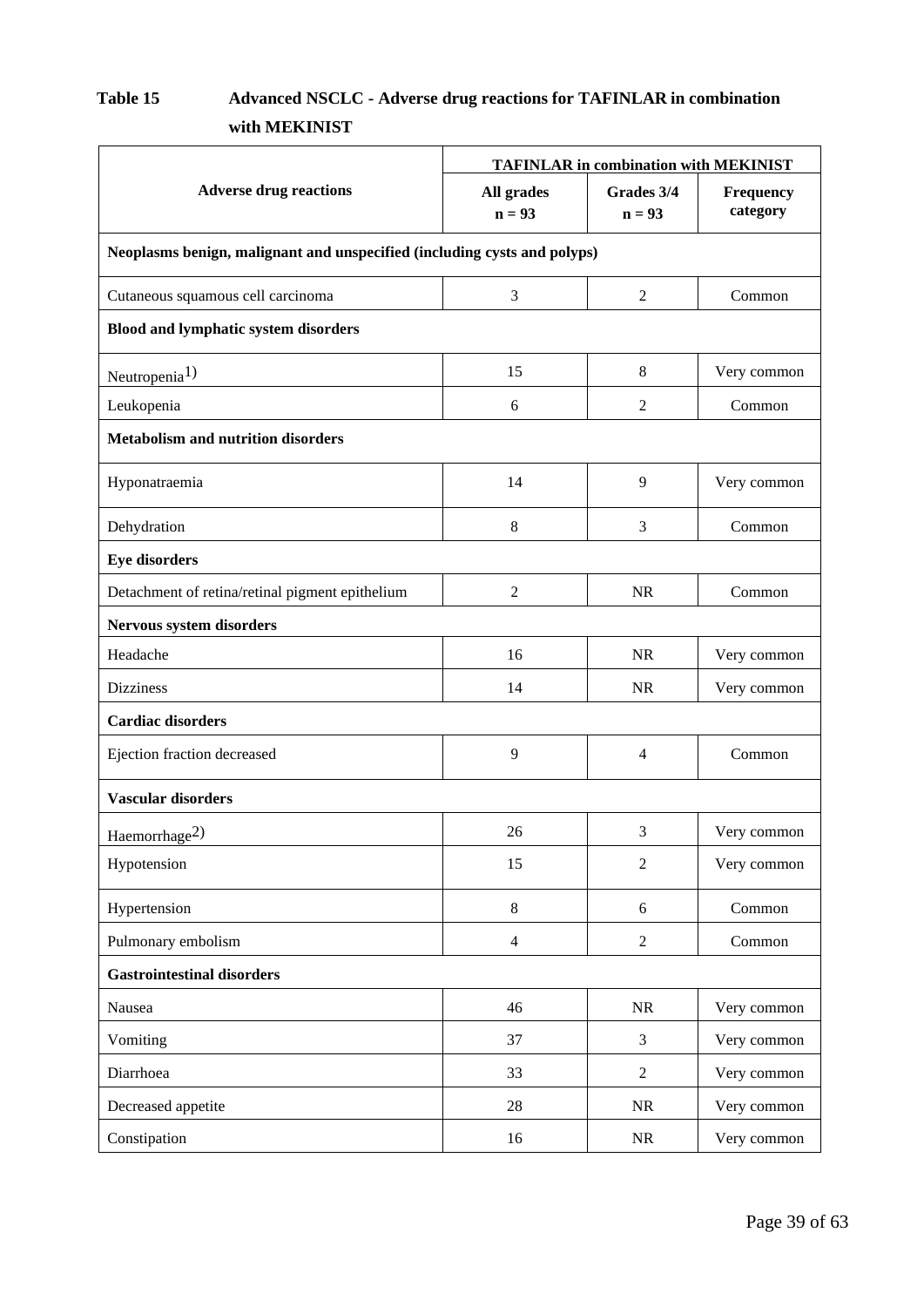|                                                     | <b>TAFINLAR in combination with MEKINIST</b> |                        |                       |  |  |  |
|-----------------------------------------------------|----------------------------------------------|------------------------|-----------------------|--|--|--|
| <b>Adverse drug reactions</b>                       | All grades<br>$n = 93$                       | Grades 3/4<br>$n = 93$ | Frequency<br>category |  |  |  |
| Pancreatitis acute                                  | 1                                            | <b>NR</b>              | Common                |  |  |  |
| Skin and subcutaneous tissue disorders              |                                              |                        |                       |  |  |  |
| Erythema                                            | 10                                           | <b>NR</b>              | Very common           |  |  |  |
| Dry skin                                            | 32                                           | 1                      | Very common           |  |  |  |
| Rash <sup>3</sup>                                   | 31                                           | 3                      | Very common           |  |  |  |
| Pruritus $4$ )                                      | 15                                           | $\overline{2}$         | Very common           |  |  |  |
| Hyperkeratosis <sup>5)</sup>                        | 13                                           | 1                      | Very common           |  |  |  |
| Musculoskeletal and connective tissue disorders     |                                              |                        |                       |  |  |  |
| Muscle spasms                                       | 10                                           | <b>NR</b>              | Very common           |  |  |  |
| Arthralgia                                          | 16                                           | <b>NR</b>              | Very common           |  |  |  |
| Myalgia                                             | 13                                           | <b>NR</b>              | Very common           |  |  |  |
| <b>Renal and urinary disorders</b>                  |                                              |                        |                       |  |  |  |
| Renal failure                                       | 3                                            | $\mathbf{1}$           | Common                |  |  |  |
| Tubulointerstitial nephritis                        | $\overline{2}$                               | $\overline{2}$         | Common                |  |  |  |
| General disorders and administration site disorders |                                              |                        |                       |  |  |  |
| Pyrexia                                             | 55                                           | 5                      | Very common           |  |  |  |
| Asthenia <sup>6)</sup>                              | 47                                           | 6                      | Very common           |  |  |  |
| Oedema <sup>7)</sup>                                | 35                                           | $\rm NR$               | Very common           |  |  |  |
| Chills                                              | 24                                           | $\mathbf{1}$           | Very common           |  |  |  |
| <b>Investigations</b>                               |                                              |                        |                       |  |  |  |
| Blood alkaline phosphatase increased                | 12                                           | NR                     | Very common           |  |  |  |
| Aspartate aminotransferase increased                | 11                                           | $\overline{2}$         | Very common           |  |  |  |
| Alanine aminotransferase increased                  | 10                                           | $\overline{4}$         | Very common           |  |  |  |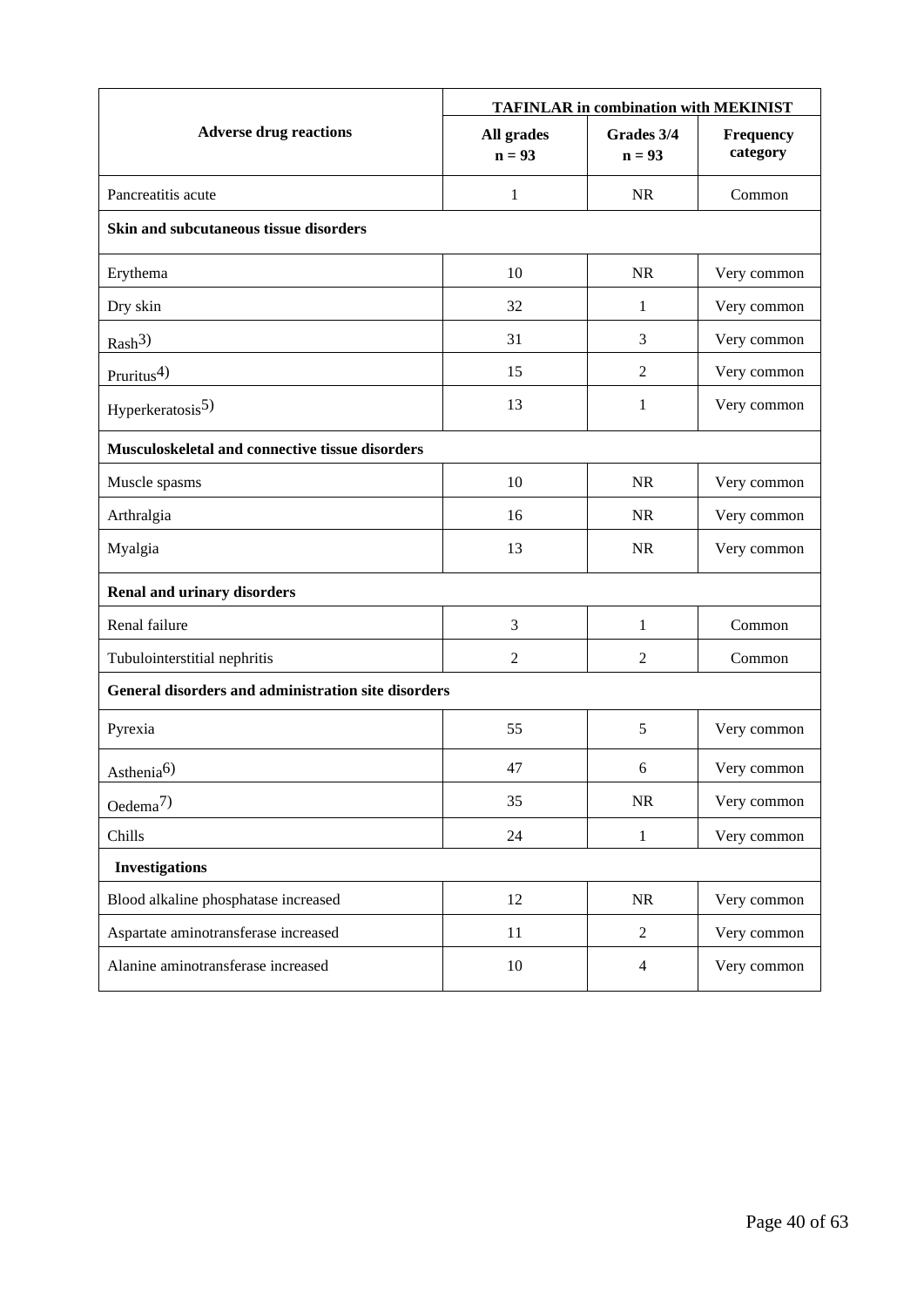|                                                                                                                                                                                                                                                                                                  | <b>TAFINLAR in combination with MEKINIST</b> |                        |                              |  |  |  |  |
|--------------------------------------------------------------------------------------------------------------------------------------------------------------------------------------------------------------------------------------------------------------------------------------------------|----------------------------------------------|------------------------|------------------------------|--|--|--|--|
| <b>Adverse drug reactions</b>                                                                                                                                                                                                                                                                    | All grades<br>$n = 93$                       | Grades 3/4<br>$n = 93$ | <b>Frequency</b><br>category |  |  |  |  |
| 1) Neutropenia includes neutropenia and neutrophil count decreased. Neutrophil count decreased qualified as a neutropenia<br>event.                                                                                                                                                              |                                              |                        |                              |  |  |  |  |
| <sup>2.)</sup> Haemorrhage includes cases of haemoptysis, haematoma, epistaxis, purpura, haematuria, subarachnoid haemorrhage,<br>gastric haemorrhage, urinary bladder haemorrhage, contusion, haematochezia, injection site haemorrhage, melaena,<br>pulmonary and retroperitoneal haemorrhage. |                                              |                        |                              |  |  |  |  |
| $3)$ Rash includes rash, rash generalised, rash papular, rash macular, rash maculo-papular, and rash pustular.                                                                                                                                                                                   |                                              |                        |                              |  |  |  |  |
| $\binom{4}{7}$ Pruritus includes pruritus, pruritus generalised, and eye pruritus.                                                                                                                                                                                                               |                                              |                        |                              |  |  |  |  |
| 5) Hyperkeratosis includes hyperkeratosis, actinic keratosis, seborrhoeic keratosis, and keratosis pilaris.                                                                                                                                                                                      |                                              |                        |                              |  |  |  |  |
| $\delta$ ) Asthenia also includes fatigue and alaise.                                                                                                                                                                                                                                            |                                              |                        |                              |  |  |  |  |
| $\overline{A}$ ) Oedema includes generalised oedema and peripheral oedema.                                                                                                                                                                                                                       |                                              |                        |                              |  |  |  |  |
| NR: Not Reported                                                                                                                                                                                                                                                                                 |                                              |                        |                              |  |  |  |  |
|                                                                                                                                                                                                                                                                                                  |                                              |                        |                              |  |  |  |  |

## *Paediatric use*

The safety and efficacy of TAFINLAR has not been yet established in children and adolescents (< 18 years). In juvenile toxicity studies in rats, effects on growth (shorter long bone length), renal toxicity (tubular deposits, increased incidence of cortical cysts and tubular basophilia and reversible increases in urea and/or creatinine concentrations), thymus toxicity (lymphoid apoptosis) and testicular toxicity (degeneration and tubular dilation) were observed.

## *Use in the elderly*

No initial dose adjustment is required in patients over 65 years of age (see section 4.2 Dose and Method of Administration and section 5.2 Pharmacokinetic Properties).

For clinical trials of TAFINLAR monotherapy, compared with younger patients (< 65 years of age), more patients over 65 years old had adverse reactions that lead to study drug dose reductions (22 % versus 12 %) or interruptions (39 % versus 27 %). In addition, older patients experienced more serious adverse reactions compared to younger patients(41 % versus 22 %). No overall differences in efficacy were observed between these patients and younger patients.

Across clinical trials of TAFINLAR administered in combination with MEKINIST ( $n = 202$ ), adverse events resulting in dose interruption were reported for 71 % of those aged ≥ 65 years as compared to 60 % of those < 65 years, while adverse events resulting in dose reduction occurred in 64 % of those aged  $\geq$  65 years as compared to 44 % of those  $\leq$  65 years of age.

## Reporting suspected adverse effects

Reporting suspected adverse reactions after registration of the medicinal product is important. It allows continued monitoring of the benefit-risk balance of the medicinal product. Healthcare professionals are asked to report any suspected adverse reactions at [www.tga.gov.au/reporting](http://www.tga.gov.au/reporting-problems)[problems.](http://www.tga.gov.au/reporting-problems)

## **4.9 Overdose**

## *Symptoms and Signs*

There is currently very limited experience with overdosage with TAFINLAR. The maximum dose of TAFINLAR administered during clinical trials was 600 mg (300 mg twice daily).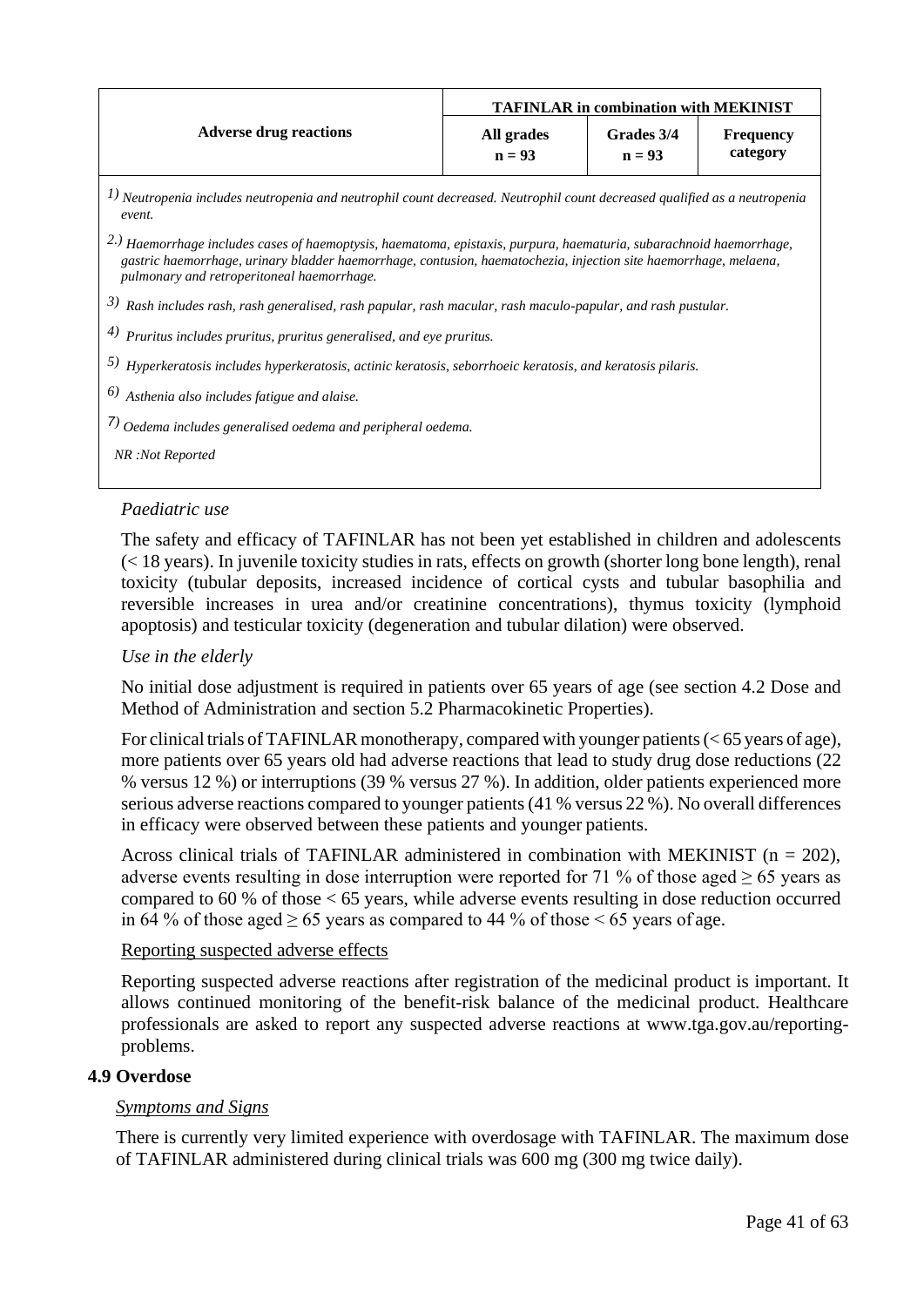## *Treatment*

There is no specific antidote for overdosage of TAFINLAR. Patients who develop adverse reactions should receive appropriate symptomatic treatment. In case of suspected overdose, TAFINLAR should be withheld and supportive care instituted. For information on the management of overdose contact the Poison Information Centre on 13 11 26.

# **5. PHARMACOLOGICAL PROPERTIES**

Pharmacotherapeutic group: B-Raf serine-threonine kinase (BRAF) inhibitors.

Anatomical Therapeutic Chemical (ATC Code): L01EC02

## **5.1 Pharmacodynamic properties**

## **Mechanism of action**

## *TAFINLAR monotherapy*

The active ingredient in TAFINLAR, dabrafenib, is an ATP-competitive inhibitor of RAF kinases with  $IC_{50}$  values of 0.65, 0.5 and 1.84 nM for BRAF V600E, BRAF V600K and BRAF V600D enzymes respectively. TAFINLAR also inhibits a small number of other kinases, including wildtype BRAF and CRAF with  $IC_{50}$  values of 3.2 and 5.0 nM, respectively. Mutations in BRAF lead to constitutive activation of the RAS/RAF/MEK/ERK pathway and stimulation of tumour cell growth. BRAF mutations have been identified at a high frequency in specific cancers, including approximately 50 % of melanoma. The most commonly observed BRAF mutation, V600E, and the next most common, V600K, account for 95 % of the BRAF mutations found in these cancers. A number of rare mutations also occur including V600D, V600G and V600R. Clinical inhibition of the MAPK pathway signalling depends on cellular and genotypic context (See section 4.4 Special Warnings and Precautions for Use - Non-cutaneous malignancy).

TAFINLAR inhibits BRAF V600 mutant melanoma, NSCLC and ATC cell growth *in vitro* and BRAF V600 mutant melanoma *in vivo*.

## *TAFINLAR in combination with MEKINIST in all indications*

The active ingredient in MEKINIST, trametinib, is a reversible allosteric inhibitor of mitogenactivated extracellular signal regulated kinase 1 (MEK1) and MEK2 activation and kinase activity. MEK proteins are components of the extracellular signal-related kinase (ERK) pathway. TAFINLAR and MEKINIST inhibit two critical kinases in this pathway, BRAF and MEK, and the combination provides concomitant inhibition of the pathway. The combination of TAFINLAR with MEKINIST is synergistic in BRAF V600 mutation positive melanoma, NSCLC and ATC cell lines *in vitro* and delays the emergence of resistance *in vivo* in BRAF V600 mutation positive melanoma xenografts.

## *Pharmacodynamic effects*

TAFINLAR demonstrated suppression of a downstream pharmacodynamic biomarker (phosphorylated ERK) in BRAF V600 mutant melanoma cell lines, *in vitro* and in animal models.

In patients with BRAFV600 mutant melanoma, administration of TAFINLAR resulted in inhibition of tumour phosphorylated ERK relative to baseline.

## *Determination of BRAF mutation status*

In the Phase II and III clinical trials for metastatic melanoma, screening for eligibility required central testing for BRAF V600 mutation using a BRAF mutation assay conducted on the most recent tumour sample available. Primary tumour or tumour from a metastatic site was tested with an investigational use only assay (IUO) developed by Response Genetics Inc. (RGI). The RGI IUO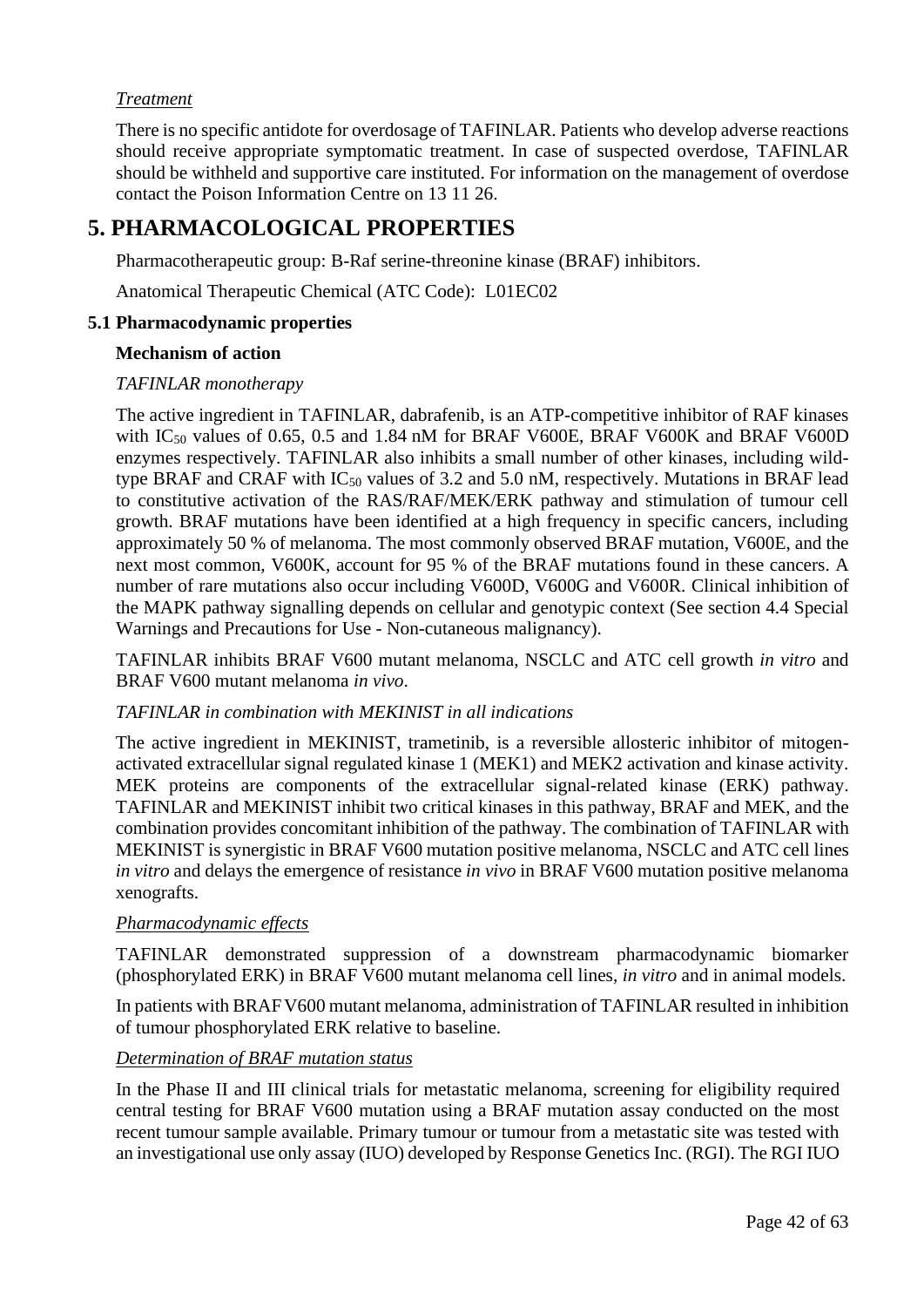is an allele-specific polymerase chain reaction (PCR) assay performed on DNA extracted from formalin-fixed paraffin-embedded (FFPE) tumour tissue. The assay was specifically designed to differentiate between the V600E and V600K mutations. Only patients with BRAF V600E or V600K mutation positive tumours were eligible for study participation.

In the Phase III clinical trial for adjuvant melanoma, screening for eligibility required central testing for BRAF V600 mutation with the bioMerieux THxID BRAF assay. Only patients with BRAF V600E or V600K mutation positive tumours were eligible for study participation.

In the Phase II clinical trial for NSCLC, patients determined to be BRAF V600E positive by the local laboratory tests were enrolled in the study and tumour tissue samples were required for central confirmation by the Oncomine Dx Target Test by Thermo Fisher Scientific.

In the Phase II trial for rare cancers, including anaplastic thyroid cancer, patients determined to be BRAF V600E positive by the local laboratory tests were enrolled in the study and tumour tissue samples were required for central confirmation by the bioMerieux THxID BRAF assay.

## **Clinical Trials**

*Unresectable or metastatic melanoma*

## TAFINLAR monotherapy - open label studies

The efficacy of TAFINLAR in the treatment of adult patients with BRAF V600 mutation positive unresectable or metastatic melanoma has been evaluated in 3 open label studies:

- 1. Phase III Study BRF113683 [BREAK-3]
- 2. Phase II Study BRF113929 [BREAK-MB], and
- 3. Phase II Study BRF113710 [BREAK-2].

Included in these studies were 402 patients with BRAF V600E and 49 patients with BRAF V600K mutation.

Patients with evidence of active CNS disease (e.g. radiographically unstable or with symptomatic lesions) and those with disease progression in the brain in the last three months were excluded from the pivotal Phase III study.

## *Phase III study BREAK-3 in previously untreated melanoma patients*

The efficacy and safety of TAFINLAR were evaluated in this Phase III randomised, open-label study [BREAK-3] comparing TAFINLAR 150 mg twice daily to IV dacarbazine (DTIC) 1000 mg/m2 every 3 weeks in previously untreated patients with BRAF V600E mutation positive unresectable or advanced (unresectable Stage III) or metastatic (Stage IV) melanoma. Screening included central testing of BRAF mutation V600E using a BRAF mutation assay conducted on the most recent tumour sample available. Two hundred and fifty patients were randomised 3:1 to receive either TAFINLAR or intravenous DTIC. The primary objective was to evaluate the efficacy of TAFINLAR compared to DTIC with respect to progression-free survival (PFS) per investigator assessment for patients with BRAF V600E mutation positive metastatic melanoma. Patients on the DTIC arm were allowed to cross over and receive TAFINLAR after independent radiographic confirmation of initial progression. Baseline characteristics were balanced between treatment groups. Sixty percent of patients were male and 99.6 % were Caucasian; the median age was 52 years with 21 % of patients being  $\geq$  65 years, 98.4 % had an Eastern Cooperative Oncology Group (ECOG) status of 0 or 1, and 97 % of patients had metastatic disease.

At the pre-specified analysis with a 19 December 2011 data cut, a significant improvement in the primary endpoint of PFS (HR =  $0.30$ ; 95 % CI 0.18, 0.51; p <  $0.0001$ ) was achieved. PFS from the primary analysis is shown in Figure 1. Efficacy results from a post-hoc analysis with 6-months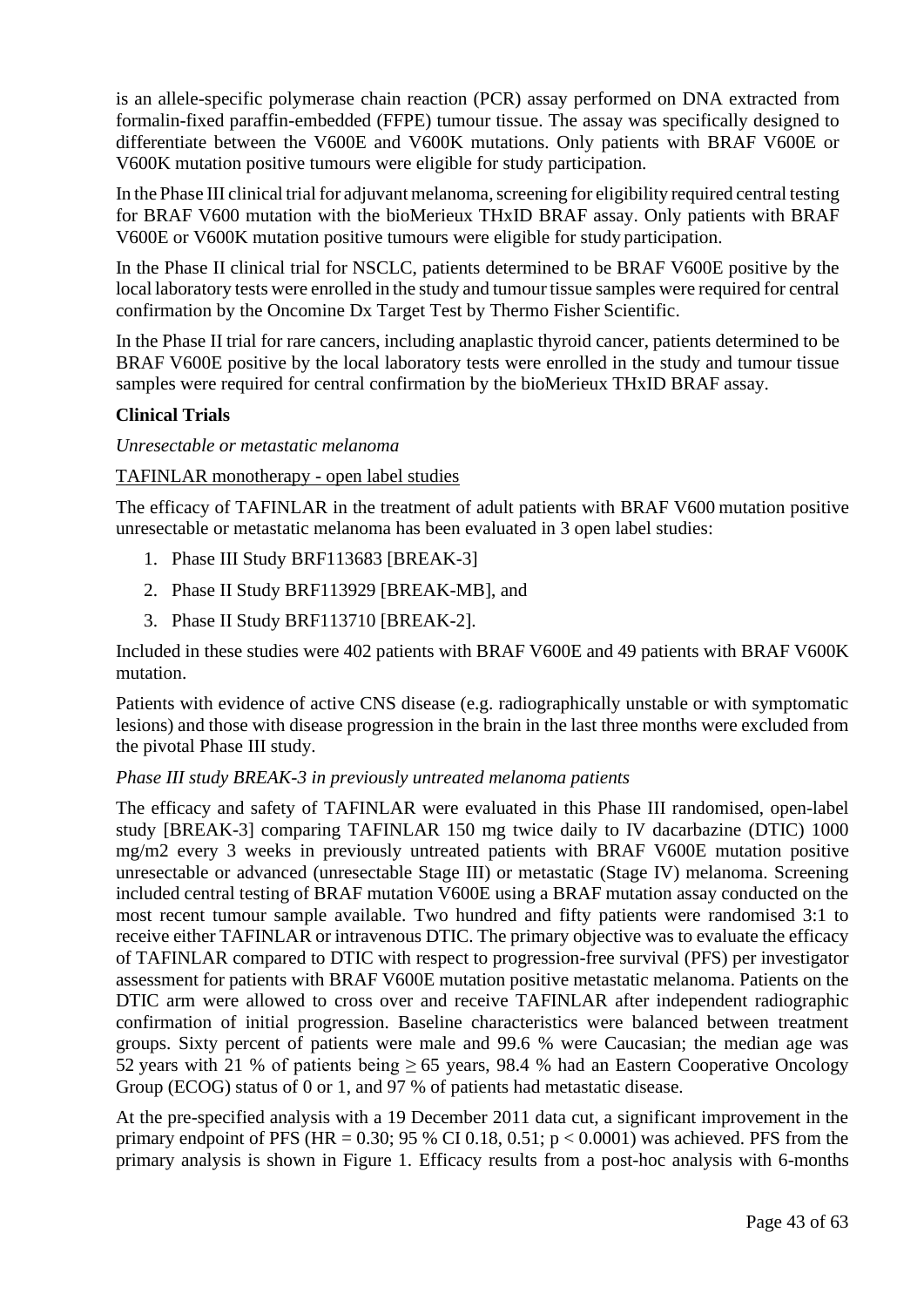additional follow-up are summarised in Table 16. Overall survival data from a further post-hoc analysis based on an 18 December 2012 data cut is provided in Table 16 and shown in Figure 1. As of 25 June 2012, thirty-five patients (55.6 %) of the 63 randomised to DTIC crossed over to TAFINLAR. Median PFS after cross-over was 4.4 months.

## **Table 16 Investigator assessed efficacy in previously untreated patients (BREAK-3 study, 25 June 2012)**

|                                  | <b>Intention-to-Treat Population</b> |                      |  |  |
|----------------------------------|--------------------------------------|----------------------|--|--|
| <b>Endpoints/Assessment</b>      | $TAFINLAR(N=187)$                    | dacarbazine $(N=63)$ |  |  |
| <b>Progression-free survival</b> |                                      |                      |  |  |
| Median, months (95 % CI)         | 6.9(5.2, 9.0)                        | 2.7(1.5, 3.2)        |  |  |
| HR (95 % CI)                     | 0.37(0.24, 0.58)                     |                      |  |  |
|                                  | p < 0.0001                           |                      |  |  |
| Overall response <sup>a</sup>    |                                      |                      |  |  |
| % (95 % $CI$ ) <sup>b</sup>      | 59 (51.4, 66.0)                      | 24 (21.4, 36.2)      |  |  |
|                                  | p < 0.0001                           |                      |  |  |
| <b>Duration of response</b>      |                                      |                      |  |  |
| Median, months (95 % CI)         | 8.0(6.6, 11.5)                       | 7.6(5.0, 9.7)        |  |  |

Abbreviations: CI: confidence interval; HR: hazard ratio; NR-not reached; <sup>a</sup> Defined as complete response  $+$  partial response;  $<sup>b</sup>$  Confirmed response.</sup>

**Table 17 Survival data from a post-hoc analysis (18 December 2012)**

| <b>Treatment</b> | <b>Number of deaths</b><br>$(\%)$ | 12-month OS rate | <b>Hazard Ratio</b><br>$(95 \% CI)$ |
|------------------|-----------------------------------|------------------|-------------------------------------|
| dacarbazine      | 28 (44 %)                         | 63 %             | $0.76(0.48, 1.21)^{(a)}$            |
| <b>TAFINLAR</b>  | 78 (42 %)                         | 70 %             |                                     |

Patients were not censored at the time of cross-over.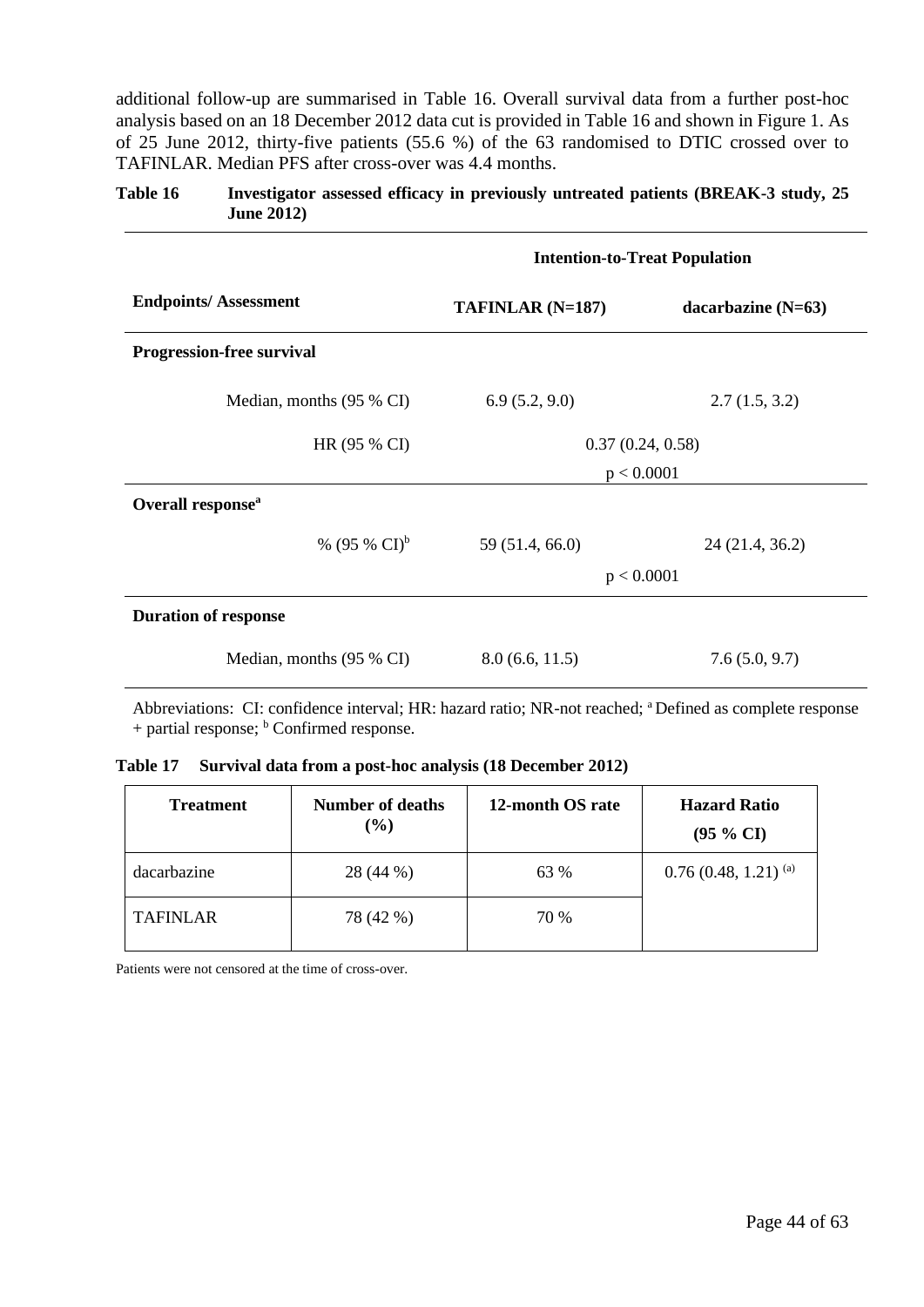

**Figure 1 Investigator-assessed PFS in previously untreated melanoma patients (BREAK 3 ITT population, 19 December 2011)**

**Figure 2 Investigator-assessed Kaplan-Meier curves of overall survival (BREAK-3) (18 December 2012)**



## *Phase II Study BREAK-MB in patients with Stage IV BRAF-mutation positive (V600E or V600K) brain metastases*

This multi-centre, open-label, two-cohort, Phase II study was designed to evaluate the intracranial response of TAFINLAR in 172 patients with histologically confirmed (Stage IV) BRAF-mutation positive (V600E or V600K) melanoma metastatic to the brain. Patients were enrolled into Cohort A (patients with no prior local therapy for brain metastasis; n=89) or Cohort B (patients who received prior local therapy for brain metastasis; n= 83).

The major efficacy outcome measure was estimation of the overall intracranial response rate (OIRR) in each cohort. The intracranial response rate as determined by an independent radiology review committee for the BRAFV600E group, masked to investigator response assessments, was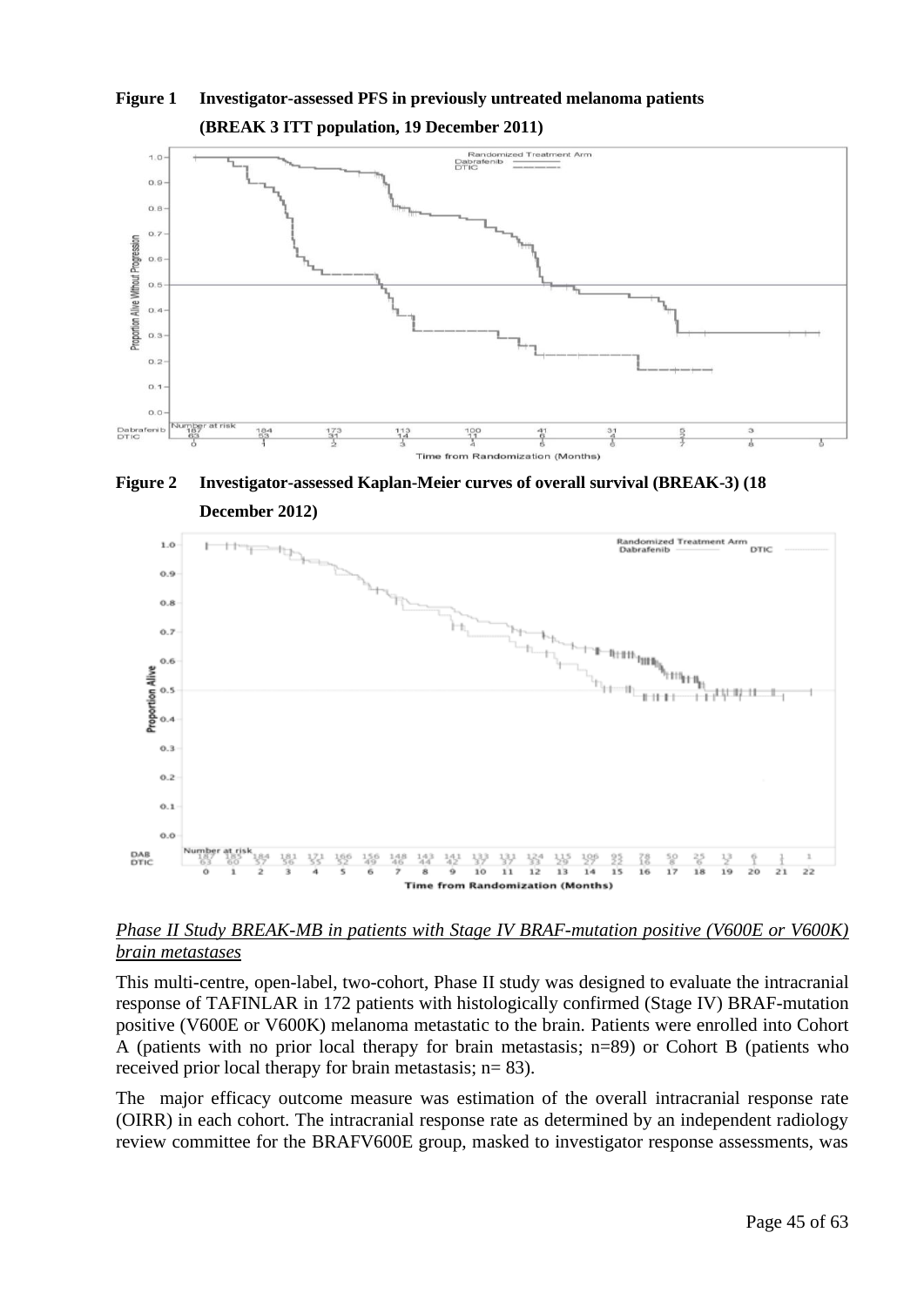18% (95% CI: 10%, 28%) in Cohort A (n=74) and 18% (95% CI: 10%, 30%) in Cohort B (n=65). The median duration of intracranial response was 4.6 months in both cohorts.

Of note, the benefit risk, in terms of intracranial response, relative to surgery or stereotactic radiosurgery has not been studied directly however evidence from cohort B suggests that prior local treatment does not preclude subsequent benefit from BRAF inhibition.

## *Phase II study BREAK-2 in Stage IV metastatic patients who were previously untreated or failed at least one prior systemic therapy*

This was a multi-centre, global, open-label, single-arm, Phase II study that enrolled 92 patients with histologically confirmed metastatic melanoma (Stage IV) with confirmed BRAF V600E or V600K mutation-positive melanoma. Patients were treatment-naïve  $(n = 15)$  or received prior treatment ( $n = 77$ ) in the metastatic setting (i.e., chemotherapy, immunotherapy, prior targeted therapy, etc.).

The investigator assessed confirmed response rate in the primary efficacy population of patients with BRAF V600E metastatic melanoma ( $n = 76$ ) was 59 % (95 % CI: 48.2, 70.3) including 7 % complete response. Median PFS was 6.3 months (95 % CI: 4.6, 7.7) and the median duration of response was 5.2 months (95 % CI: 3.9, not calculable). Prior systemic therapy did not appear to significantly impact response. The investigator assessed confirmed response rate in a secondary efficacy population of patients with BRAF V600K mutation positive metastatic melanoma ( $n =$ 16) was 13 % (95 % CI: 0.0, 28.7) with a median duration of response of 5.3 months (95 % CI: 3.7, 6.8). There were no complete responses in the V600K patient population. Although the evidence for the efficacy of TAFINLAR is limited by the low number of patients, median OS appeared consistent with data in patients with BRAF V600E positive tumours.

## **TAFINLAR in combination with MEKINIST**

The efficacy and safety of the recommended dose of TAFINLAR (150 mg twice daily) in combination with MEKINIST (2 mg once daily) for the treatment of adult patients with unresectable or metastatic melanoma with a BRAF V600 mutation was studied in Phase I/II study BRF113220 and two pivotal Phase III studies, MEK116513 and MEK115306.

## *Randomised open label studies*

## *BRF113220 (Phase I/II Studies)*

In an open-label study, the safety, PK, PD, and clinical activity of TAFINLAR and MEKINIST combination therapy were evaluated in patients with BRAF V600E, V600K, or V600D mutationpositive melanoma. This study had four parts, A-D:

• Part A was a drug/drug interaction (DDI) study to determine the effect of repeat doses of MEKINIST on the PK of a single dose of TAFINLAR and its metabolites  $(n = 8)$ ,

• Part B was a dose escalation and expansion study to determine optimal doses and safety of MEKINIST when administered in combination with TAFINLAR  $(n = 135)$ .

Part C was an open-label randomised three-arm phase II study determine the efficacy, safety, and tolerability of MEKINIST and TAFINLAR in patients with BRAF mutant metastatic melanoma (n=162) and is described below;

Part D was a PK and safety evaluation of MEKINIST and TAFINLAR capsules  $(n = 110)$ .

The determination of BRAF mutation positive status was required and was established by institutional laboratory for all patients enrolled in Parts A-D.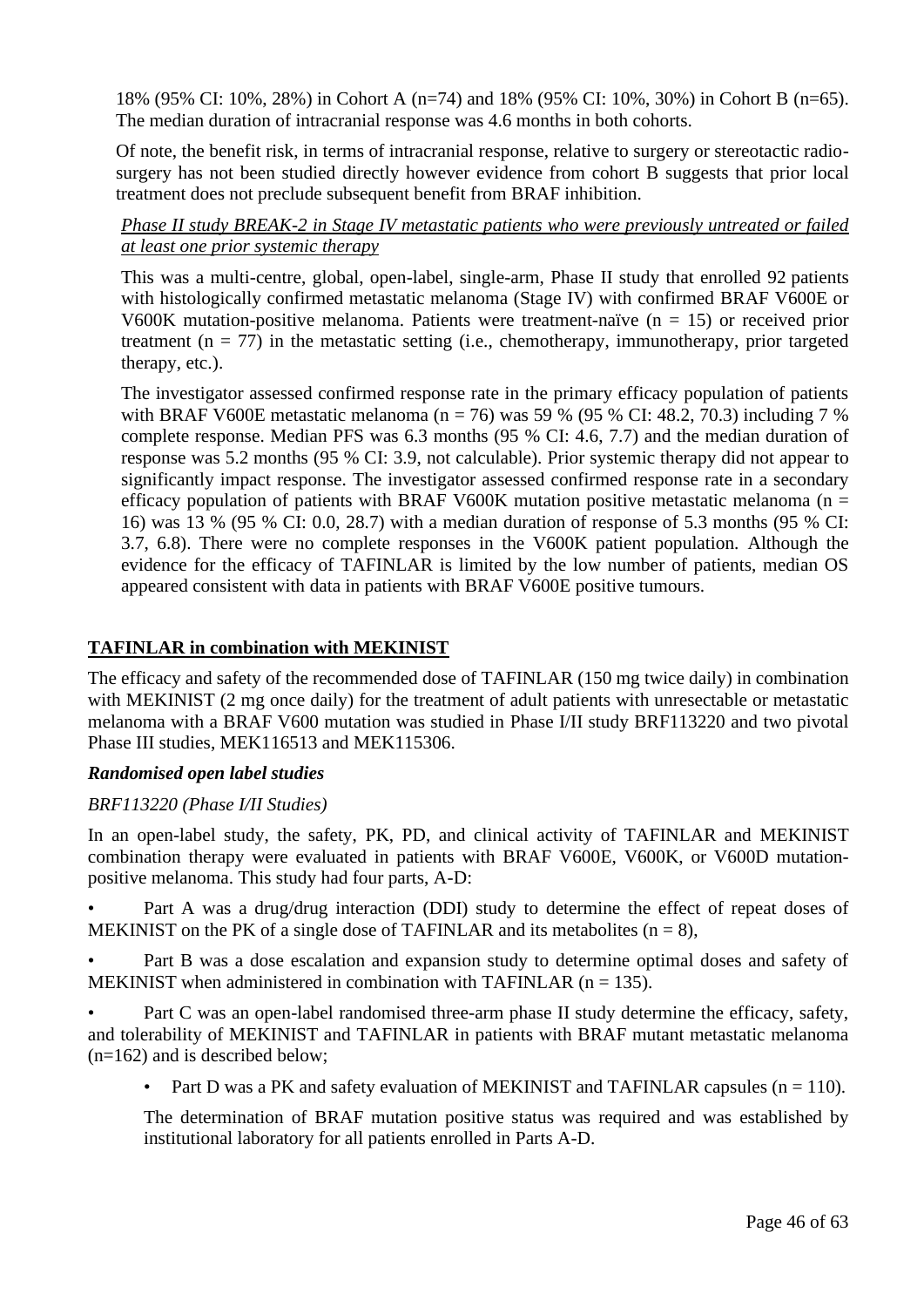## Prior BRAF inhibitor (BRAFi) therapy

There are limited data in patients taking the combination of TAFINLAR with MEKINIST who have progressed on a prior BRAF inhibitor.

Part B of open-label study BRF113220 included a cohort of 26 patients that had progressed on a BRAFi. The combination of 150 mg TAFINLAR with 2 mg MEKINIST demonstrated limited clinical activity in patients who had progressed on a BRAFi. The Investigator-assessed ORR was 15 % (95 % CI: 4.4, 34.9) and the median PFS was 3.6 months (95 % CI: 1.9, 5.2). Similar results were seen in the 43 patients who crossed over from TAFINLAR monotherapy to the combination of 150 mg TAFINLAR plus 2 mg MEKINIST in Part C of this study. In these patients a 9 % (95 % CI: 2.6, 22.1) ORR was observed with a median PFS of 3.6 months (95 % CI: 1.8, 3.9).

## Part C

Part C of this open-label, randomised, three-arm phase II study assessed the safety and efficacy of TAFINLAR at 150 mg given twice daily in combination with two different doses of MEKINIST (1 mg once daily and 2 mg once daily) relative to TAFINLAR alone (150 mg twice daily) in 162 patients. The primary efficacy endpoints were PFS, ORR, and DoR. Patients on the TAFINLAR monotherapy arm were permitted to cross-over to the full-dose combination arm (150 mg TAFINLAR plus 2 mg MEKINIST) upon progression. A total of 43 patients (81 %) in the TAFINLAR monotherapy arm with disease progression crossed over to receive TAFINLAR 150 mg and MEKINIST 2 mg combination.

Baseline characteristics were balanced between treatment groups. Most patients (85 %) in all treatment arms had BRAF V600E mutation and 15 % of patients had BRAF V600K. Investigator assessed median PFS for TAFINLAR 150 mg twice daily plus MEKINIST 2 mg once daily was 9.4 months (95 % CI: 8.6, 16.7) compared to 5.8 months (95 % CI: 4.6, 7.4 months) for TAFINLAR 150 mg twice daily monotherapy. The hazard ratio was 0.39 (95 % CI 0.25, 0.62,  $p < 0.0001$ ). Overall response rate for TAFINLAR 150 mg twice daily plus MEKINIST 2 mg once daily was 76 % (95 % CI: 62.4, 86.5, p = 0.0264) compared to 54 % (95 % CI: 39.6, 67.4) for TAFINLAR 150 mg twice daily monotherapy.

The investigator-assessed ORR, DoR, and PFS were consistent in the subgroup of patients with BRAF V600E and BRAF V600K mutation positive melanoma receiving 150 mg TAFINLAR plus 2 mg MEKINIST combination.

A retrospective blinded independent committee review (BICR) was conducted and had the following results:

- 61 % ORR (95 CI: 46.9 %, 74.1 %; P = 0.1486) for patients treated with 150 mg TAFINLAR plus 2 mg MEKINIST combination,
- 39 % (95 % CI: 25.9, 53.1;  $P = 0.5008$ ) for patients treated with 150 mg TAFINLAR plus 1 mg MEKINIST combination, and
- 46 % (95 % CI: 32.6 %, 60.4 %) for patients treated with 150 mg TAFINLAR monotherapy.
- Median PFS was 9.2 months (95 % CI: 7.6, NR;  $P = 0.0121$ ) for patients treated with TAFINLAR 150 mg plus 2 mg MEKINIST combination,
- Median PFS was 8.3 months (95 % CI: 5.6, 11.3;  $P = 0.1721$ ) for patients treated with 150 mg TAFINLAR plus 1 mg MEKINIST combination, and
- Median PFS was 7.3 months (95 % CI: 5.5, 9.4) for patients treated with 150 mg TAFINLAR monotherapy.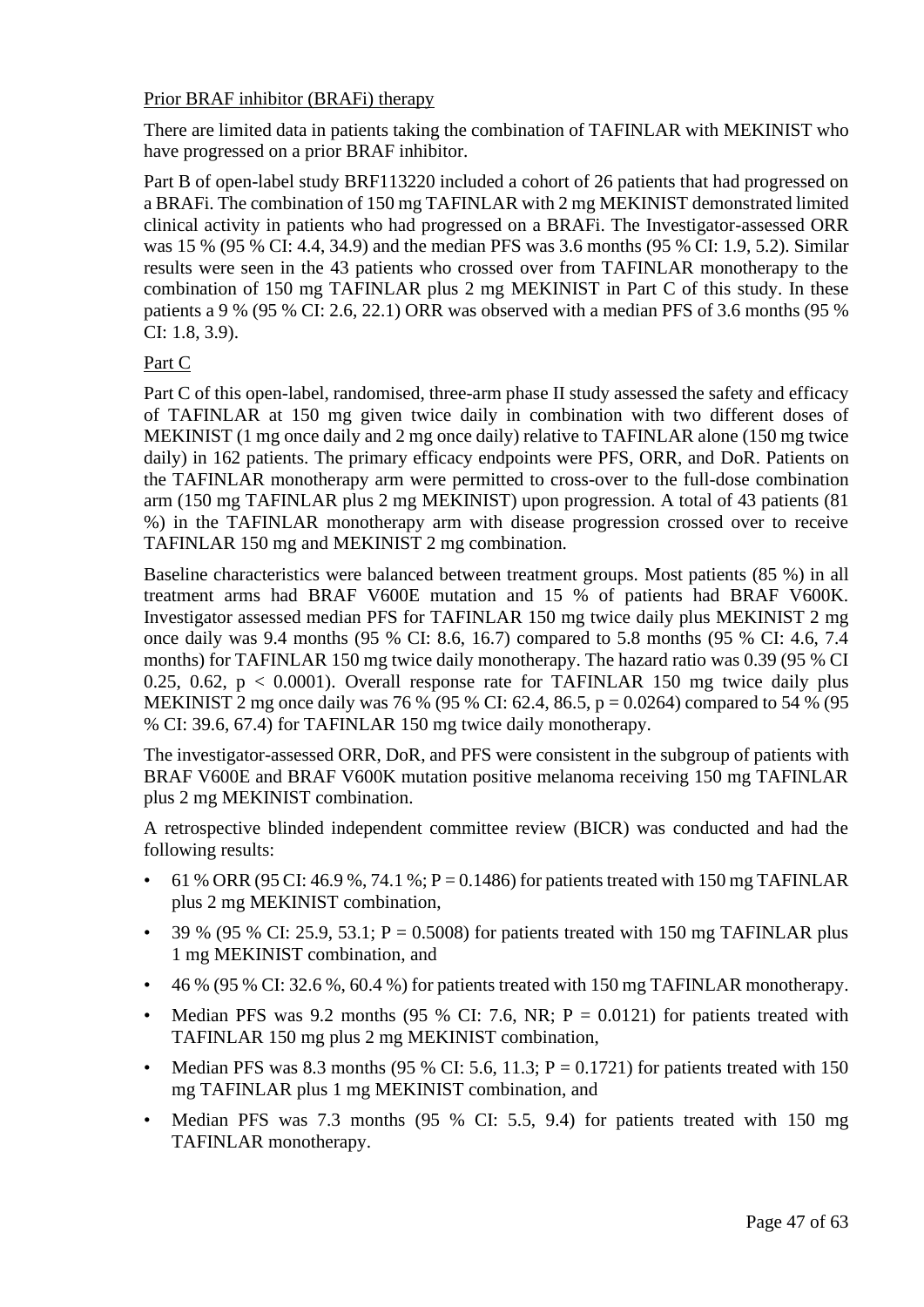## *Randomised open label study in BRAFi-treatment-naïve patients*

## *MEK116513 (COMBI-v, Phase III Study)*

Study MEK116513 was a 2-arm, randomised, open-label, Phase III study comparing TAFINLAR and MEKINIST combination therapy with vemurafenib monotherapy in BRAF V600 mutation-positive unresectable or metastatic melanoma. The primary endpoint of the study was OS (see Figure 3) and the key secondary endpoint was PFS. Other secondary objectives included ORR, DoR, and safety. Patients were stratified by lactate dehydrogenase (LDH) level ( $>$  the upper limit of normal (ULN) versus  $\leq$  ULN) and BRAF mutation (V600E) versus V600K).

Seven hundred and four patients were randomised 1:1 to either the combination therapy arm (TAFINLAR 150 mg twice daily and MEKINIST 2 mg once daily) or the vemurafenib monotherapy arm (960 mg twice daily). Most patients were white (> 96 %) and male (55 %), with a median age of 55 years (24 % were  $\geq$  65 years). The majority of patients had Stage IV M1c disease (61 %). Most patients had LDH  $\leq$ ULN (67 %), ECOG performance status of 0 (70 %), and visceral disease (78 %) at baseline. Overall, 54 % of patients had < 3 disease sites at baseline. The majority of patients had a BRAF V600E mutation (89 %).

The final OS analysis demonstrated continued benefit for the combination of dabrafenib and trametinib compared with vemurafenib monotherapy; the median OS for the combination arm was approximately 8 months longer than the median OS for vemurafenib monotherapy (26.0 months versus 17.8 months) with 5 year survival rates of 36% (95% CI: 30.5, 40.9) for the combination versus 23% (95% CI: 18.1, 27.4) for vemurafenib monotherapy (Table 18, Figure 3). The Kaplan-Meier OS curve appears to stabilise from 3 years to 5 years (see Figure 3).

Clinically meaningful improvements for the secondary endpoint of PFS were sustained over a 5 year timeframe in the combination arm compared to vemurafenib monotherapy. Clinically meaningful improvements were also observed for overall response rate (ORR) and a longer duration of response (DoR) was observed in the combination arm compared to vemurafenib monotherapy (Table 18).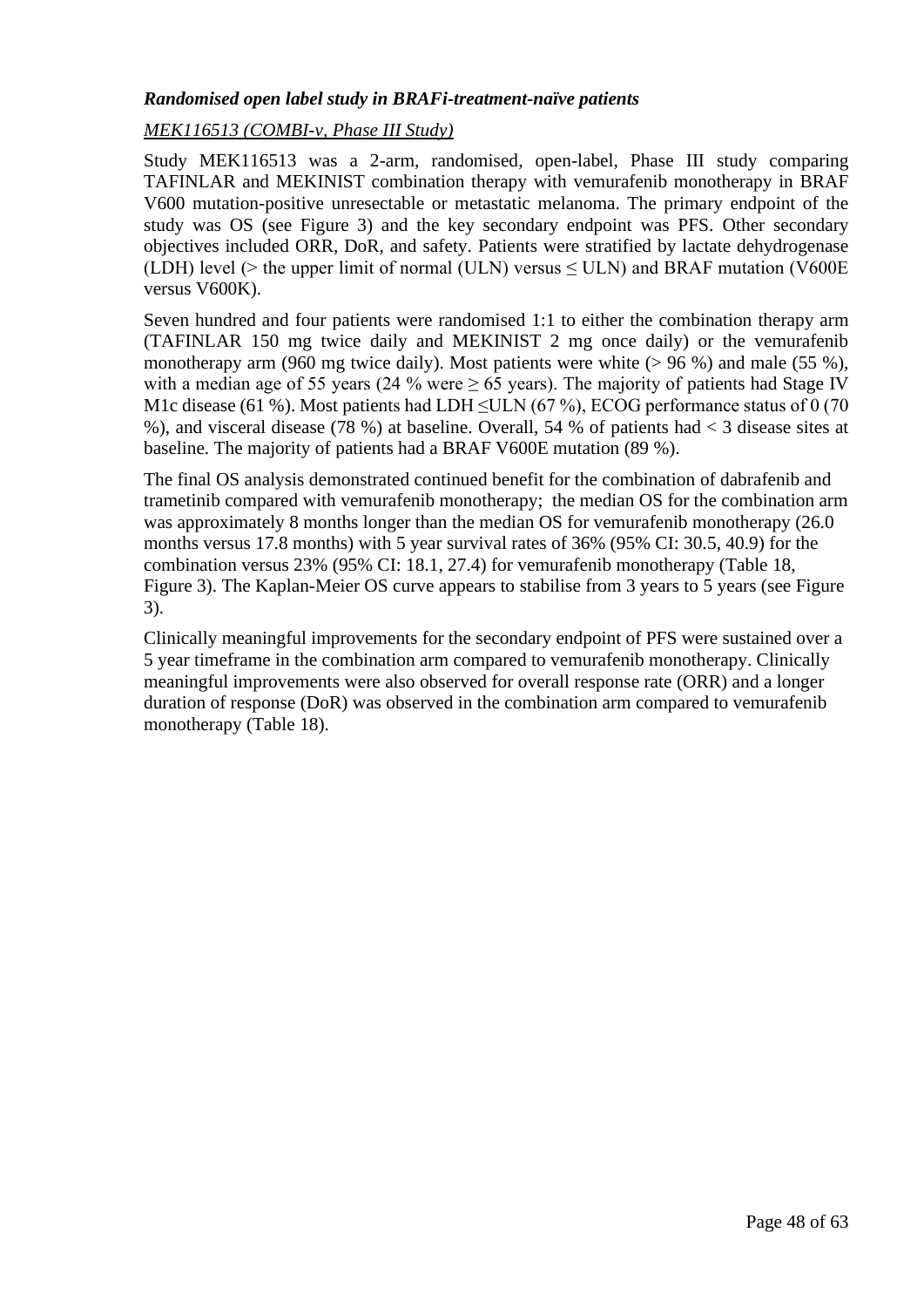



## **Table 18 Overall survival and Investigator-assessed efficacy results for MEK116513 (COMBI-v) study**

|                                          | Primary analysis*                              |                          | <b>Final Analysis*</b>                         |                          |  |
|------------------------------------------|------------------------------------------------|--------------------------|------------------------------------------------|--------------------------|--|
|                                          | <b>Dabrafenib</b><br>+ Trametinib<br>$(n=352)$ | Vemurafenib<br>$(n=352)$ | <b>Dabrafenib</b><br>+ Trametinib<br>$(n=352)$ | Vemurafenib<br>$(n=352)$ |  |
| <b>Number of Patients</b>                |                                                |                          |                                                |                          |  |
| Died (event), $n$ $(\%)$                 | 100 (28)                                       | 122 (35)                 | 217 (62)                                       | 249 (71)                 |  |
| <b>Estimates of OS</b>                   |                                                |                          |                                                |                          |  |
| Median, months (95% Cl <sup>a</sup> )    | <b>NR</b><br>(18.3, NR)                        | 17.2<br>(16.4, NR)       | 26.0<br>(22.1, 33.8)                           | 17.8<br>(15.6, 20.7)     |  |
| Hazard ratio (95% CI)                    | 0.69<br>(0.53, 0.89)                           |                          | 0.70<br>(0.58, 0.83)                           |                          |  |
| p-value                                  | 0.005                                          |                          | <b>NA</b>                                      |                          |  |
| <b>Investigator-assessed PFS</b>         |                                                |                          |                                                |                          |  |
| Progressive disease or death,<br>$n$ (%) | 166<br>(47)                                    | 217<br>(62)              | 259 (74)                                       | 262 (74)                 |  |
| Median, months (95% CI)                  | 11.4<br>(9.9, 14.9)                            | 7.3<br>(5.8, 7.8)        | 12.1<br>(9.7, 14.7)                            | 7.3<br>(6.0, 8.1)        |  |
| <b>Hazard Ratio</b>                      | 0.56                                           |                          | 0.62                                           |                          |  |
| (95% CI)                                 | (0.46, 0.69)                                   |                          |                                                | (0.52, 0.73)             |  |
| p-value                                  |                                                | < 0.001                  |                                                | <b>NA</b>                |  |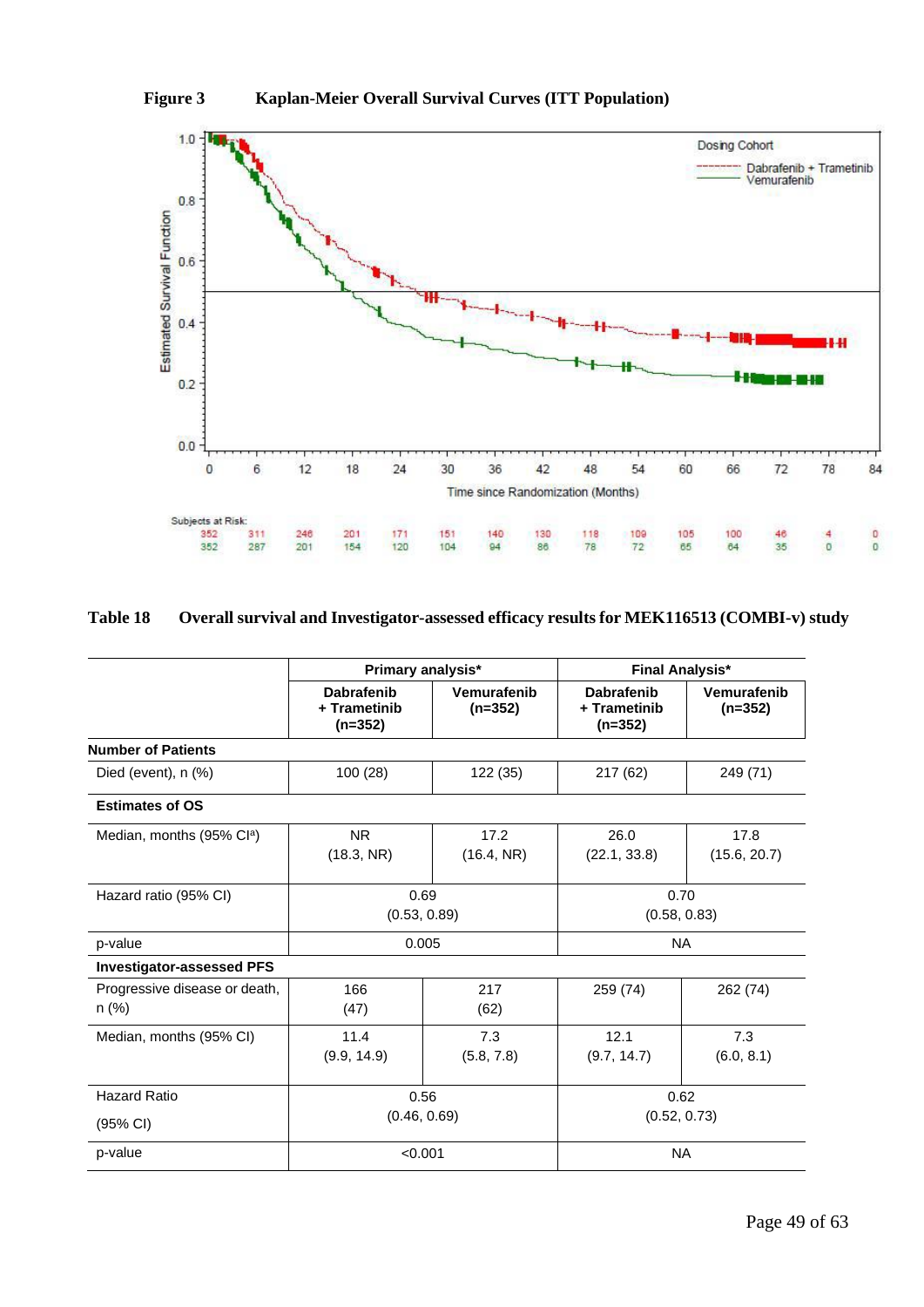|                                      | Primary analysis*                              |                          | <b>Final Analysis*</b>                         |                          |  |
|--------------------------------------|------------------------------------------------|--------------------------|------------------------------------------------|--------------------------|--|
|                                      | <b>Dabrafenib</b><br>+ Trametinib<br>$(n=352)$ | Vemurafenib<br>$(n=352)$ | <b>Dabrafenib</b><br>+ Trametinib<br>$(n=352)$ | Vemurafenib<br>$(n=352)$ |  |
| <b>Overall Response Rate (ORR)</b>   |                                                |                          |                                                |                          |  |
| ORR <sup>b</sup> % (95% CI)          | 64                                             | 51                       | 68                                             | 53                       |  |
|                                      | (59.1, 69.4)                                   | (46.1, 56.8)             | (62.3, 72.4)                                   | (47.2, 57.9)             |  |
| Difference in response rate          |                                                | 13 <sup>d</sup>          |                                                | <b>NA</b>                |  |
| $(CRc + PRc)$ , %                    | (5.7, 20.2)                                    |                          |                                                |                          |  |
| 95% CI for difference<br>(95%<br>PI) |                                                |                          |                                                |                          |  |
| p-value                              | 0.0005                                         |                          | <b>NA</b>                                      |                          |  |
| Duration of Response (DoR)           |                                                |                          |                                                |                          |  |
| Median, months                       | 13.8                                           | 7.5                      | 13.8                                           | 8.5                      |  |
| (95% CI)                             | (11.0, NR)                                     | (7.3, 9.3)               | (11.3, 18.6)                                   | (7.4, 9.3)               |  |

*\*Primary OS analysis data cut-off: 17-Apr-2014, Final OS analysis data cut-off: 25-Apr-2019*

*a - Confidence interval*

*b - Overall Response Rate = Complete Response + Partial Response*

*c - CR: Complete Response, PR: Partial Response*

*d - ORR difference calculated based on the ORR result not rounded*

*NR = Not reached, NA = Not applicable*

#### *Randomised double-blind study in BRAFi-treatment-naïve patients*

#### *MEK115306 (COMBI-d, Phase III Study)*

MEK115306 (COMBI-d) was a Phase III, randomised, double-blind study comparing the combination of TAFINLAR and MEKINIST to TAFINLAR and placebo as first-line therapy for patients with unresectable (Stage IIIC) or metastatic (Stage IV) BRAF V600E/K mutation-positive cutaneous melanoma. The primary endpoint of the study was investigator assessed progression-free survival (PFS) with a key secondary endpoint of Overall Survival (OS). Patients were stratified by lactate dehydrogenase (LDH) level ( $>$  the upper limit of normal (ULN) versus  $\leq$  ULN) and BRAF mutation (V600E versus V600K).

Four hundred and twenty three patients were randomised 1:1 to either the combination therapy arm (TAFINLAR 150 mg twice daily and MEKINIST 2 mg once daily) ( $N = 211$ ) or TAFINLAR monotherapy arm (150 mg twice daily) ( $N = 212$ ). Baseline characteristics were balanced between treatment groups. Males constituted 53 % of patients and the median age was 56 years (28% were  $\geq 65$ ) years). The majority of patients had an ECOG performance score of 0 (72 %) and had Stage IVM1c disease (66 %). Most patients had the BRAF V600E mutation (85 %); the remaining 15 % of patients had the BRAF V600K mutation. Patients with brain metastases were not included in the trial.

The final OS analysis demonstrated continued benefit for the combination of dabrafenib and trametinib compared with dabrafenib monotherapy; the median OS for the combination arm was approximately 7 months longer than for dabrafenib monotherapy (25.8 months versus 18.7 months) with 5 year survival rates of 32% (95% CI: 25.1, 38.3) for the combination versus 27% (95% CI: 20.7, 33.0) for dabrafenib monotherapy (Table 19, Figure 4). The Kaplan-Meier OS curve appears to stabilise from 3 to 5 years (see Figure 4).

Clinically meaningful improvements for the primary endpoint of PFS were sustained over a 5 year timeframe in the combination arm compared to dabrafenib monotherapy. Clinically meaningful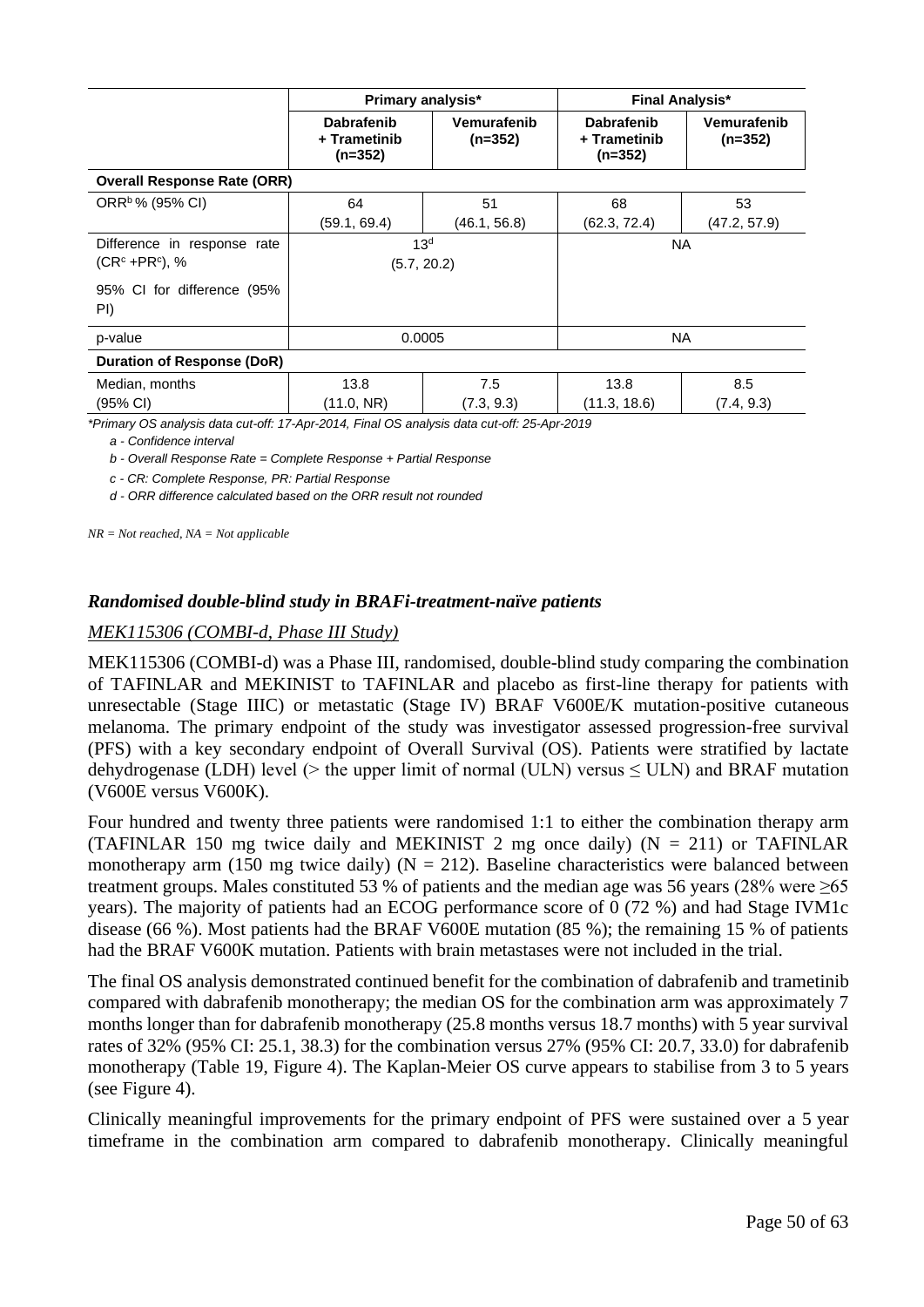improvements were also observed for overall response rate (ORR) and a longer duration of response (DoR) was observed in the combination arm compared to dabrafenib monotherapy (Table 18)



**Figure 4 COMBI-d - Kaplan-Meier overall survival curves (ITT Population)**

| Table 19 | Investigator-assessed efficacy results for MEK115306 (COMBI-d) study |  |  |  |
|----------|----------------------------------------------------------------------|--|--|--|
|----------|----------------------------------------------------------------------|--|--|--|

|                                           |                                                | Primary OS analysis*                        |                                                | <b>Final Analysis*</b>                      |  |  |
|-------------------------------------------|------------------------------------------------|---------------------------------------------|------------------------------------------------|---------------------------------------------|--|--|
|                                           | <b>Dabrafenib</b><br>+ Trametinib<br>$(n=211)$ | Dabrafenib +<br><b>Placebo</b><br>$(n=212)$ | Dabrafenib +<br><b>Trametinib</b><br>$(n=211)$ | Dabrafenib +<br><b>Placebo</b><br>$(n=212)$ |  |  |
| <b>Number of Patients</b>                 |                                                |                                             |                                                |                                             |  |  |
| Died (event), $n$ $%$ )                   | 99 (47)                                        | 123 (58)                                    | 136 (64)                                       | 151 (71)                                    |  |  |
| <b>Estimates of OS</b>                    |                                                |                                             |                                                |                                             |  |  |
| Median, months (95% Cl <sup>a</sup> )     | 25.1<br>(19.2, NR)                             | 18.7<br>(15.2, 23.7)                        | 25.8<br>(19.2, 38.2)                           | 18.7<br>(15.2, 23.1)                        |  |  |
| Hazard ratio (95% CI)                     | 0.71<br>(0.55, 0.92)                           |                                             | 0.81<br>(0.64, 1.02)                           |                                             |  |  |
| p-value                                   |                                                | 0.011                                       |                                                | <b>NA</b>                                   |  |  |
| <b>Investigator-assessed PFS</b>          |                                                |                                             |                                                |                                             |  |  |
| Progressive disease or death, n<br>$(\%)$ | 139 (66)                                       | 162 (76)                                    | 160 (76)                                       | 166 (78)                                    |  |  |
| Median, months (95% CI)                   | 11.0                                           | 8.8<br>(5.9, 9.3)                           | 10.2<br>(8.1, 12.8)                            | 8.8<br>(5.9, 9.3)                           |  |  |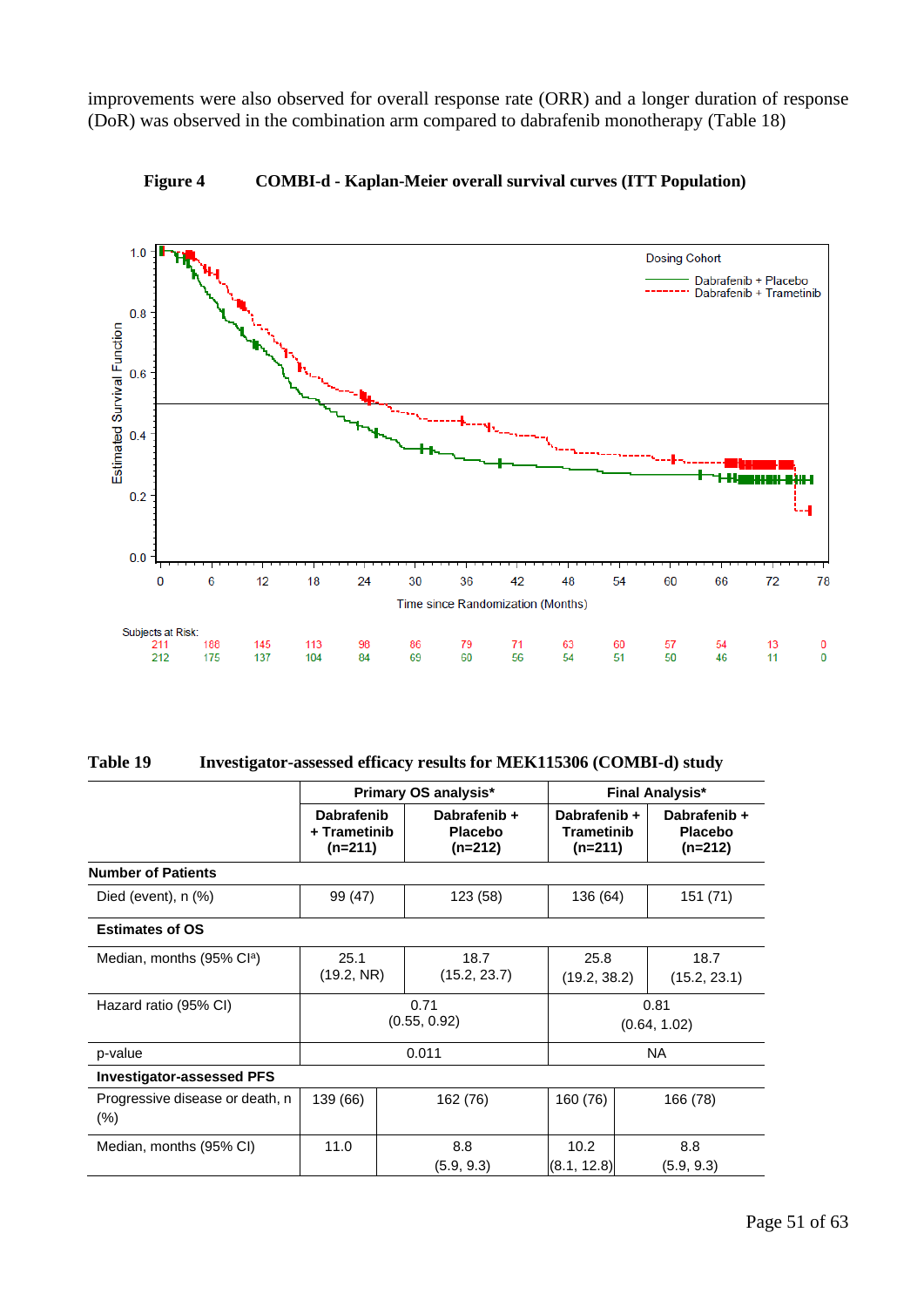|                                                        |                                                |                 | Primary OS analysis*                        |                                                | <b>Final Analysis*</b>                      |
|--------------------------------------------------------|------------------------------------------------|-----------------|---------------------------------------------|------------------------------------------------|---------------------------------------------|
|                                                        | <b>Dabrafenib</b><br>+ Trametinib<br>$(n=211)$ |                 | Dabrafenib +<br><b>Placebo</b><br>$(n=212)$ | Dabrafenib +<br><b>Trametinib</b><br>$(n=211)$ | Dabrafenib +<br><b>Placebo</b><br>$(n=212)$ |
|                                                        | (8.0,<br>13.9)                                 |                 |                                             |                                                |                                             |
| <b>Hazard Ratio</b>                                    |                                                |                 | 0.67                                        |                                                | 0.73                                        |
| (95% CI)                                               |                                                |                 | (0.53, 0.84)                                |                                                | (0.59, 0.91)                                |
| p-value                                                | < 0.001                                        |                 |                                             | <b>NA</b>                                      |                                             |
| <b>Overall Response Rate (ORR)</b>                     |                                                |                 |                                             |                                                |                                             |
| ORR <sup>b</sup> % (95% CI)                            | 69                                             |                 | 53                                          | 70                                             | 54                                          |
|                                                        | (61.8,<br>74.8)                                |                 | (46.3, 60.2)                                | (62.8,<br>75.7)                                | (46.8, 60.7)                                |
| Difference in<br>response<br>rate<br>$(CRc + PRc)$ , % |                                                | 15 <sup>d</sup> |                                             |                                                | <b>NA</b>                                   |
| 95% CI for difference (95% PI)                         | 6.0, 24.5                                      |                 |                                             |                                                |                                             |
| p-value                                                | $0.0014$ <sup>e</sup>                          |                 |                                             | <b>NA</b>                                      |                                             |
| <b>Duration of Response (DoR)</b>                      |                                                |                 |                                             |                                                |                                             |
| Median, months                                         | 12.9                                           |                 | 10.6                                        | 12.9                                           | 10.2                                        |
| (95% CI)                                               | (9.4, 19.5)                                    |                 | (9.1, 13.8)                                 | (9.3, 18.4)                                    | (8.3, 13.8)                                 |

*\*Primary OS analysis data cut-off: 12-Jan-2015, Final analysis data cut-off: 28-Feb-2019*

*a - Confidence interval*

*b - Overall Response Rate = Complete Response + Partial Response*

*c - CR: Complete Response, PR: Partial Response*

*d - ORR difference calculated based on the ORR result not rounded*

*e - Updated analysis was not pre-planned and the p-value was not adjusted for multiple testing.*

*NR = Not reached, NA = Not applicable*

#### **BRF117277 / DRB436B2204 (COMBI-MB) Metastatic melanoma patients with brain metastases**

The efficacy and safety of Tafinlar in combination with Mekinist in patients with BRAF mutantpositive melanoma that has metastasised to the brain was studied in a non-randomised, open-label, multi-center, Phase II study (COMBI-MB study)

A total of 125 patients were enrolled into four cohorts:

- Cohort A: patients with BRAFV600E mutant melanoma with asymptomatic brain metastases without prior local brain-directed therapy and ECOG performance status of 0 or 1.
- Cohort B: patients with BRAFV600E mutant melanoma with asymptomatic brain metastases with prior local brain-directed therapy and ECOG performance status of 0 or1.
- Cohort C: patients with BRAFV600D/K/R mutant melanoma with asymptomatic brain metastases, with or without prior local brain-directed therapy and ECOG performance status of 0  $or 1$
- Cohort D: patients with BRAFV600D/E/K/R mutant melanoma with symptomatic brain metastases, with or without prior local brain-directed therapy and ECOG performance status of 0 or 1 or 2.

The primary endpoint of the study was intracranial response in Cohort A, defined as the percentage of patients with a confirmed intracranial response assessed by the investigator using modified Response Evaluation Criteria in Solid Tumours (RECIST) version 1.1. Efficacy results are summarised in Table 20. Secondary endpoints were duration of intracranial response, ORR, PFS and OS. Efficacy results are summarised in Table 20.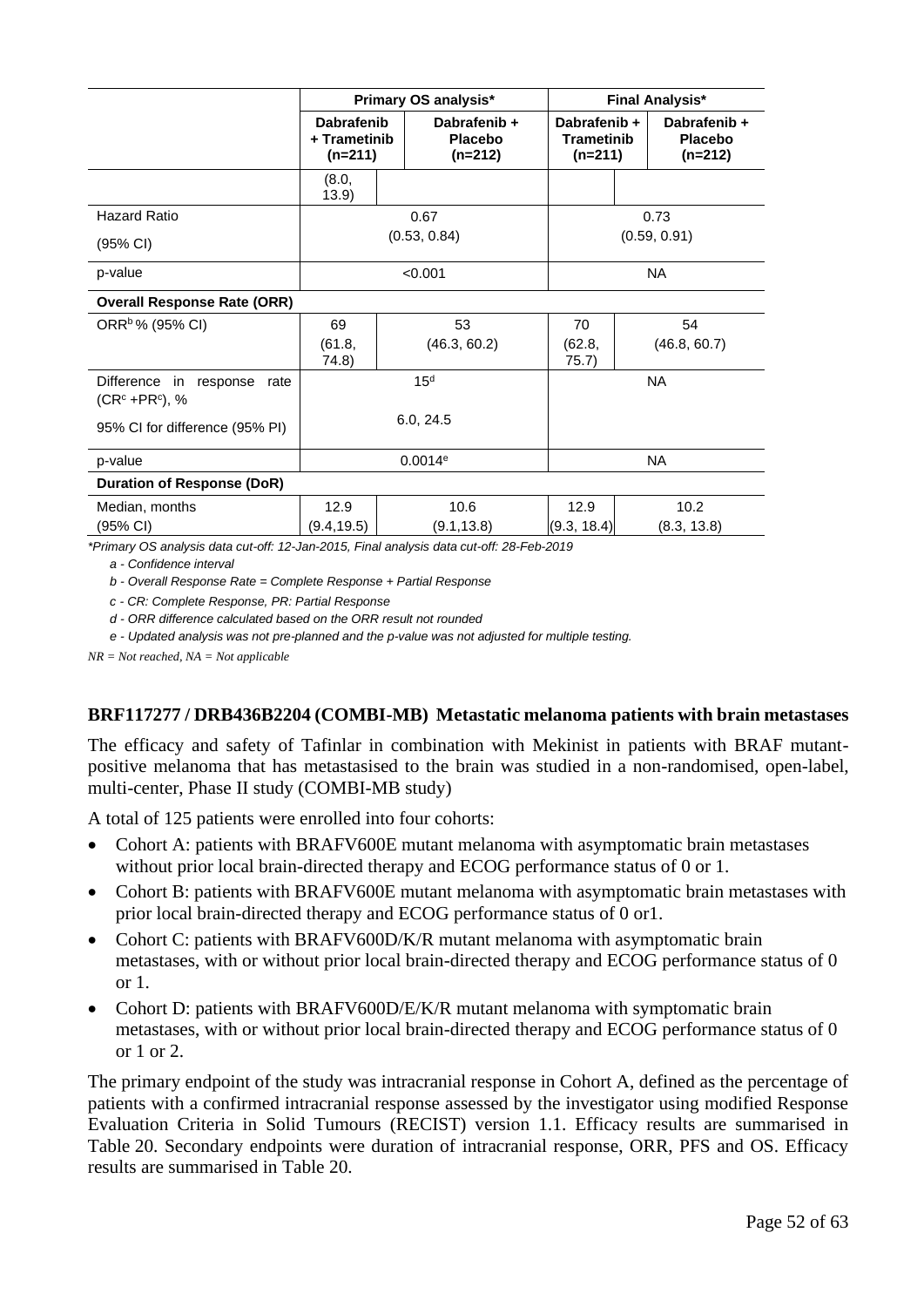|                                                            | All treated patients population |                 |                 |                 |  |
|------------------------------------------------------------|---------------------------------|-----------------|-----------------|-----------------|--|
| <b>Endpoints/assessment</b>                                | <b>Cohort A</b>                 | <b>Cohort B</b> | <b>Cohort C</b> | <b>Cohort D</b> |  |
|                                                            | $N=76$                          | $N=16$          | $N=16$          | $N=17$          |  |
| Intracranial response rate, % (95 % CI)                    |                                 |                 |                 |                 |  |
|                                                            | 59%                             | 56%             | 44%             | 59%             |  |
|                                                            | (47.3, 70.4)                    | (29.9, 80.2)    | (19.8, 70.1)    | (32.9, 81.6)    |  |
| Duration of intracranial response, median, months (95% CI) |                                 |                 |                 |                 |  |
|                                                            | 6.5                             | 7.3             | 8.3             | 4.5             |  |
|                                                            | (4.9, 8.6)                      | (3.6, 12.6)     | (1.3, 15.0)     | (2.8, 5.9)      |  |
| ORR, % (95% CI)                                            |                                 |                 |                 |                 |  |
|                                                            | 59%                             | 56%             | 44%             | 65%             |  |
|                                                            | (47.3, 70.4)                    | (29.9, 80.2)    | (19.8, 70.1)    | (38.3, 85.8)    |  |
| PFS, median, months (95% CI)                               |                                 |                 |                 |                 |  |
|                                                            | 5.7                             | 7.2             | 3.7             | 5.5             |  |
|                                                            | (5.3, 7.3)                      | (4.7, 14.6)     | (1.7, 6.5)      | (3.7, 11.6)     |  |
| OS, median, months (95% CI)                                |                                 |                 |                 |                 |  |
| Median, months                                             | 10.8                            | 24.3            | 10.1            | 11.5            |  |
|                                                            | (8.7, 17.9)                     | (7.9, NR)       | (4.6, 17.6)     | (6.8, 22.4)     |  |
| $Cl =$ Confidence Interval                                 |                                 |                 |                 |                 |  |
| $NR = Not Reported$                                        |                                 |                 |                 |                 |  |

## **Table 20 COMBI-MB - Efficacy data by investigator assessment**

## Study BRF115532 / CDRB436F2301 (COMBI-AD)

The efficacy and safety of TAFINLAR in combination with MEKINIST was studied in a Phase III, multicentre, randomised, double-blind, placebo-controlled study in patients with Stage III melanoma with a BRAF V600 mutation, following complete resection.

Patients were randomised 1:1 to receive either dabrafenib and trametinib combination therapy (TAFINLAR 150 mg twice daily and MEKINIST 2 mg once daily) or two placebos for a period of 12 months. Enrolment required complete resection of melanoma with complete lymphadenectomy within 12 weeks prior to randomisation. Any prior systemic anticancer treatment, including radiotherapy, was not allowed. Patients with a history of prior malignancy, if disease free for at least 5 years, were eligible. Patients presenting with malignancies with confirmed activating RAS mutations were not eligible. Patients were stratified by BRAF mutation status (V600E or V600K) and stage of disease prior to surgery (by Stage III sub-stage, indicating different levels of lymph node involvement and primary tumour size and ulceration). The primary endpoint was investigatorassessed relapse-free survival (RFS), defined as the time from randomisation to disease recurrence or death from any cause. Radiological tumour assessment was conducted every 3 months for the first two years and every 6 months thereafter, until first relapse was observed. Secondary endpoints include overall survival (OS; key secondary endpoint) and distant metastasis-free survival (DMFS).

A total of 870 patients were randomised to the combination therapy (n=438) and placebo (n=432) arms. Most patients were Caucasian (99%) and male (55%), with a median age of 51 years (18% were ≥65 years). The study included patients with all sub-stages of Stage III disease prior to resection; 18% of these patients had lymph node involvement only identifiable by microscope and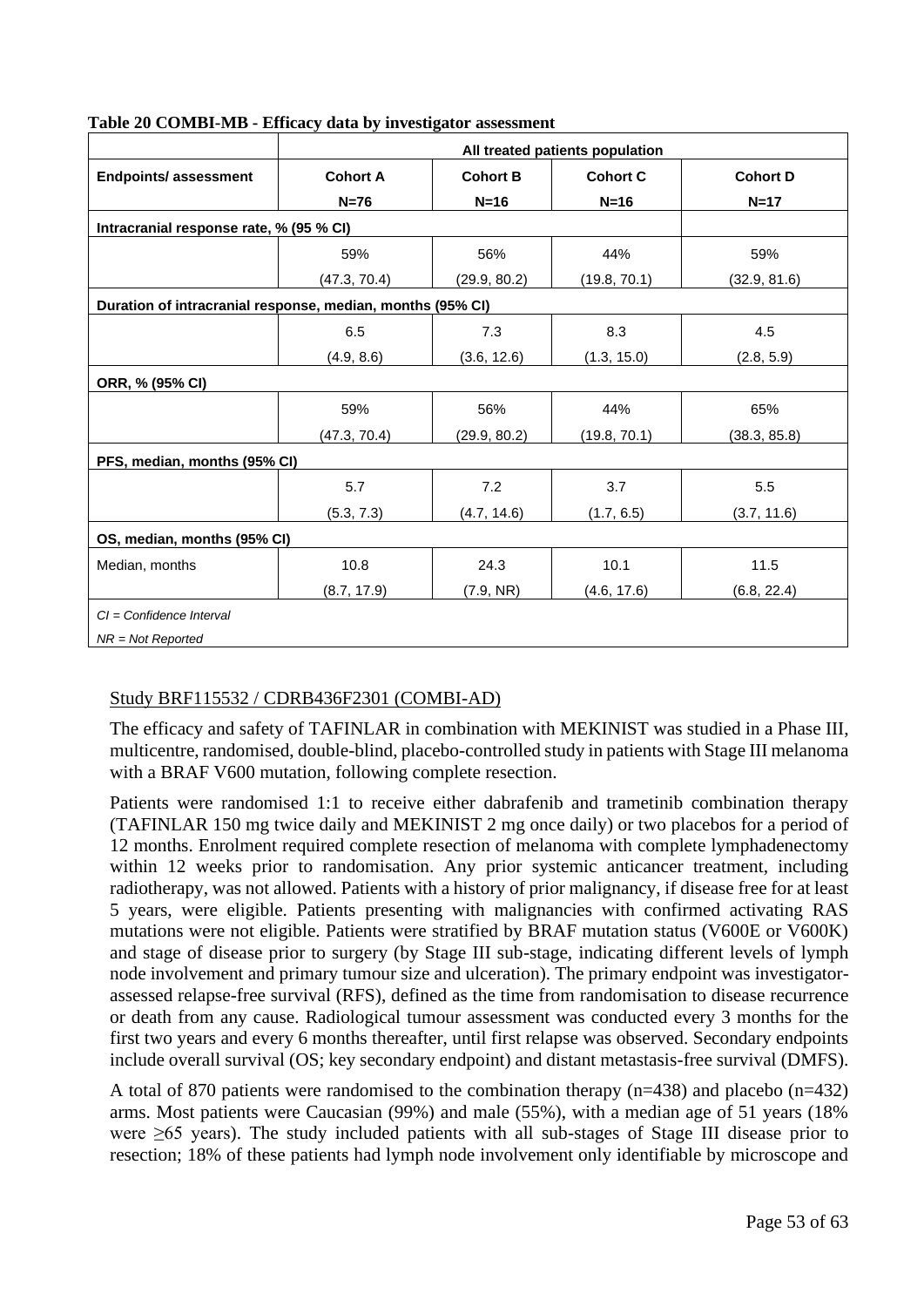no primary tumour ulceration. The majority of patients had a BRAF V600E mutation (91%). The median duration of follow-up (time from randomisation to last contact or death) was 2.83 years in the dabrafenib and trametinib combination arm and 2.75 years in the placebo arm.

Results for the primary analysis of RFS are presented in Figure 5 and in Table 21. The study showed a statistically significant difference for the primary outcome of RFS between treatment arms, with an estimated 53% risk reduction in the dabrafenib and trametinib combination arm as compared to the placebo arm (HR=0.47; 95% CI: 0.39, 0.58; p=1.53 $\times$ 10-14). Results were consistent across subgroups, including stratification factors for disease stage and BRAF V600 mutation type. Median RFS was 16.6 months for the placebo arm, and has not yet been reached for the combination arm.

Based on 153 events (60 (14%) in the combination arm and 93 (22%) in the placebo arm) corresponding to a 26% information fraction of the total target of 597 OS events, the estimated hazard ratio for OS was 0.57 (95% CI: 0.42, 0.79; p=0.0006). These results did not meet the prespecified boundary to claim statistical significance at this first OS interim analysis (HR=0.50; p=0.000019). Survival estimates at 1 and 2 years from randomisation were 97% and 91% in the combination arm and 94% and 83% in the placebo arm, respectively. The Kaplan-Meier curve for this OS interim analysis is shown in Figure 6.

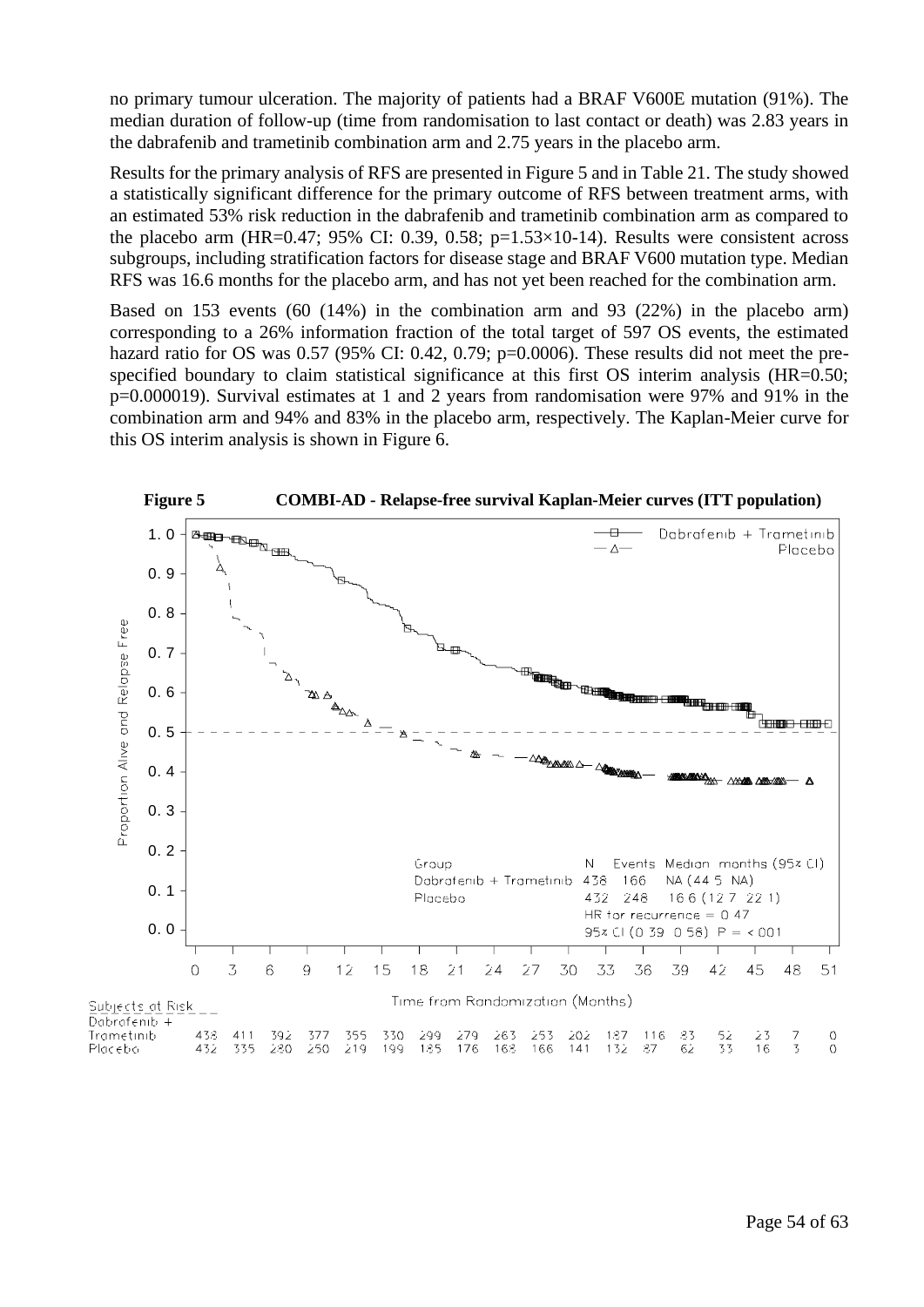|                              | Dabrafenib + Trametinib        | <b>Placebo</b>   |
|------------------------------|--------------------------------|------------------|
| <b>RFS</b> parameter         | $N = 438$                      | $N = 432$        |
| Number of events, $n$ $(\%)$ |                                |                  |
| Recurrence                   | 166 (38%)                      | 248 (57%)        |
| Relapsed with distant        | 163 (37%)                      | 247 (57%)        |
| metastasis                   | 103 (24%)                      | 133 (31%)        |
| Death                        | $3 \left( \frac{1}{6} \right)$ | $1(1\%)$         |
| Median (months)              | NE                             | 16.6             |
| (95% CI)                     | (44.5, NE)                     | (12.7, 22.1)     |
| Hazard ratio <sup>[1]</sup>  | 0.47                           |                  |
| $(95\% \text{ CI})$          | (0.39, 0.58)                   |                  |
| p-value <sup>[2]</sup>       | $1.53\times10^{-14}$           |                  |
| 1-year rate (95% CI)         | 0.88(0.85, 0.91)               | 0.56(0.51, 0.61) |
| 2-year rate (95% CI)         | 0.67(0.63, 0.72)               | 0.44(0.40, 0.49) |
| 3-year rate (95% CI)         | 0.58(0.54, 0.64)               | 0.39(0.35, 0.44) |

#### **Table 21 COMBI-AD – Relapse-free survival results**

[1] Hazard ratio is obtained from the stratified Pike model.

[2] P-value is obtained from the two-sided stratified log-rank test (stratification factors were disease stage – IIIA vs. IIIB vs. IIIC – and BRAF V600 mutation type – V600E vs. V600K)

NE = not estimable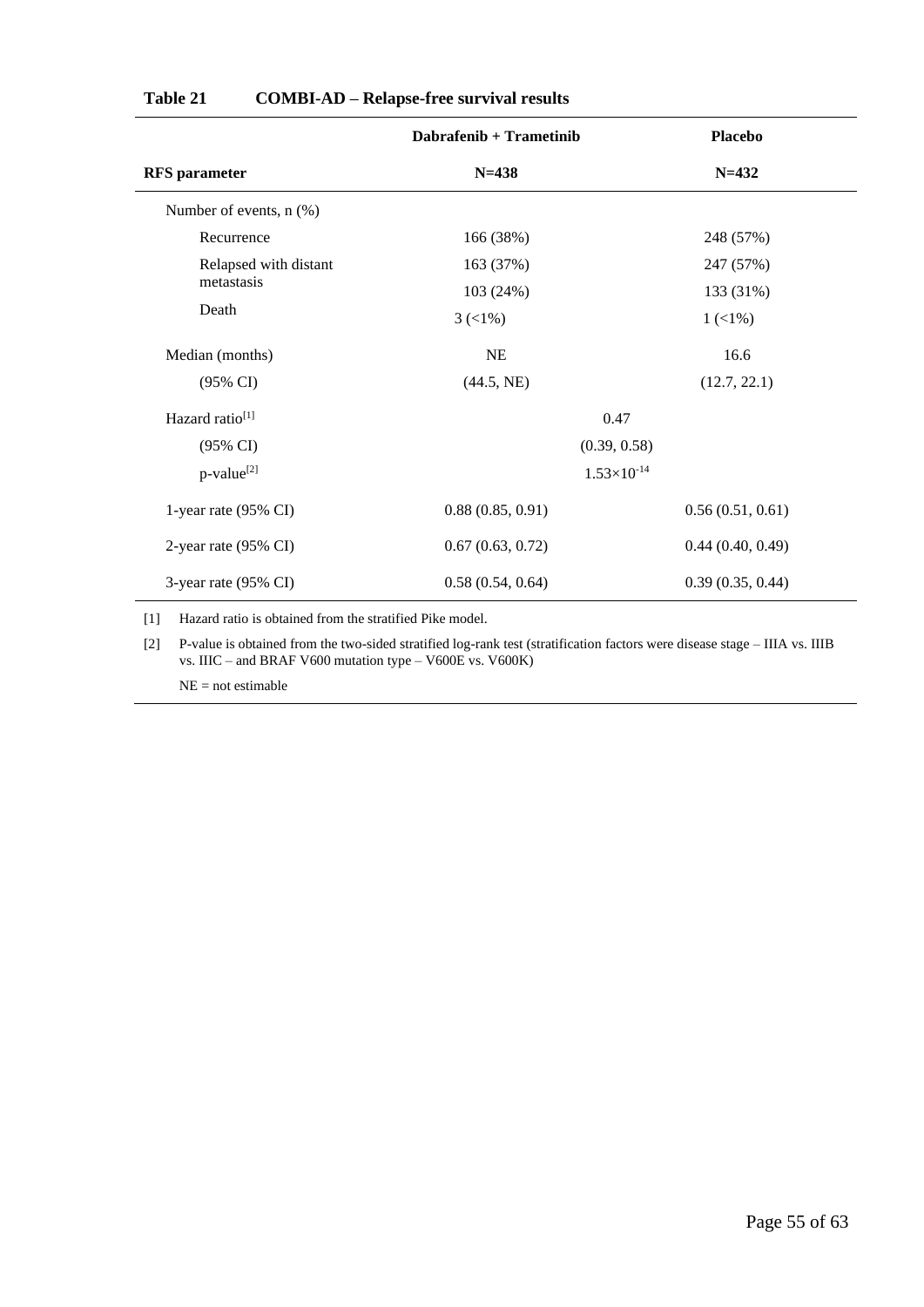



*Locally advanced or metastatic anaplastic thyroid cancer (ATC)*

## Study BRF117019 / CDRB436X2201

The efficacy and safety of TAFINLAR in combination with MEKINIST was studied in a Phase II, nine-cohort, multicentre, non-randomised, open-label study in patients with rare cancers with the BRAF V600E mutation, including locally advanced or metastatic anaplastic thyroid cancer (ATC).

The study had pre-specified interim analyses that were performed approximately every 12 weeks. The primary endpoint was the investigator-assessed overall response rate (ORR) using the 'Response Evaluation Criteria In Solid Tumors' (RECIST 1.1 assessed by the investigator). Secondary endpoints included duration of response (DoR), progression-free survival (PFS), overall survival (OS), and safety. ORR, DoR, and PFS were also assessed by an Independent Review Committee (IRC).

In the ATC cohort, patients received TAFINLAR 150 mg twice daily and MEKINIST 2 mg once daily. At the time of efficacy analysis, the ATC cohort had 26 patients enrolled, of which 23 patients were evaluable for response. There were 20 ATC patients who had a minimum of 6 months of follow-up after the first scheduled post-baseline assessment or discontinued study treatment prior to that.

Among the 26 patients enrolled, 13 (50%) were Caucasian and 12 (46%) were Asian. The female to male ratio was 1:1. The median age was 70 years. All patients (n=26, 100%) had an ECOG performance status of 0 or 1. Fourteen patients(54%) had a prior history of differentiated thyroid cancer. Prior anti-cancer treatments included surgery (n=24, 92%), external beam radiotherapy  $(n=21, 81\%)$ , and systemic therapy  $(n=14, 54\%)$  for ATC. Central laboratory testing confirmed the BRAF V600E mutation in 23 patients (88%).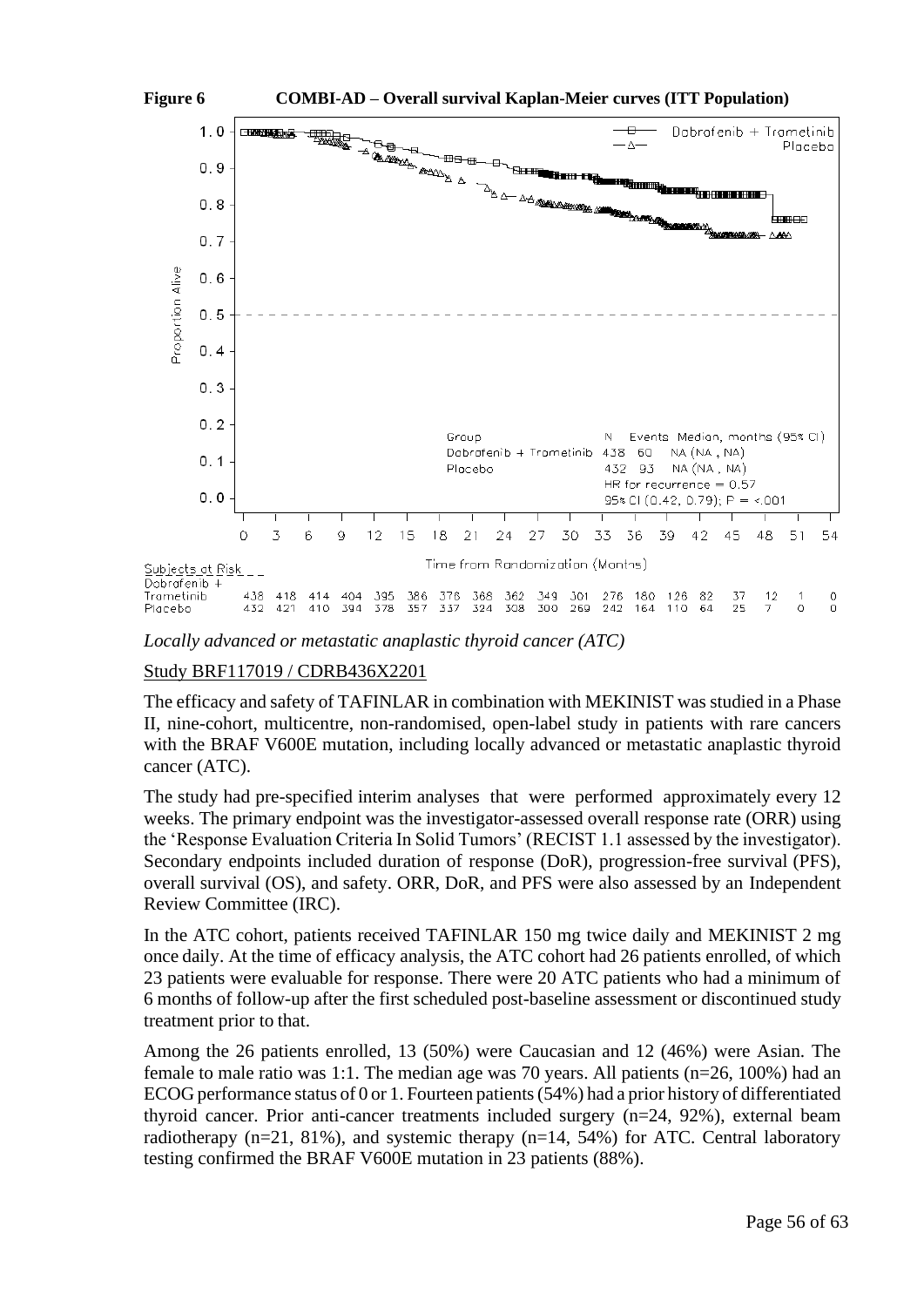For the primary endpoint, the investigator-assessed ORR was 70% (95% CI: 47.1, 86.8) in the ATC cohort. The ORR results assessed by IRC and investigator-assessment were consistent (Table 22).

Responses were durable with a median DoR in the ATC cohort of 12.1 months (95% CI: 3.3, NE) by investigator assessment, and a median PFS of 13.8 months (95% CI: 4.7, NE).

For ATC patients, the median OS was not yet reached at the time of data cut-off. Kaplan-Meier estimate of overall survival at 12 months for ATC patients was 63.8% (95% CI: 36.3, 82.0).

| <b>Endpoint</b>                             | Analysis <sup>1</sup> | $N = 23^2$              |
|---------------------------------------------|-----------------------|-------------------------|
|                                             | By Investigator       | $16(70\%) (47.1, 86.8)$ |
| Overall confirmed response $n$ (%) (95% CI) | By IRC                | $14(61\%)(38.5, 80.3)$  |
|                                             | By Investigator       | 12.1 $(3.3, NE^3)$      |
| Median DoR, months (95% CI)                 | By IRC                | 12.0(3.7, NE)           |
|                                             | By Investigator       | 13.8 (4.7, NE)          |
| Median PFS, months (95% CI)                 | By IRC                | 10.8(4.7, 20.1)         |
| Median OS, months (95% CI)                  |                       | NE(8.0, NE)             |

|  | Table 22 Efficacy Results in Patients with BRAF V600E ATC |  |  |  |
|--|-----------------------------------------------------------|--|--|--|
|  |                                                           |  |  |  |

*<sup>1</sup>Data cut-off: 24-May-2017*

*<sup>2</sup>23 of 26 patients in the ATC cohort were evaluable for response*

*<sup>3</sup>NE: Not Estimable*

*Advanced NSCLC*

## Study E2201 (BRF113928)

The efficacy and safety of TAFINLAR in combination with MEKINIST was studied in a Phase II, three-cohort, multicenter, non-randomised, open-label study enrolling patients with Stage IV BRAF V600E mutant NSCLC.

The primary endpoint was the investigator-assessed overall response rate (ORR) using the 'Response Evaluation Criteria In Solid Tumors' (RECIST 1.1 assessed by the investigator). Secondary endpoints included duration of response (DoR), progression-free survival (PFS), overall survival (OS), and safety and population pharmacokinetics. ORR, DoR and PFS were also assessed by an Independent Review Committee (IRC) as a sensitivity analysis.

Cohorts were enrolled sequentially:

- Cohort A: Monotherapy (TAFINLAR 150 mg twice daily): 84 patients enrolled. 78 patients had previous systemic treatment for their metastatic disease.
- Cohort B (n=57): Combination therapy (TAFINLAR 150 mg twice daily and MEKINIST 2 mg once daily): 59 patients enrolled. 57 patients had previously received one to three lines of systemic treatment for their metastatic disease. Two patients did not have any previous systemic treatment and were included in the analysis for patients enrolled in Cohort C.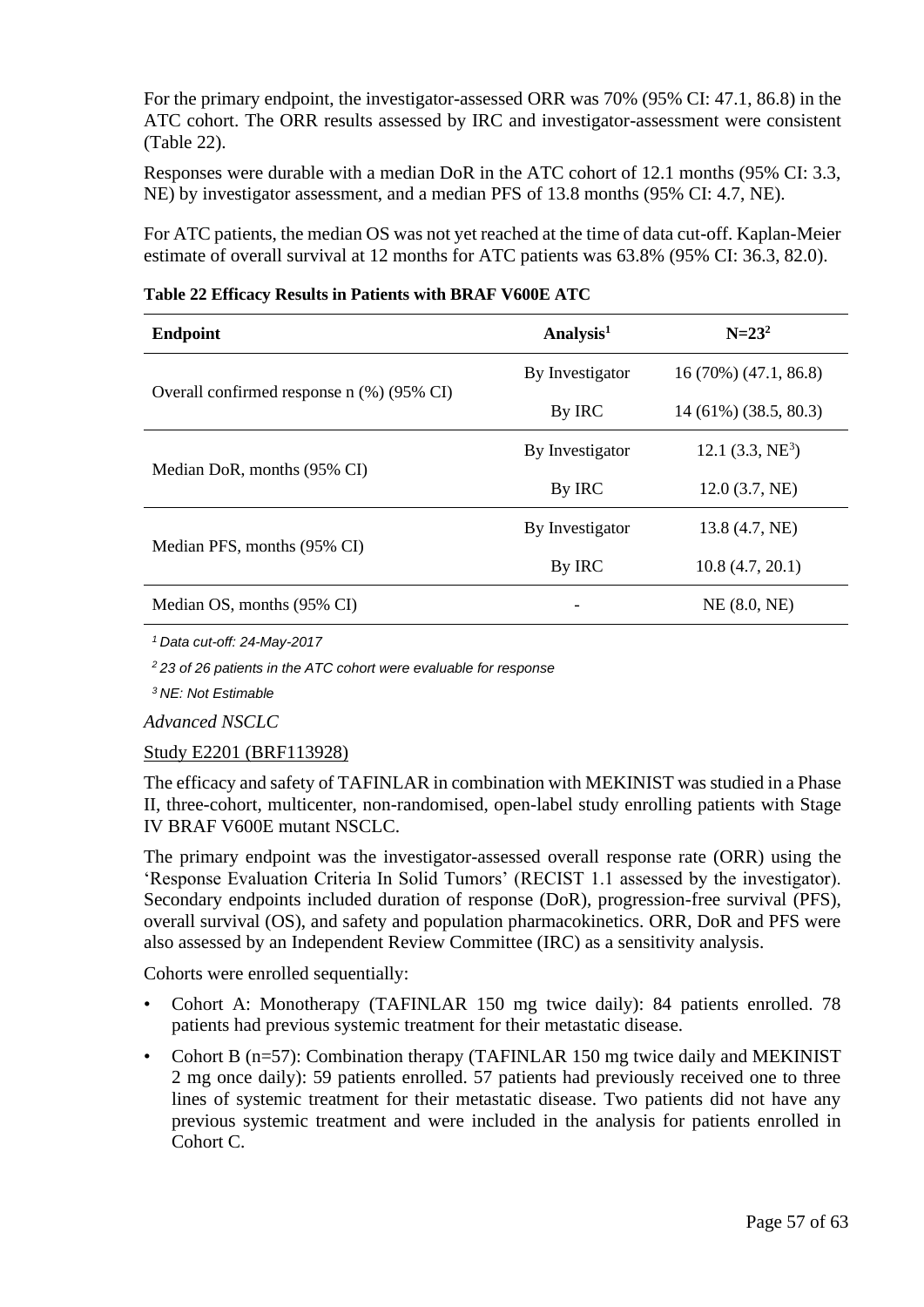• Cohort C (n=36): Combination therapy (TAFINLAR 150 mg twice daily and MEKINIST 2 mg once daily): 34 patients enrolled (note: the two patients from Cohort B that did not have any previous systemic treatment were included in the analysis for patients enrolled in Cohort C for a total of 36 patients). All patients received study medication as first-line treatment for metastatic disease.

Among the total of 93 patients who were enrolled in the combination therapy in Cohorts B and C most patients were Caucasians ( $n = 79, 85\%$ ). There was a similar female to male ratio (54%) vs 46%). The median age was 64 years in patients who had at least one prior therapy and 68 years in patients who were treatment naïve for their advanced disease. Most patients (n=87, 94%) enrolled in the combination therapy treated Cohorts had an ECOG performance status of 0 or 1. Twenty-six (26) patients (28%) had never smoked. Ninety-one (91) patients (97.8%) had a non-squamous histology. In the pre-treated population, 38 patients (67%) had one line of systemic anti-cancer therapy for metastatic disease.

For the primary endpoint, the investigator-assessed ORR was 61.1% (95% CI, 43.5, 76.9) in the first-line population and 66.7% (95% CI, 52.9%, 78.6%) in the previously treated population. These results met the statistical significance to reject the null hypothesis that the ORR of MEKINIST in combination with TAFINLAR for both NSCLC populations was less than or equal to 30%.

The ORR results assessed by IRC were consistent with the investigator assessment (Table 23). The response was durable with median DoR in the previously treated population reaching

9.8 months (95% CI, 6.9, 16.0) by investigator assessment. For the first-line population, the median DoR and PFS could not yet be estimated (Table 23) and 68% of patients with confirmed response were still ongoing in follow-up for duration of response.

The efficacy of the combination with MEKINIST was superior when indirectly compared to TAFINLAR monotherapy in Cohort A.

| <b>Endpoint</b>                           | <b>Analysis</b>          | <b>Combination</b><br><b>First Line</b> | <b>Combination</b><br><b>Second Line Plus</b> |
|-------------------------------------------|--------------------------|-----------------------------------------|-----------------------------------------------|
|                                           |                          | $N = 361$                               | $N = 571$                                     |
| Overall confirmed                         | By Investigator          | $22(61.1\%)$<br>(43.5, 76.9)            | 38 (66.7%)<br>(52.9, 78.6)                    |
| response n $(\%)$ (95%)<br>CI)            | By IRC                   | $22(61.1\%)$<br>(43.5, 76.9)            | 36 (63.2%)<br>(49.3, 75.6)                    |
| Median DoR, months<br>$(95\% \text{ CI})$ | By Investigator          | $NE2$ (8.3, NE)                         | 9.8(6.9, 16.0)                                |
|                                           | By IRC                   | NE(6.9, NE)                             | 12.6(5.8, NE)                                 |
| Median PFS, months                        | By Investigator          | NE (7.0, NE)                            | 10.2(6.9, 16.7)                               |
| $(95\% \text{ CI})$                       | By IRC                   | NE(7.0, NE)                             | 8.6(5.2, 16.8)                                |
| Median OS, months<br>$(95\% \text{ CI})$  | $\overline{\phantom{a}}$ | 24.6 $(11.7, NE)^3$                     | 18.2 (14.3, NE)                               |

## **Table 23 Efficacy Results in Patients with BRAF V600E NSCLC**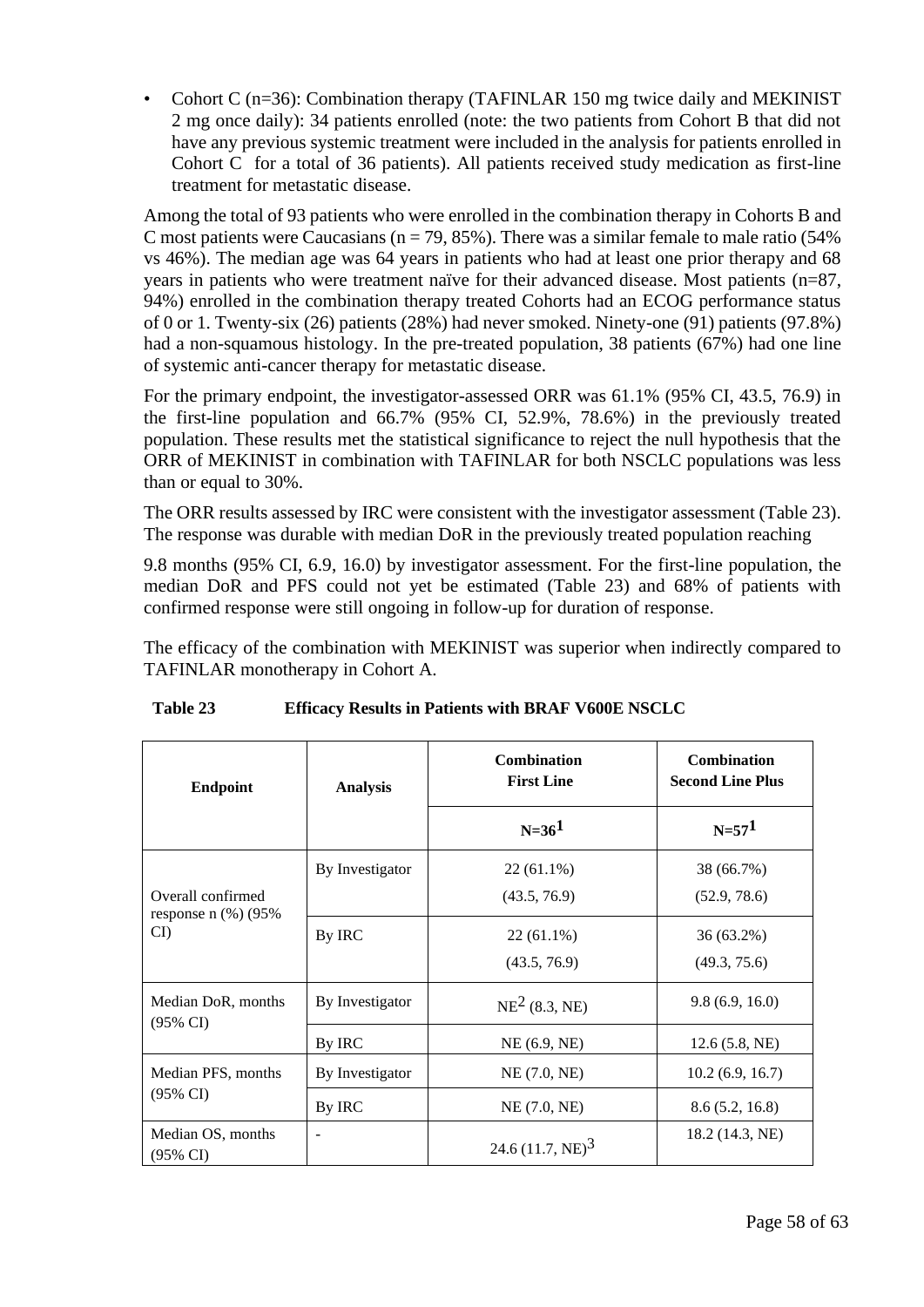| <b>Endpoint</b>                       | <b>Analysis</b> | <b>Combination</b><br><b>First Line</b> | Combination<br><b>Second Line Plus</b> |
|---------------------------------------|-----------------|-----------------------------------------|----------------------------------------|
|                                       |                 | $N=361$                                 | $N = 571$                              |
| <sup>1</sup> Data cut-off: 8-Aug-2016 |                 |                                         |                                        |

## **5.2 Pharmacokinetic Properties**

The pharmacokinetics of TAFINLAR were determined in patients with BRAF mutation-positive metastatic melanoma after single dose and after repeat dosing at 150 mg twice daily with dosing approximately 12 hours apart.

## **Absorption**

TAFINLAR is absorbed orally with median time to achieve peak plasma concentration of 2 hours post-dose. Mean absolute bioavailability of oral TAFINLAR is 95 % (90 % CI: 81, 110 %). TAFINLAR exposure  $(C_{\text{max}}$  and AUC) increased in a dose proportional manner between 75 and 150 mg following single-dose administration, but the increase was slightly less than doseproportional after repeat twice daily dosing. There was a decrease in exposure observed with repeat dosing, likely due to induction of its own metabolism. Mean accumulation AUC Day 18/Day 1 ratios averaged 0.73. Following administration of 150 mg twice daily, geometric mean  $C_{\text{max}}$ , AUC<sub>(0-</sub>  $\tau$ ) and predose concentration (C $\tau$ ) at steady state were 1,478 ng/mL, 4,341 ng\*hour/mL and 26 ng/mL, respectively.

## *Effect of food on TAFINLAR*

Administration of TAFINLAR with food reduced the bioavailability ( $C_{\text{max}}$  and AUC decreased by 51 % and 31 % respectively) and delayed absorption of TAFINLAR capsules when compared to the fasted state. Patients should take TAFINLAR as monotherapy or in combination with MEKINIST at least one hour prior to or two hours after a meal due to the effect of food on TAFINLAR absorption (see section 4.2 Dose and method of administration).

## **Distribution**

The active in TAFINLAR binds to human plasma protein and is 99.7 % bound. The steady-state volume of distribution following intravenous microdose administration is 46 L.

TAFINLAR is a substrate of human P-glycoprotein (Pgp) and murine BCRP *in vitro*. However, these transporters have minimal impact on TAFINLAR oral bioavailability and elimination and the risk for clinically relevant drug-drug interactions with inhibitors of Pgp or BCRP is low.

TAFINLAR is not an *in vitro* substrate of OATP1B1, OATP1B3, OATP2B1 OATP1A2 or OCT1 transporters.

Neither TAFINLAR nor its 3 main metabolites were demonstrated to be inhibitors of Pgp *in vitro*.

## **Metabolism**

The metabolism of TAFINLAR is primarily mediated by CYP2C8 and CYP3A4 to formhydroxydabrafenib, which is further oxidised via CYP3A4 to form carboxy-dabrafenib. Carboxydabrafenib can be decarboxylated via a non-enzymatic process to form desmethyl-dabrafenib. Carboxy-dabrafenib is excreted in bile and urine. Desmethyl-dabrafenib may also be formed in the gut and reabsorbed. Desmethyl-dabrafenib is metabolised by CYP3A4 to oxidative metabolites.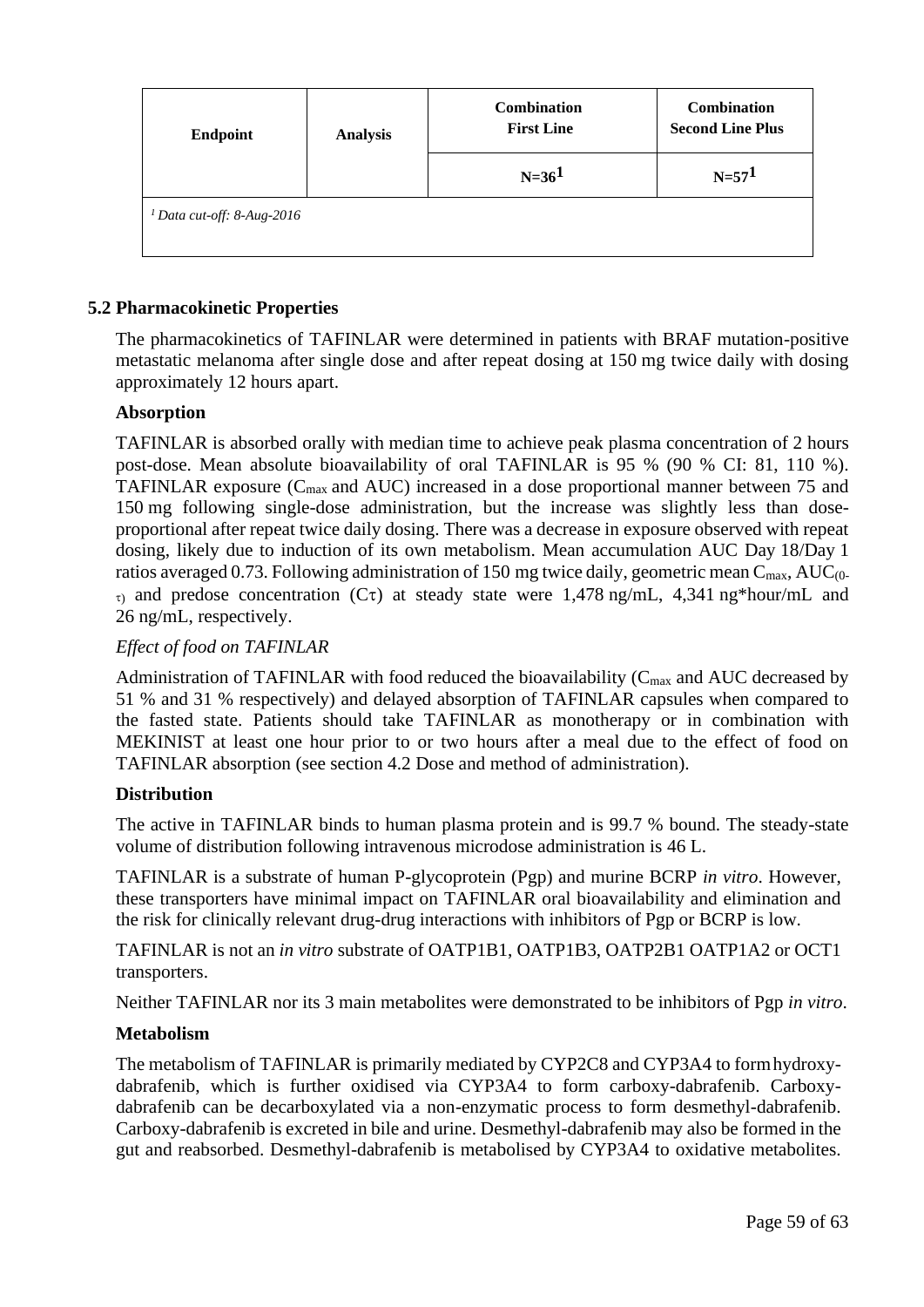Hydroxy-dabrafenib terminal half-life parallels that of parent with a half-life of 10 hours while the carboxy- and desmethyl-metabolites exhibited longer half-lives (21 to 22 hours). Mean metabolite to parent AUC ratios following repeat-dose administration were 0.9, 11 and 0.7 for hydroxy-, carboxy-, and desmethyl-dabrafenib, respectively. Based on exposure, relative potency, and pharmacokinetic properties, both hydroxy- and desmethyl-dabrafenib are likely to contribute to the clinical activity of TAFINLAR; while the activity of carboxy-dabrafenib is not likely to be significant.

## **Excretion**

Terminal half-life following IV microdose is 2.6 hours. TAFINLAR terminal half-life is 8 hours due to a prolonged terminal phase after oral administration. IV plasma clearance after single dose is 12 L/hour. Following repeat oral dose administration, the oral clearance (CL/F) is 35 L/hour.

Faecal excretion mediated via CYP3A4 and CYP2C8 metabolism is the major route of elimination after oral dose, accounting for 71 % of a radioactive dose while urinary excretion accounted for 23 % of radioactivity as metabolites.

#### Special Patient Populations

## *Hepatic Impairment*

A population pharmacokinetic analysis indicates that mildly elevated bilirubin and/or AST levels (based on National Cancer Institute [NCI] classification) do not significantly affect TAFINLAR oral clearance. In addition, mild hepatic impairment as defined by bilirubin and AST did not have a significant effect on TAFINLAR metabolite plasma concentrations. No data are available in patients with moderate to severe hepatic impairment. As hepatic metabolism and biliary secretion are the primary routes of elimination of TAFINLAR and its metabolites, administration of TAFINLAR should be undertaken with caution in patients with moderate to severe hepatic impairment (see section 4.2 Dose and Method of Administration)*.*

## *Renal Impairment*

A population pharmacokinetic analysis suggests that mild renal impairment does not affect oral clearance of TAFINLAR. Although data in moderate renal impairment are limited these data may indicate no clinically relevant effect. No data are available in patients with severe renal impairment (see section 4.2 Dose and method of administration).

#### *Paediatric use*

No studies have been conducted to investigate the pharmacokinetics of TAFINLAR in paediatric patients.

#### *Use in the elderly*

Based on the population pharmacokinetic analysis, age had no significant effect on TAFINLAR pharmacokinetics. Age greater than 75 years was a significant predictor of carboxy- and desmethyldabrafenib plasma concentrations with a 40 % greater exposure in patients  $> 75$  years of age, relative to patients < 75 years old.

## *Body Weight and Gender*

Based on the population pharmacokinetic analysis, gender and weight were found to influence TAFINLAR oral clearance; weight also impacted oral volume of distribution and distributional clearance. These pharmacokinetic differences were not considered clinically relevant.

## *Race/Ethnicity*

There are insufficient data to evaluate the potential effect of race on TAFINLAR pharmacokinetics.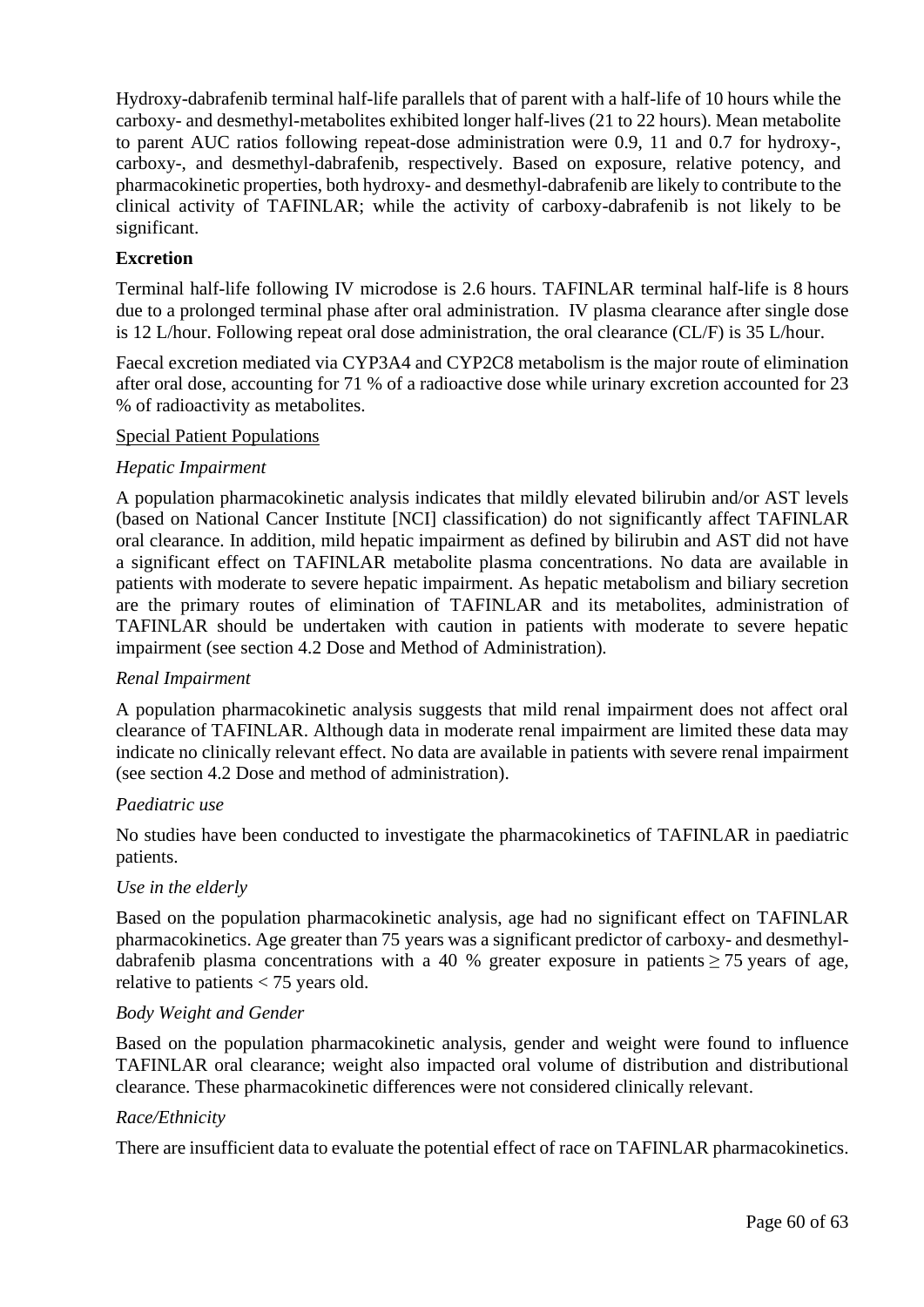## **5.3 Preclinical Safety Data**

## **Genotoxicity**

TAFINLAR was not mutagenic or clastogenic using *in vitro* tests in bacteria and cultured mammalian cells, and an *in vivo* rodent micronucleus assay.

## **Carcinogenicity**

Carcinogenicity studies with TAFINLAR have not been conducted. An increase in cutaneous malignancies has been observed with BRAF inhibitors with preliminary evidence suggesting this occurs in patients harbouring other MAPK pathway mutations, including RAS, in skin (see section 4.4 Special warnings and precautions for use for cuSCC, new primary melanoma and noncutaneous malignancy).

## **6. PHARMACEUTICAL PARTICULARS**

## **6.1 List of excipients**

TAFINLAR capsules contain the following inactive ingredients: microcrystalline cellulose, magnesium stearate (vegetable source), colloidal anhydrous silica, iron oxide red, titanium dioxide, hypromellose, iron oxide black, shellac, butan-1-ol, isopropyl alcohol, propylene glycol, and ammonium hydroxide.

#### **6.2 Incompatibilities**

Incompatibilities were either not assessed or not identified as part of the registration of this medicine.

#### **6.3 Shelf-life**

In Australia, information on the shelf life can be found on the public summary of the Australian Register of Therapeutic Goods (ARTG). The expiry date can be found on the packaging.

#### **6.4 Special precautions for storage**

Store TAFINLAR capsules below 30°C.

## **6.5 Nature and contents of the container**

TAFINLAR capsules are supplied in high-density polyethylene (HDPE) bottles with child resistant polypropylene closures. The packs contain either 28\* or 120 capsules and a dessicant.

\*Not all pack sizes may be marketed.

#### **6.6 Special precautions for disposal**

Any unused product should not be disposed of in household waste or wastewater. Return it to a pharmacist for safe disposal.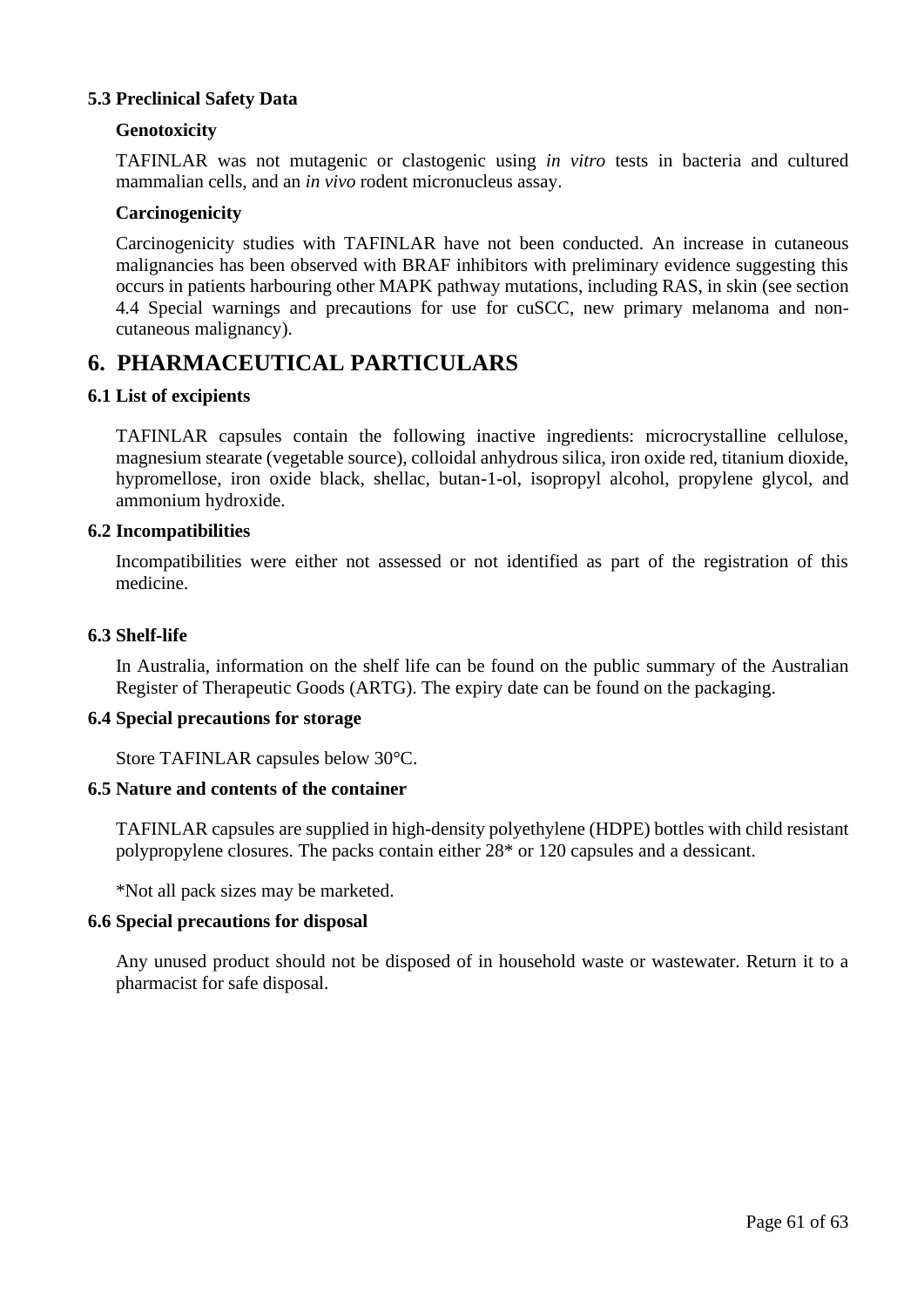## **6.7 Physicochemical properties**

| Chemical structure                      | F<br>F<br><b>NH</b><br>⊏<br>S<br>N<br>N<br>NH <sub>2</sub> | S-OH         |
|-----------------------------------------|------------------------------------------------------------|--------------|
| Chemical Abstracts Service (CAS) number |                                                            | 1195768-06-9 |

| Chemical name     | $N-\{3-[5-(2-amin-4-pyrimidiny])-2-(1,1-dimethylethyl)-1,3-thiazol-$ |              |         |  |
|-------------------|----------------------------------------------------------------------|--------------|---------|--|
|                   | $4-y1$ ]-2-fluorophenyl}-2,6-difluorobenzene<br>sulfonate salt       | sulfonamide, | methane |  |
| Molecular formula | $C_{23}H_{20}F_3N_5O_2S_2$ . CH <sub>4</sub> O <sub>3</sub> S        |              |         |  |
| Molecular weight  | 615.68                                                               |              |         |  |

Dabrafenib mesilate is a nitrogen- and sulphur- containing heterocycle possessing an aromatic sulphonamide. It is a white to slightly coloured solid. In aqueous media, dabrafenib mesilate is very slightly soluble at pH 1, and practically insoluble above pH 4. The pKa of the sulphonamide moiety is 6.6, the pKa of the pyrimidine moiety is 2.2 and the pKa of the thiazole moiety is -1.5. The partition coefficient (log P) is 2.9.

# **7. MEDICINE SCHEDULE (POISONS STANDARD)**

Schedule 4 – Prescription Only Medicine.

## **8. SPONSOR**

NOVARTIS Pharmaceuticals Australia Pty Limited ABN 18 004 244 160 54 Waterloo Road Macquarie Park NSW 2113

Telephone 1 800 671 203.

Web site: www.novartis.com.au

 $\mathcal{R}$  = Registered Trademark

# **9. DATE OF FIRST APPROVAL**

21 August 2013

# **10. DATE OF REVISION**

08 June 2022